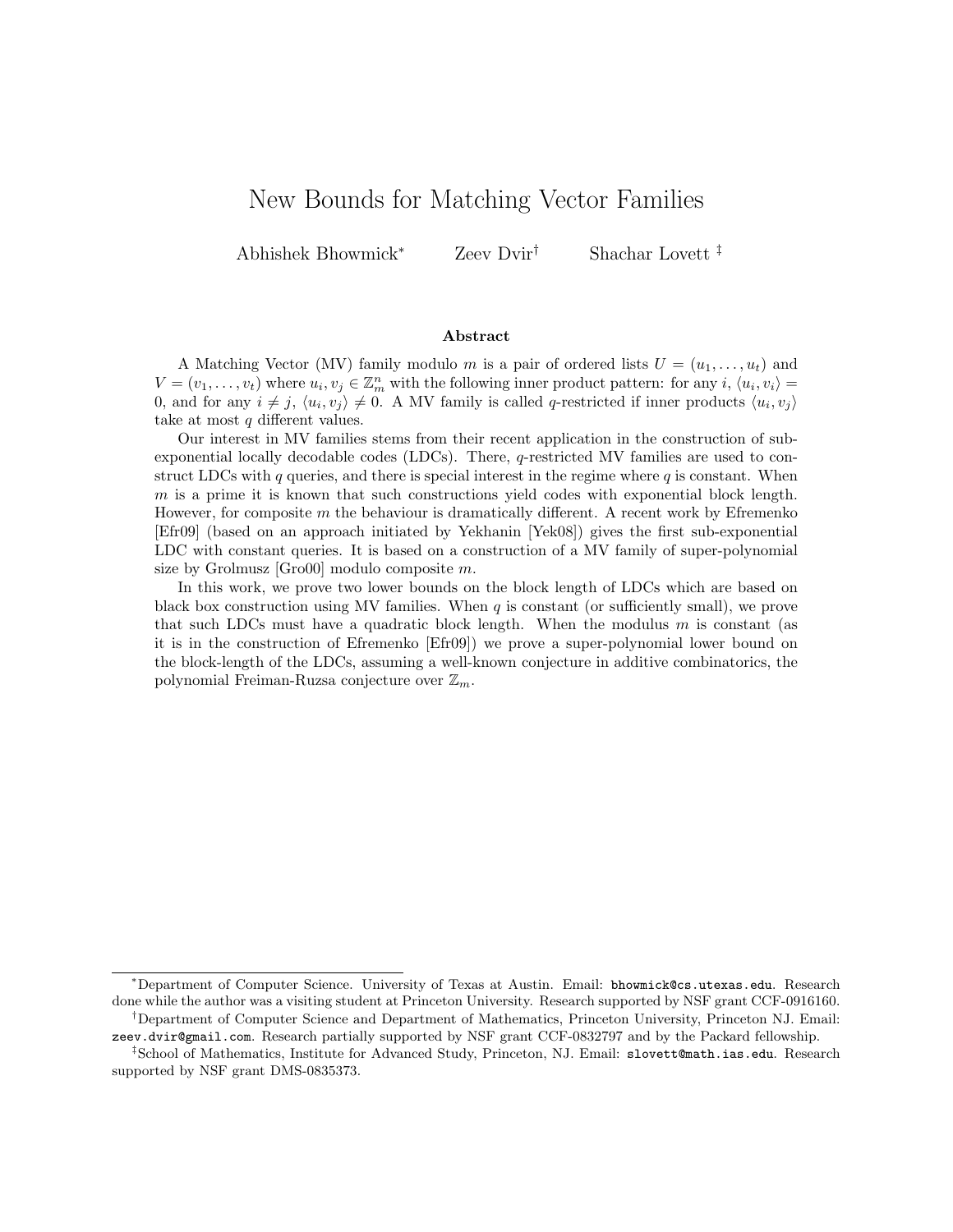## 1 Introduction

A Matching Vector Family (MV Family) is a combinatorial object that arises in several contexts including Ramsey graphs, weak representation of OR polynomials and recently in constant query locally decodable codes (LDCs). It is defined by two ordered lists  $U = (u_1, \dots, u_t)$  and  $V =$  $(v_1, \dots, v_t)$  where  $u_i, v_j \in \mathbb{Z}_m^n$  and m and n are integers greater than 1. The property that the two lists have to satisfy is the following: for all  $i \in [t]$ ,  $\langle u_i, v_i \rangle = 0 \pmod{m}$  whereas for all  $i \neq j \in [t]$ ,  $\langle u_i, v_j \rangle \neq 0 \pmod{m}$ . By  $\langle \cdot, \cdot \rangle$  we denote the standard inner product. Let us call this the standard definition of a MV family. If in addition, all the inner products  $\langle u_i, v_j \rangle$  (mod m) lie in a set of size q, then it is called a  $q-restructured$  MV family. Note that  $q=m$  corresponds to the standard MV family. The size of the MV family is  $t$ , the number of vectors in the list. In this paper, we shall prove upper bounds on  $q - restricted MV$  families in the first part and on standard MV families in the later part.

Let  $\mathbf{MV}(m,n)$  denote the largest t such that there exists a MV family of size t in  $\mathbb{Z}_m^n$ . Analogously, let  $\mathbf{MV}(m, n, q)$  denote the largest t such that there exists a  $q - restricted$  MV family of size t in  $\mathbb{Z}_m^n$ . The question of bounding  $\mathbf{MV}(m,n)$  (or  $\mathbf{MV}(m,n,q)$ ) is closely related to the well-known combinatorial problem of set systems with restricted modular intersections [BF98, Sga99, Gro00, Gro02] (in this setting the vectors  $u_i, v_i$  are required to have entries that are either 0 or 1). The systematic study of this more general problem, in the context of MV codes, was initiated in [DGY11]. The setting of prime m is well understood. For large prime  $m = p$ , it is known that  $MV(p, n) = O(p^{n/2})$  [DGY11]. Infact, this is almost tight. When m is a small prime, again we have a tight upper bound of  $O(n^{p-1})$  [BF98]. Surprisingly, the setting of small composite m leads to very useful constructions of Ramsey graphs and constant query LDCs. This is due to a construction of MV family over  $Z_6$  by Grolmusz [Gro00] of superpolynomial size in contrast to a polynomial upper bound when  $m$  is a small prime. Thus, it is interesting to study the behavior of MV families for small composite  $m$ , and more generally arbitrary general composites. We will see later the connection between upper bounds on  $\mathbf{MV}(m, n, q)$  and lower bounds on the encoding lengths of MV Codes (a family of LDCs). For general  $m$ , the best upper bound known [DGY11] is  $\mathbf{MV}(m,n) \leq m^{n-1+o_m(1)}$ , with  $o_m(1)$  denoting a function that goes to zero when m grows. It was conjectured in [DGY11] that an upper bound of  $\sim m^{n/2}$  should hold for any m (not just prime). This would be tight for large m as there are constructions of MV families almost meeting this bound [YGK12]. However, the proof method used in [DGY11] to prove the  $O(p^{n/2})$  bound does not extend to non primes. In this work, we prove the conjecture for  $q - restricted$  MV families in  $\mathbb{Z}_m^n$ , for any m as long as  $q = \frac{o(n) \log m}{\log(o(n) \log n)}$  $\frac{O(n)\log m}{\log(o(n)\log m)}$  (See Theorem 1). When  $m = p$  is a fixed small prime, it follows from [BF98] that  $MV(p, n) = O(n^{p-1})$ . On the other hand, when m is a fixed composite, say  $m = 6$ , there exists a MV family of superpolynomial size  $\Omega \left( \exp \left( \log^2 n / \log \log n \right) \right)$  [Gro00]. We prove a stronger upper bound on  $MV(m, n)$ , compared to Theorem 1 in such a case assuming a well known conjecture in additive combinatorics (see Theorem 2). Table 1 lists the known and new upper bounds on MV families.

**Theorem 1.** For all  $m \geq 2, n \geq 1$  we have

$$
\mathbf{MV}(m, n, q) \le q^{O(q \log q)} m^{n/2}
$$

Hence, Theorem 1 resolves the conjecture of [DGY11] for any m and for  $q = \frac{o(n) \log m}{\log(o(n) \log n)}$  $\frac{O(n) \log m}{\log (O(n) \log m)}$ When  $m >> n$ , our bound is quite close to the best known construction of MV families which gives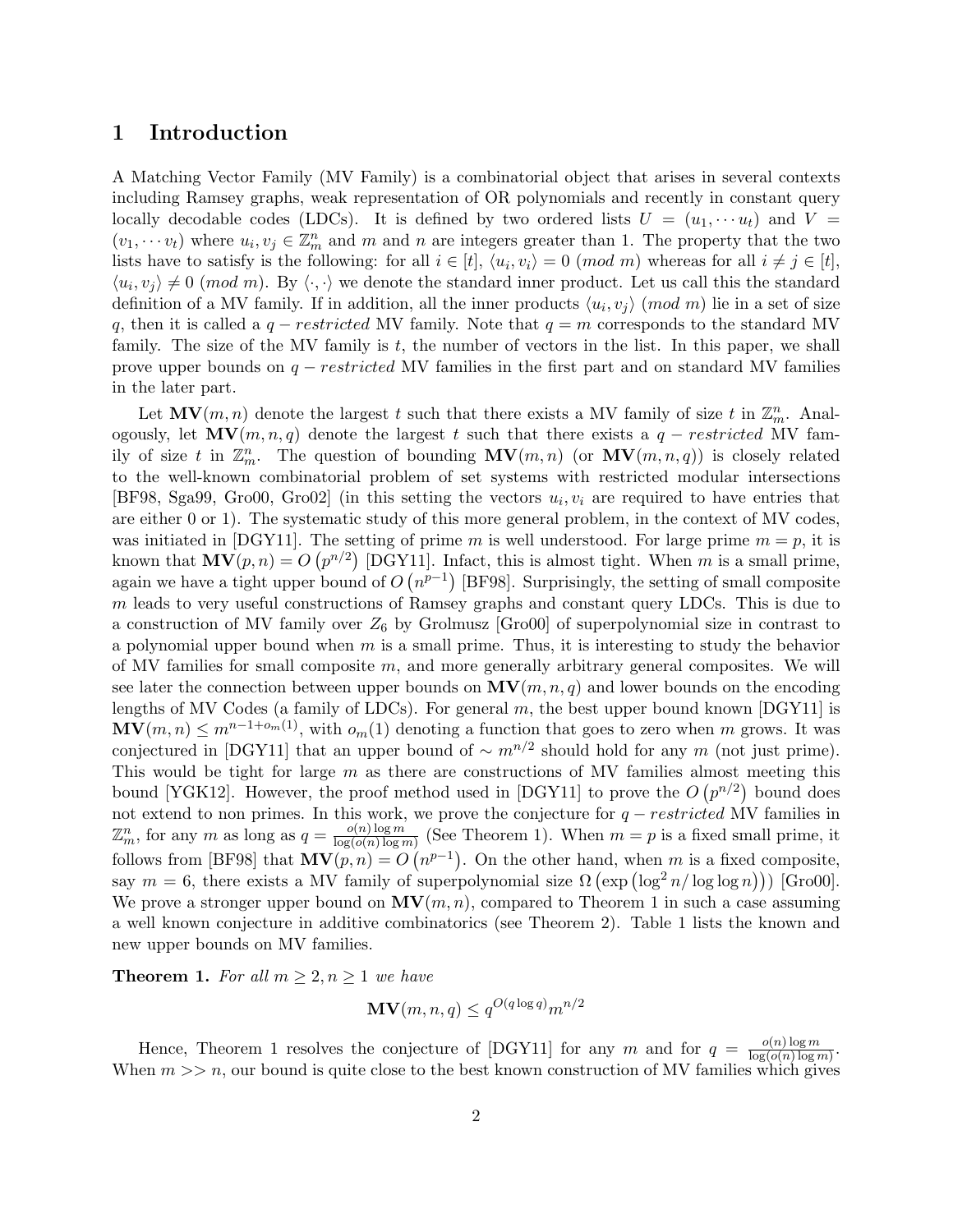| m                  | $\mathbf{MV}(m,n)$ or $\mathbf{MV}(m,n,q)$                                                                  |
|--------------------|-------------------------------------------------------------------------------------------------------------|
| general prime      | $\mathbf{MV}(m,n) \leq O\left(\frac{m^{n/2}}{\rho}\right)$ [DGY11]                                          |
| general composite  | $\mathbf{MV}(m,n,q) \leq q^{O(q \log q)} m^{n/2}$ (Theorem 1)                                               |
| small, fixed prime | $\mathbf{MV}(m,n) \leq O\left(n^{m-1}\right)$ [BF98]                                                        |
|                    | small, fixed composite $\left \mathbf{MV}(m,n)\right \leq 2^{O_m(n/\log n)}$ (Theorem 2 under Conjecture 1) |

Table 1: List of upper bounds on  $\mathbf{MV}(m, n)$ ,  $\mathbf{MV}(m, n, q)$ 

 $\mathbf{MV}(m,n) \geq \left(\frac{m+1}{n-2}\right)^{n/2-1}$  [YGK12].

Our second result assumes the polynomial Freiman-Ruzsa conjecture (PFR) conjecture (discussed below) and gives a stronger upper bound on the size of MV families when  $m$  is a constant and n grows.

Before we state the conjecture, we need to define what a difference set is. For an abelian group G let  $A \subseteq G$ . Then the difference set

$$
A - A = \{a_1 - a_2 : a_1, a_2 \in A\}
$$

**Conjecture 1** (PFR Conjecture in  $\mathbb{Z}_m^n$ ). Suppose  $A \subseteq \mathbb{Z}_m^n$  and  $|A - A| \leq \lambda \cdot |A|$ . Then one can find a subgroup H of size at most |A| such that A can be covered by  $\lambda' = \lambda^{c_m}$  many translates of  $H$ , where  $c_m$  depends only on  $m$ .

We note that the PFR conjecture has already found several applications in computer science. Ben-Sasson and Zewi [BSZ11] used it to construct two-source extractors from affine extractors; and Ben-Sasson, Lovett and Zewi [BSLZ11] used it to bound the deterministic communication complexity of functions whose corresponding matrix has low rank. Our work provides another application for the PFR and demonstrates its wide-reaching applicability. We further note that a quasi-polynomial version of the PFR conjecture was recently proved by Sanders [San10] (see also the exposition in [Lov12]). Unfortunately, all the applications discussed above require the truly polynomial version of the conjecture, and so cannot apply to Sanders' result.

We now state the second theorem.

**Theorem 2.** Assuming the PFR conjecture over  $\mathbb{Z}_m^n$  (Conjecture 1) we have

$$
\mathbf{MV}(m,n) \le \exp\left(c(m)\frac{n}{\log n}\right),\,
$$

with  $c(m)$  an explicit function of m.

From a technical point of view, one of the ingredients in this work builds on the recent work of Ben-Sasson, Lovett and Zewi [BSLZ11] who used the PFR conjecture to show that matrices over  $\mathbb{Z}_2$  with large bias (say, with many more ones than zeros) and small rank must contain a large monochromatic sub-matrix. An important ingredient in our proof is a generalization of their results from  $\mathbb{Z}_2$  to  $\mathbb{Z}_m$  for all m, not necessarily prime. We note however that this is just one ingredient in our overall proof.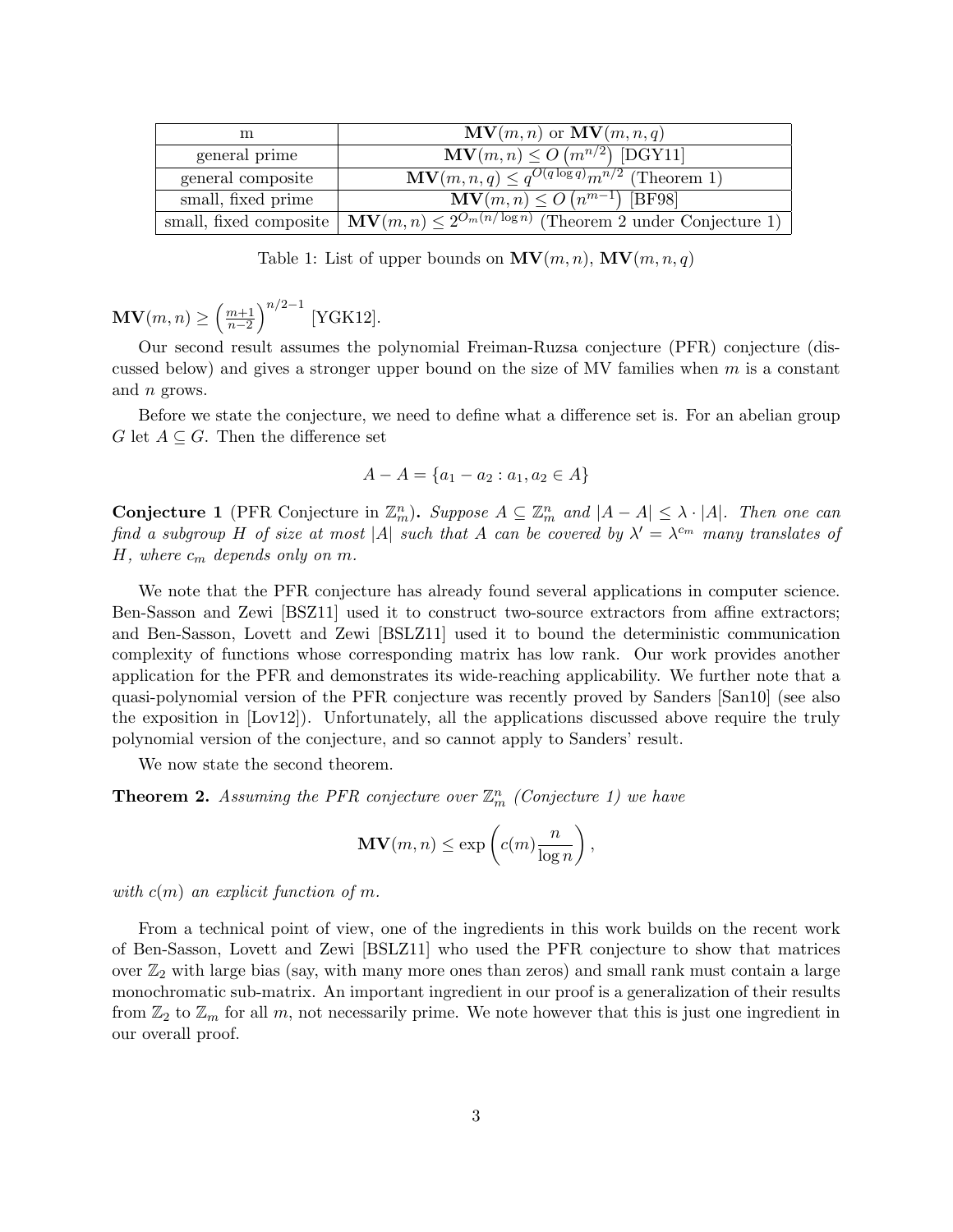#### 1.1 Lower Bounds on LDCs: Motivation for MV Family

Locally Decodable Codes (LDCs) are a special kind of Error Correcting Codes (ECCs) that allow the receiver to decode a single symbol of the message by querying a small number of positions in a corrupted encoding. More formally, an  $(q, \delta, \epsilon)$ -LDC encodes K-symbol messages x to N-symbol codewords  $C(x)$ , such that for every  $i \in [K]$ , the symbol  $x_i$  can be recovered with probability  $1 - \epsilon$ , by a randomized decoding procedure that makes only q queries, even if the codeword  $C(x)$ is corrupted in up to  $\delta N$  locations. Since the early 90's, LDC's have found exciting applications in various areas ranging from data transmission to complexity theory to cryptography/privacy. We refer the reader to [Tre04, Yek11] for more background.

A central research question, which is far from being solved, has to do with understanding the best possible 'stretch' of an LDC with a constant number of queries. That is, how large  $N$  has to be as a function of K for constant q and with constant  $\delta, \varepsilon$  (these two last parameters are not our focus here and we will generally assume them to be small fixed constants). For  $q = 1, 2$  this question is completely answered. There are no LDC's for  $r = 1$  [KT00] and the best LDC's with  $q = 2$  have exponential encoding length [GKST02, KdW04]. For  $q > 2$  there are huge gaps in our understanding. Katz and Trevisan were the first to study this problem [KT00] and, today, the best general lower bounds on N are slightly super-linear bounds of the form  $\tilde{\Omega}(K^{1+1/(\lceil r/2 \rceil-1)})$  [Woo07]. Notice that, when the number of queries is 3 or 4, these bounds are quadratic (see also [KdW04, Woo10 for the  $q = 3, 4$  case). The upper bounds were, until recently, those coming from polynomial codes and were of the order of  $N \leq \exp\left(K^{\frac{1}{q-1}}\right)$ . Improved upper bounds, breaking this barrier slightly, were given in [BIKR02].

This state of affairs changed dramatically when, in a breakthrough paper, Yekhanin [Yek08] developed a new approach for constructing LDCs, called MV codes, that have much shorter codeword length than polynomial codes. Efremenko [Efr09] was the first to show that this approach could yield codes with subexponential encoding length (Yekhanin's paper showed this under a number theoretic assumption). More refinements and improvements to this new framework were obtained [Rag07, KY09, IS10, MFL<sup>+</sup>10, DGY11, BET10] to give LDC's with q queries and with encoding length that grows, when  $q$  is a constant, roughly like

$$
N \sim \exp \exp \left( (\log K)^{O(1/\log q)} (\log \log K)^{1-1/\log q} \right).
$$

While significantly smaller than the length of polynomial codes, the codeword length of these new codes is still super polynomial in K. The most general setting of parameters was addressed in [DGY11] where the authors had given a black box construction of  $q$  query MV codes using q – restricted MV families in  $\mathbb{Z}_m^n$ . Using the standard definition of MV families, this implied m query MV codes using MV families in  $Z_m^n$ . In this basic, yet general reduction, it was shown that upper bounds on MV families would lead to lower bounds on the encoding length of MV codes. With this motivation in mind, the authors in [DGY11] made a conjecture on the upper bound on the size of MV families which would lead to lower bounds on the encoding length of MV codes under the basic framework. We note that Yekhanin in [Yek08] used restricted MV families in  $\mathbb{Z}_p^n$ where  $p$  is a very large Mersenne prime and used a specialized technique to reduce the number of queries from  $p$  to 3. Another instance of reduction in the number of queries from what the standard construction gives, was given by Efremenko [Efr09] where he again used restricted MV families. A certain gadget was discovered using computer search whereby the author worked in  $\mathbb{Z}_{511}$  but got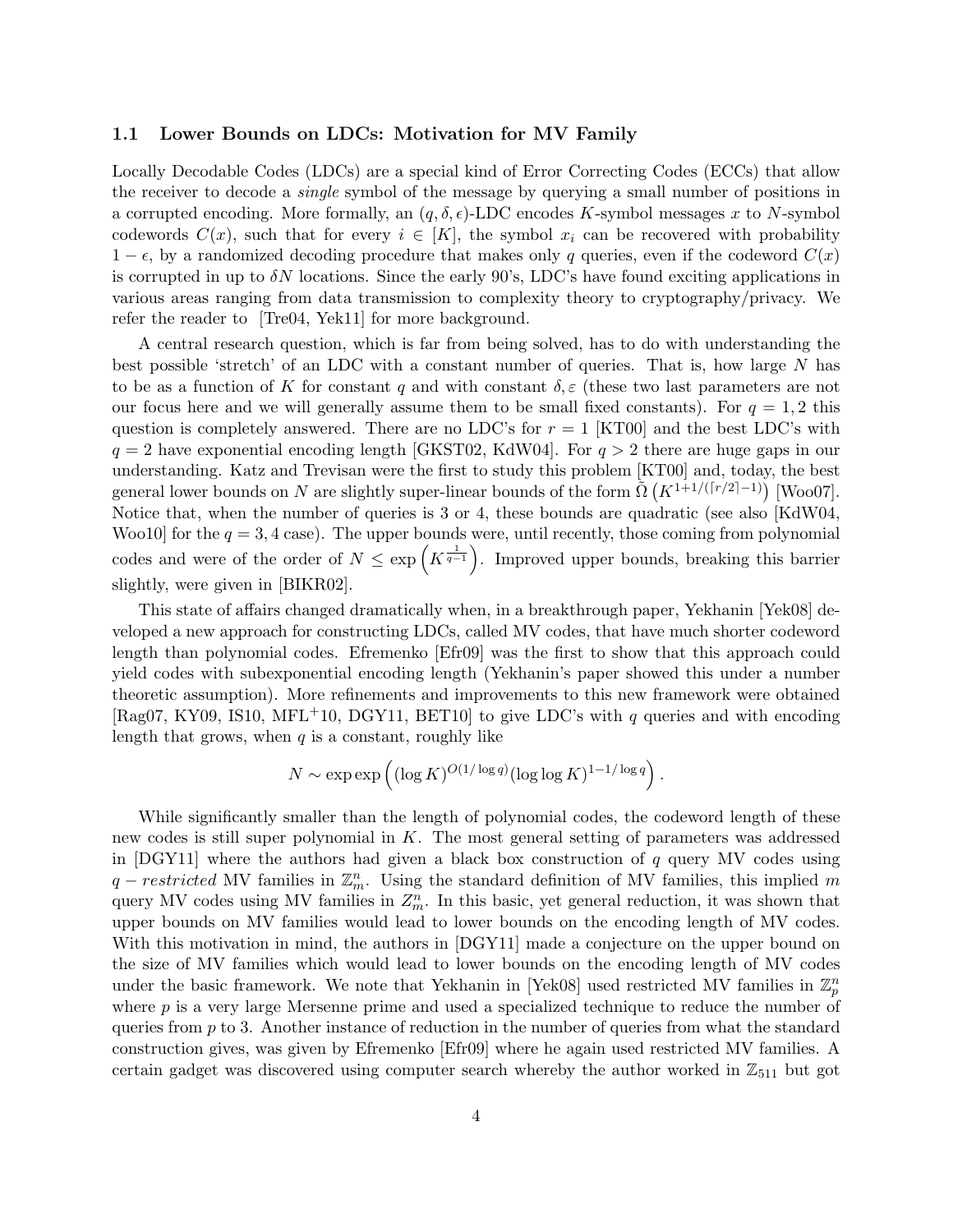down the number of queries to 3 from the basic bound of 511.

The following is a corollary of Theorem 1.

**Corollary 3.** For an arbitrary positive integer m, consider an infinite family of  $q$ -query Matching Vector code  $C_n : \mathbb{F}^k \to \mathbb{F}^N$  for  $n \in \mathbb{N}$ , where  $k(n)$  and  $N(n)$  are growing functions of n, constructed using the black box reduction from a q-restricted Matching Vector Family in  $\mathbb{Z}_m^n$  ([DGY11]). For large enough n, if  $q = \frac{o(n) \log m}{\log (o(n) \log n)}$  $\frac{o(n)\log m}{\log(o(n)\log m)}$ , then

$$
N \ge k^{2-o(1)}
$$

Specifically, if  $q = O(1)$ , then  $N = \Omega(k^2)$ .

Next we have the following corollary from Theorem 2.

**Corollary 4.** For some arbitrary positive integer m, assume the PFR conjecture over  $\mathbb{Z}_m^n$  (Conjecture 1). Consider an infinite family of m-query Matching Vector code  $C_n : \mathbb{F}_q^k \to \mathbb{F}_q^N$  for  $n \in \mathbb{N}$ , where  $k(n)$  and  $N(n)$  are growing functions of n, constructed using the black box reduction from a standard Matching Vector Family in  $\mathbb{Z}_m^n$  ([DGY11]). For large enough n, if  $m = O(1)$ , then

 $N = \exp(\Omega_m (\log k \log \log k))$ 

Thus Corollary 4 states that, assuming Conjecture 1, MV codes with constant number of queries must have super polynomial encoding length in the basic framework. Note that we get the same bound in Efremenko's framework for 3 queries. This is because the form of the superpolynomial bound is assuming a constant m and applying our bound to Efremenko's work again leads to a superpolynomial bound as  $m = 511$  in his setting (another constant). (He uses  $\mathbb{Z}_{511}$  to construct the MV family and further reduces the number of queries to 3.) This essentially means that in order to construct polynomial length codes, one needs to construct MV families in  $\mathbb{Z}_m^n$  for non-constant m and use some specialized gadget to reduce the number of queries. One way is to ensure it is a  $q-restructured$  (constant q) MV family. This automatically ensures q query decoding. However, the quadratic lower bound continues to hold even in this scenario for constant  $q$ . To beat the quadratic lower bound for constant query MV codes, one needs to construct  $q - restricted$  MV families for growing m and  $q = \frac{o(n) \log m}{\log (o(n) \log n)}$  $\frac{O(n) \log m}{\log(o(n) \log m)}$  and then develop some special gadget to get the number of queries down further from  $q$  to some constant.

#### 1.2 Proof Overview

The proof of Theorem 1 relies on intuitions coming from the theory of two-source extractors [CG88], which are functions of two variables  $F(X, Y)$  such that the output of F is distributed in a closeto-uniform fashion whenever the two inputs are drawn, independently, from two distributions of sufficiently high entropy. Since our proof does not use two-source extractors explicitly we do not define them formally and just use them to explain the high level idea behind the proof. It is a well known fact [CG88] that the inner product function  $F(X,Y) = \langle X, Y \rangle$ , say over  $\mathbb{Z}_2^n \times \mathbb{Z}_2^n$  is a good two source extractor when the two inputs  $X$  and  $Y$  are both drawn uniformly from sets  $S_X, S_Y \subseteq \mathbb{Z}_2^n$  of size larger  $2^{n/2}$ . This immediately suggests a connection to MV families, since, if we take  $S_X = U$  and  $S_Y = V$  for a MV family  $U, V$  in  $\mathbb{Z}_2^n$ , we would get a completely non-uniform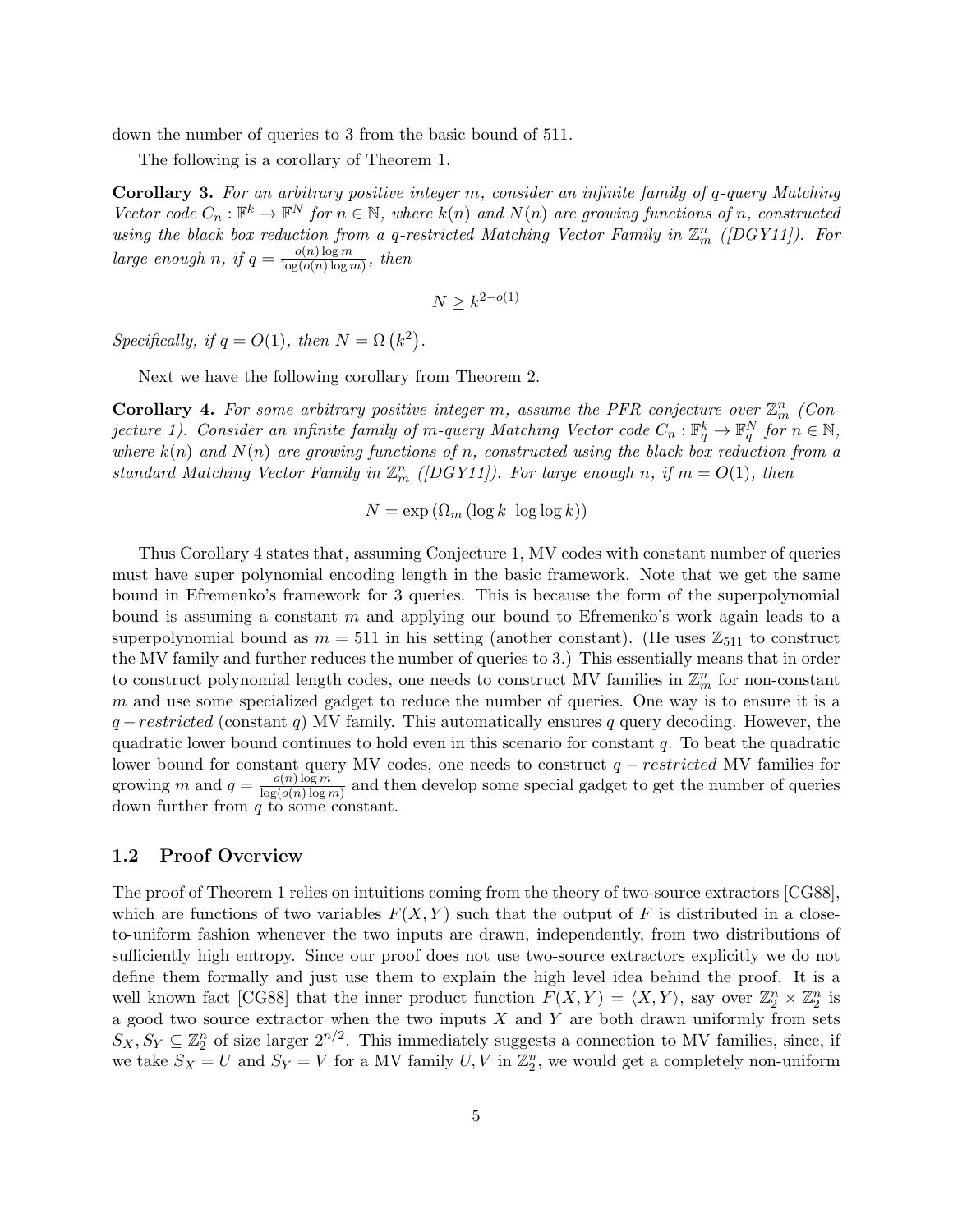output (it will be zero with exponentially small probability). This means that the size of  $U, V$  is bounded from above by approximately  $2^{n/2}$ .

If we try to use a similar argument over  $\mathbb{Z}_m$  we run into trouble since the inner product function modulo m is not a good two source extractors for sources of size  $m^{n/2}$ . Take, for example,  $S_X =$  $S_Y = \{0, 2, 4\}^n \subseteq \mathbb{Z}_6^n$  and observe that  $\langle X, Y \rangle$  is always divisible by 2 and so is far from being uniformly distributed over  $\mathbb{Z}_6$ . It is, however, possible to show that this example is, in some sense, the only example and that, in general, we can always find a certain number of elements of either  $S_X$  or  $S_Y$  that 'agree' modulo some factor of m. This observation suggests proving Theorem 1 by induction on the number of factors of  $m$ , which is the way we proceed.

The proof of Theorem 2 uses a slightly different view of MV families as matrices with certain zero/non-zero pattern and small rank. Specifically, for a MV family  $U, V$  of size t in  $\mathbb{Z}_m^n$  consider the  $t \times t$  matrix P whose  $(i, j)$ 'th entry is  $\langle u_i, v_j \rangle$  mod m. The definition of a MV family implies that P has zeros on the diagonal and non-zeros everywhere else. If  $m$  was a prime, we could think of  $\mathbb{Z}_m$  as a field F and say that, since P is the inner product matrix of vectors of length n over a field, it must have rank at most n. Conversely, every  $t \times t$  matrix over a field  $\mathbb F$  with these properties (zero on the diagonal and non-zero off the diagonal) and with rank  $n$  gives a MV family of size  $t$ in  $\mathbb{F}^n$ . We can call a matrix with this pattern of zeros/non-zeros an MV matrix. Thus, when m is prime, the question of bounding the size of a MV family is the same as lower bounding the rank of a MV-matrix<sup>1</sup>. When m is composite, this whole approach should be re-examined since  $\mathbb{Z}_m$  is no longer a field and our familiar understanding of matrices and linear algebra over a field are no longer valid. We do, however, manage to carry over this correspondence between the two problems by defining the notion of rank in a careful way (more on this issue below).

Assume for the purpose of this overview that the usual notion of rank and other intuitions from linear algebra are valid over  $\mathbb{Z}_m$  and let us proceed with sketching the proof of Theorem 2 using the equivalent formulation as bounding (from below) the rank of a MV matrix P. The starting point is a generalization of a result of [BSLZ11], mentioned above, from  $\mathbb{Z}_2$  to  $\mathbb{Z}_m$ . We show that every matrix P over  $\mathbb{Z}_m$  that is biased (i.e., its values are not distributed close to uniformly) and has low rank, contains a large monochromatic sub-matrix modulo some factor  $m'$  of m. The size of the sub-matrix is bounded from below by  $\sim |P| \exp(-r'/\log(r'))$ , where r' is the rank of P modulo  $m<sup>l</sup>$  (this factor depends on the specific way the matrix is biased). This generalizes the result of [BSLZ11] which assumes  $m = 2$  and finds a large monochromatic sub-matrix (modulo 2). We note that the sub-matrix lemma is the only component in the proof that relies on the PFR conjecture. Let us refer to this result from now on as the *sub-matrix* lemma. We can apply the sub-matrix lemma to a MV matrix  $P$  since its values are far from uniform (the probability of zero is much less than  $1/m$ ) and since its rank is assumed (towards a contradiction) to be low.

Suppose for the sake of simplicity that  $m = p \cdot q$ , with p, q distinct primes (the proof for general  $m$  is significantly more technical but relies on the same basic intuitions). Applying the sub-matrix lemma we obtain a sub-matrix  $P_1$  of P that is constant modulo some factor  $m_1$  of m (so  $m_1$  is either p, q or m) of size at least  $|P| \exp(-r_1/\log(r_1))$ , where  $r_1 \leq n$  is the rank of P mod  $m_1$ . Using some matrix manipulations, and subtracting a rank one matrix, we can get a large sub-matrix  $P'_1$  that does not intersect the diagonal of P and s.t all of the entries of  $P'_1$  are zero modulo  $m_1$ .

<sup>&</sup>lt;sup>1</sup>For technical reasons, the actual proof will not be entirely using matrices and will keep the MV family in the background. This is because we need to keep certain invariants throughout the proof and these are easier to define for families of vectors than for matrices.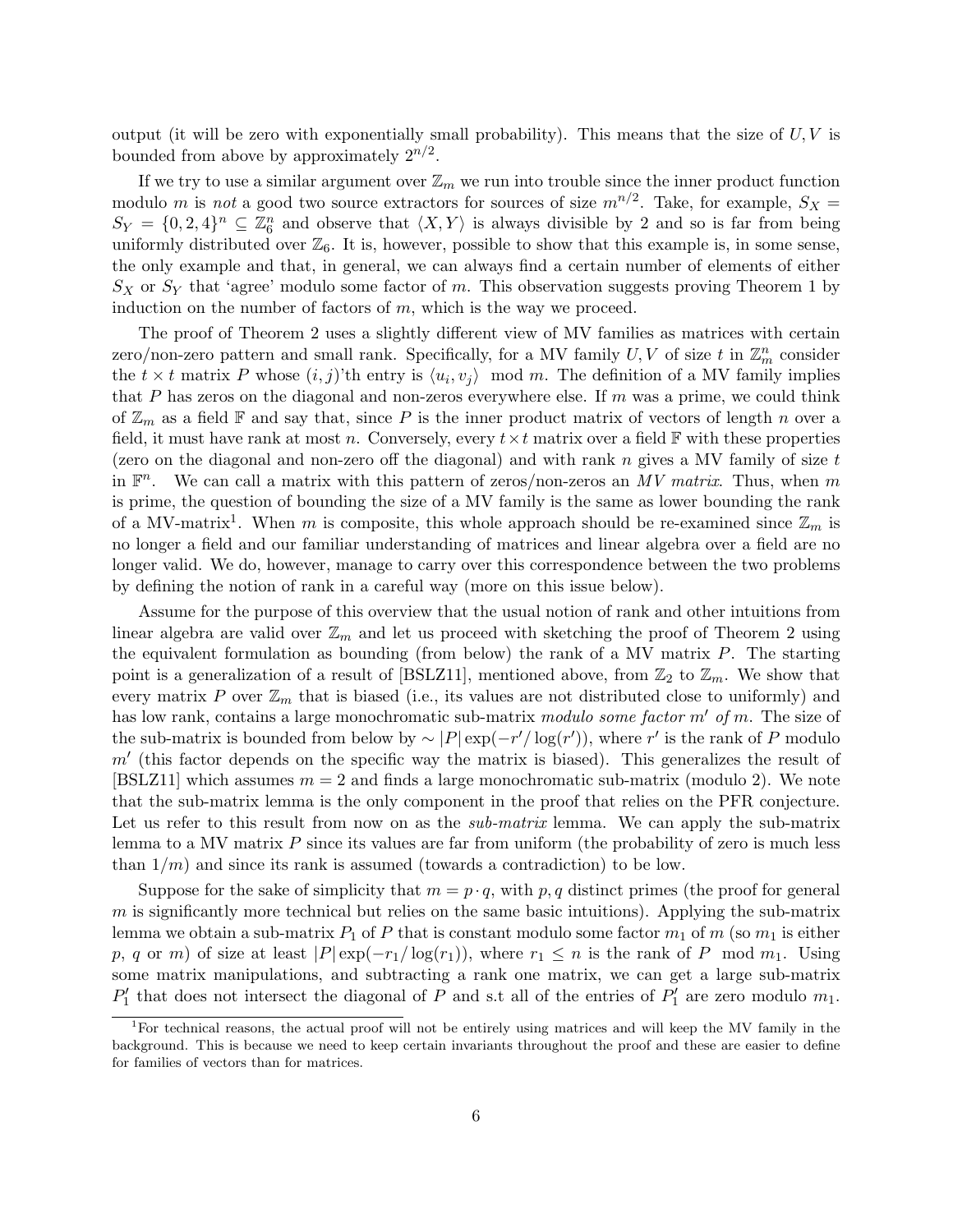Suppose  $|P'_1| = t_1$  and consider the  $2t_1 \times 2t_1$  sub-matrix  $P''_1$  of P that has  $P'_1$  as its top-right (or bottom-left) block and s.t the top-left and bottom-right blocks are taken to have zero diagonal elements. Formally, if  $P'_1$  is indexed by rows in R and columns in T with  $R \cap T = \emptyset$  then the rows/columns of  $P''_1$  will be indexed by  $R \cup T$ . If we consider the matrix  $P''_1$  modulo  $m_1$  then it has top-right block which is all zero and so its rank (modulo  $m_1$ ) will be the sum of the ranks of the top-left and bottom right blocks. Thus, one of these blocks, w.l.o.g the top-left one, must have rank at most  $n/2$  (over  $\mathbb{Z}_{m_1}$ ). Notice also that both of these blocks are themselves MV matrices modulo m since they are sub-matrices of P with the same row and column sets. Let  $\tilde{P}_1$  be the top-left block of  $P''_1$ . We can now apply, again, the monochromatic sub-matrix lemma to find a large sub-matrix  $P_2$  of  $P_1$  which is constant modulo some other factor  $m_2$  of m. The size of  $P_2$  will be

$$
t_1 \cdot \exp(-r_2/\log(r_2)) = |P| \cdot \exp(-r_1/\log(r_1) - r_2/\log(r_2)).
$$

The factor  $m_2$  is also either p or q. If it happens to be that  $m_1 = m_2$  then  $r_2 \leq n/2$  and so we gain in the size of  $P_2$  in this second step (the expression  $r_2/\log(r_2)$  is smaller than  $n/2\log(n/2)$ which is smaller by roughly a factor of two than our bound on  $r_1/\log(r_1)$ . Suppose we continue with this iterative process of finding constant sub-matrices for  $\ell$  steps and that, by luck, all the factors  $m_1, m_2, \ldots$  are equal to the same factor of m (say p). Then, after roughly  $log(n)$  iteration, we will reduce the rank modulo p to one and still have at least

$$
|P| \cdot \exp\left(-\sum_{i=1}^{\ell} \frac{n}{2^i \log(n/2^i)}\right)
$$

rows, which is close to the original size of P if we assume (in contradiction) that  $|P| >> \exp(n/\log n)$ (this calculation is given in Claim A.1). In this case we obtain a new large MV family  $U', V'$  modulo m such that all inner products  $\langle u'_i, v'_j \rangle$  of elements  $u'_i \in U', v'_j \in V'$  are fixed modulo p. From this we can easily construct a MV family of roughly the same size in  $\mathbb{Z}_q^n$  and then use the bounds on  $MV(q, n)$  for primes to get a contradiction. In the 'unlucky' case we will have different factors  $m_1, m_2, \ldots$  in each stage, but we can adapt the analysis to consider the decrease in rank simultaneously for all factors of m.

The full proof is by induction on the number of factors of  $m$  and uses the iterative sub-matrix argument above to go from a MV family modulo  $m$  to a MV family of roughly the same size modulo some proper factor of  $m$  (and then uses the inductive hypothesis on this new MV family).

#### 1.3 Matrix rank over  $\mathbb{Z}_m$

An important technical issue, which was already hinted at above, is in the definition of the rank of a matrix with entries in a ring  $\mathbb{Z}_m$ . There are two main properties of matrix rank over a field that we relied on in the proof sketch above. The first is that a rank  $r$  matrix is always the inner product matrix of vectors in r dimensions. Equivalently, a  $t \times t$  matrix of rank r can be written as a product of a  $t \times r$  matrix and an  $r \times t$  matrix. This is important if we are to go back and forth between matrices and MV families. Another property we used is that, if we have a  $2t \times 2t$  matrix composed of 4 blocks of size  $t \times t$  and the top-right block is zero, then the rank of the matrix is the sum of the ranks of the top-left block and the bottom right block.

Ideally, we would like to define rank over  $\mathbb{Z}_m$  so that both properties are satisfied. This is, however, impossible as the following example shows: Consider the  $2 \times 2$  matrix with the two rows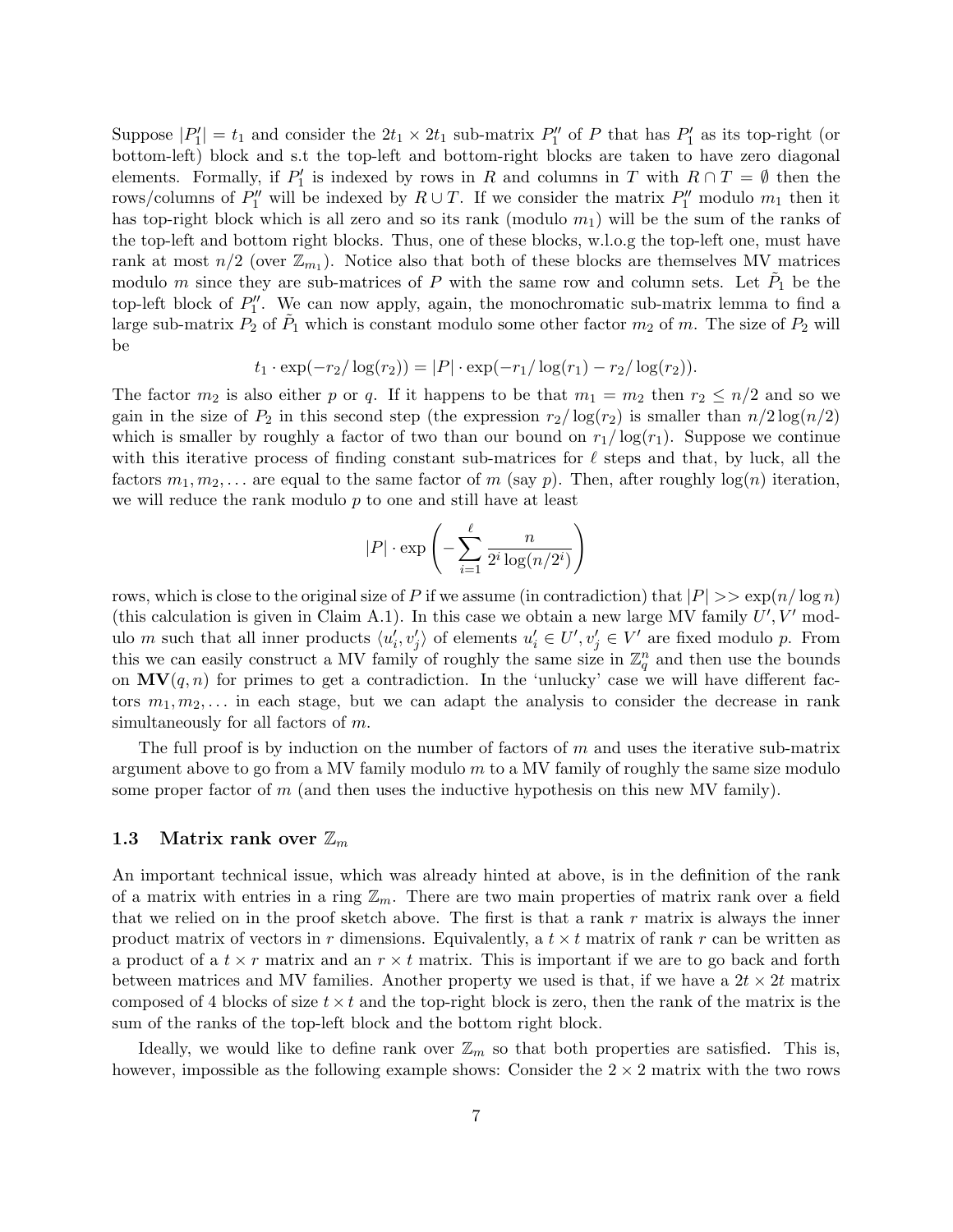$(4, 0)$  and  $(0, 3)$  over  $\mathbb{Z}_6$ . This matrix can be written as the product of the two vectors  $(2, 3)^T$  and (2, 3) and so should have rank one, if we are to satisfy the first property. However, if we are to satisfy the second property, its rank should be the sum of the ranks of the two  $1 \times 1$  matrices (4) and (3), which clearly cannot have rank zero!

Our solution to this problem is to give two different definitions of rank, each satisfying one of the two properties. We then show that the two definitions of rank can differ from each other by a multiplicative factor of  $\log m$ , which our proof can handle. The first definition of rank is as the smallest r such that our  $t \times t$  matrix can be written as a product of a  $t \times r$  matrix and an  $r \times t$ matrix. Clearly this would satisfy the first property (but not the second). The second definition of rank is termed *column-rank* and is defined as the logarithm to the base m of the size of the additive subgroup of  $\mathbb{Z}_m^t$  generated by the columns of the matrix. Notice that this definition of rank can result in the rank being non-integer. For example, the rank of the matrix with a single column  $(2,0)$  over  $\mathbb{Z}_6$  would be equal to  $\log_6(3)$  since the subgroup generated by this column is composed of the three vectors  $(2,0), (4,0), (0,0)$ . It is not hard to show (see Claim 4.9) that this definition satisfies the second property described above regarding block matrices. Clearly, the two definitions agree for matrices over a field. We show (see Claim 4.6) that the two notions of rank can differ by a multiplicative factor of at most  $\log m$ . This allows us to use both definitions in different parts of the proof without losing too much in the transition. We finish this discussion by noting that in no part of the proof do we use the characterization of rank using determinants, which is often very useful when working over a field.

#### 1.4 Organization

We begin with some preliminaries in Section 2. We prove Theorem 1 in Section 3. Section 4 contains some claims about matrices over  $\mathbb{Z}_m$ . Section 5 introduces collision free MV families. Both Section 4 and Section 5 will be used in the proof of Theorem 2 in Section 6. The proof of Theorem 2 also requires the sub-matrix lemma, whose proof appears in Section 7.

## 2 General preliminaries

**Notations:** Throughout the paper we will be handling ordered lists of elements. A list A of size t over a finite set  $\Omega$  is an ordered t-tuple  $A = (a_1, a_2, \dots, a_t)$  where each  $a_i \in \Omega$ . A list can have repetitions. If it doesn't we say it is *twin free*. When discussing sublists  $A \subseteq B$  with  $B = (b_1, \ldots, b_t)$ we will use the convention that, unless specified otherwise, A maintains the ordering induced by B. For a positive integer t, we let [t] denote the list  $(1, \dots t)$ . So, for example, when we say that  $T \subseteq [t]$  we mean that T is a list of integers in increasing order belonging to [t]. We say that a list  $A = (a_1, \ldots, a_t)$  over  $\Omega$  is constant if  $a_i = a_j$  for all  $i, j \in [t]$ . We assume all logarithms are in base 2 unless otherwise specified.

#### 2.1 MV Families: Basic Facts and Definitions

We now start with some basic definition and claims regarding MV families.

**Definition 2.1** (Matching Vector Family). Let  $U = (u_1, u_2, \dots u_t)$  and  $V = (v_1, v_2, \dots v_t)$  be lists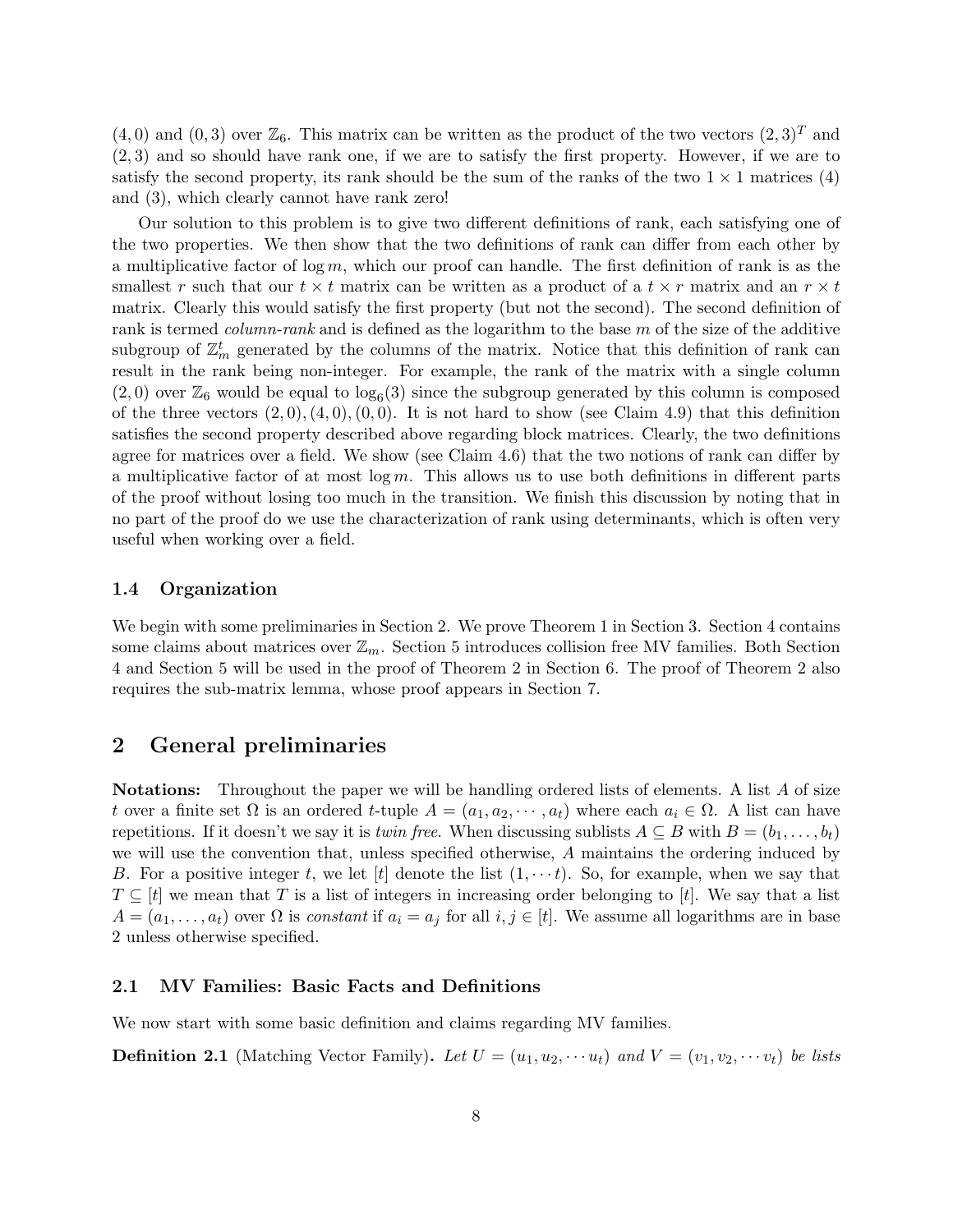over  $\mathbb{Z}_m^n$ . Then  $(U, V)$  is called a matching vector family of size t in  $\mathbb{Z}_m^n$  if

- $\langle u_i, v_i \rangle = 0 \pmod{m}, \quad \forall i.$
- $\langle u_i, v_j \rangle \neq 0 \pmod{m}, \quad \forall i \neq j.$

If in addition, we  $|\{(u, v) : u \in U, v \in V\}| = q$ , we call such a MV family an  $q$  – restricted MV family. We denote the size of  $(U, V)$  by  $|(U, V)|$ . For instance,  $|(U, V)| = t$  above.

**Definition 2.2** (Subset of Matching Vector Family). Let  $U = (u_1, u_2, \dots, u_t)$ ,  $V = (v_1, v_2, \dots, v_t)$ form a matching vector family in  $\mathbb{Z}_m^n$  of size t. By  $(U',V')\subseteq (U,V)$ , we mean there exists a sublist  $T \subseteq [t]$  such that  $U' = (u_i : i \in T), V' = (v_i : i \in T)$ . Observe that  $(U', V')$  is a matching vector family in  $\mathbb{Z}_m^n$ .

**Definition 2.3** (MV  $(m, n)$ ). We denote by MV  $(m, n)$  the maximum size of a matching vector  $family (U,V)$  in  $\mathbb{Z}_m^n$ . Similarly, we denote by  $\textbf{MV} \left( m,n,q \right)$  the maximum size of an  $q-restricted$ matching vector family  $(U, V)$  in  $\mathbb{Z}_m^n$ .

We shall use the following simple facts implicitly throughout the paper.

**Fact 2.4.** MV  $(m, n)$  is an increasing function of n.

*Proof.* For  $n_1 < n_2$ , we show  $MV(m, n_1) \leq MV(m, n_2)$ . Given  $(U, V)$ , a matching vector family in  $\mathbb{Z}_m^{n_1}$ , we can pad each element in U and V by  $n_2 - n_1$  zeros and obtain a matching vector family in  $\mathbb{Z}_m^{n_2}$  of the same size.  $\Box$ 

**Fact 2.5.** If  $(U, V)$  is a matching vector family in  $\mathbb{Z}_m^n$ , then U and V are twin free.

*Proof.* Let  $U = (u_1, u_2, \dots u_t)$ ,  $V = (v_1, v_2, \dots v_t)$ . We prove U is twin free. By symmetry V is also twin free. Suppose  $u_i = u_j$  for some  $i \neq j$ . Now,  $\langle u_i, v_j \rangle = \langle u_j, v_j \rangle = 0$  which is a contradiction.

To facilitate writing in the proofs to follow we introduce the following notation for taking lists, matrices, etc. modulo an integer r.

**Definition 2.6** (Modulo r notation). Let  $2 \le r \le m$  be such that r divides m. Given  $a =$  $(a_1, \dots, a_n) \in \mathbb{Z}_m^n$ , we denote by  $a^{(r)} = (a_1 \pmod{r}, \dots, a_n \pmod{r}) \in \mathbb{Z}_r^n$ . For a list  $U =$  $(u_1, u_2, \dots u_t)$  over  $\mathbb{Z}_m^n$ , let  $U^{(r)} = \left(u_1^{(r)}\right)^r$  $\binom{(r)}{1},u_2^{(r)}$  $x_2^{(r)}, \cdots u_t^{(r)}$  $\left( \begin{smallmatrix} (r) \ t \end{smallmatrix} \right)$ . Also, if  $u^{(r)}$  is constant for all  $u \in U$ , we say  $U^{(r)}$  is constant. Similarly, for a  $t \times t$  matrix M over  $\mathbb{Z}_m$ , define  $M^{(r)}$  to be the  $t \times t$  matrix over  $\mathbb{Z}_r$  such that  $M^{(r)}(j,k) = M(j,k) \pmod{r}$  for all  $1 \leq j, k \leq t$ .

We will also need the following definitions.

**Definition 2.7** (Bucket  $B_r(w, A)$ ). Let  $A \subseteq \mathbb{Z}_m^n$  be a list. For any  $w \in \mathbb{Z}_r^n$ , we denote by  $B_r(w, A) = (a \in A : a^{(r)} = w)$  the sub-list of elements of A which are equal to w modulo r.

**Definition 2.8** (Matrix  $P_{U,V}$ ). Let  $U = (u_1, u_2, \cdots u_t)$  and  $V = (v_1, v_2, \cdots v_t)$  be lists over  $\mathbb{Z}_m^n$ . We let  $P_{U,V}$  be the  $t \times t$  matrix over  $\mathbb{Z}_m$  defined by  $P_{U,V}(i,j) = \langle u_i, v_j \rangle$  for  $1 \leq i, j \leq t$ .

We will use the following lemma from  $[DGY11]$  mentioned informally in the introduction.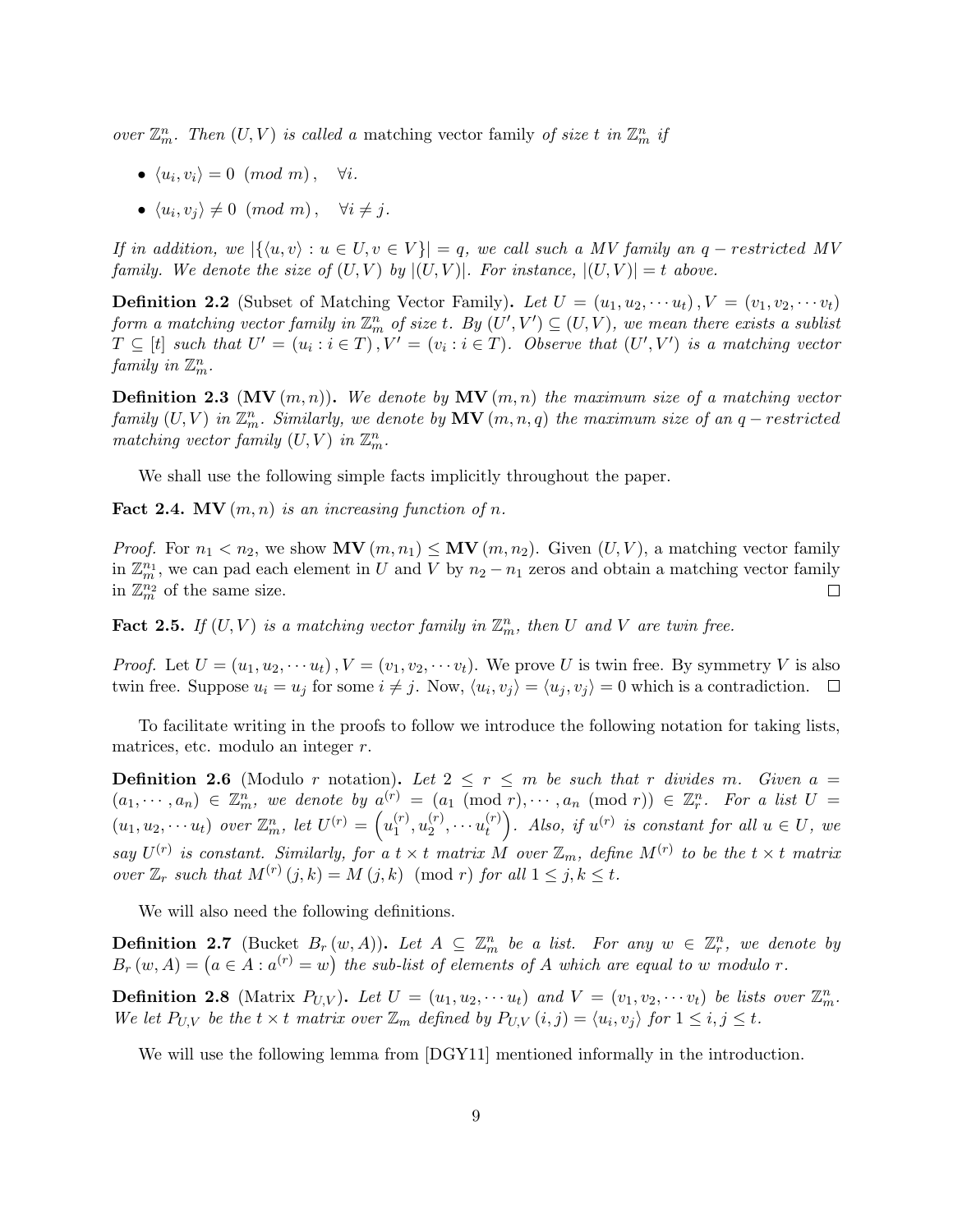**Lemma 2.9.** [DGY11, Theorem 21] For any positive integer n and prime p,  $\mathbf{MV}(p, n) \leq 1 + \frac{1}{2}$  $\binom{n+p-2}{n-1}$  $_{p-1}^{+p-2}$ ).

#### 2.2 Probability Distributions

**Definition 2.10.** For a distribution  $\mu$  over a finite set  $\Omega$ , we write  $X \sim \mu$  to denote a random variable X drawn according to  $\mu$ . We will also treat  $\mu$  as a function  $\mu : \Omega \mapsto [0, 1]$  such that  $\mu(x) = \Pr[X = x]$ . For a list A over  $\Omega$ ,  $x \sim A$  denotes a point sampled as per the uniform distribution on A (taking repetitions into account).

**Definition 2.11** (Statistical distance between distributions). Let  $\mu_1$  and  $\mu_2$  be two distributions over a finite set  $\Omega$ . The statistical distance (or simply distance) between  $\mu_1$  and  $\mu_2$ , denoted  $\Delta(\mu_1,\mu_2)$ , is defined as

$$
\Delta (\mu_1, \mu_2) = \frac{1}{2} \sum_{x \in \Omega} |\mu_1(x) - \mu_2(x)|.
$$

**Definition 2.12** (Collision probability). Given a distribution  $\mu$  over a finite set  $\Omega$  the collision probability of  $\mu$ , denoted cp( $\mu$ ), is defined as

$$
cp(\mu) = \mathbf{Pr}_{x,y \sim \mu}[x = y] = \sum_{x \in \Omega} \mu(x)^2.
$$

The following two lemmas are standard and their proofs are included, for completeness, in Appendix B.

**Lemma 2.13.** Let  $\mu$  be a distribution over  $\mathbb{Z}_m$  and let  $\mathcal{U}_m$  denote the uniform distriution over  $\mathbb{Z}_m$ . If  $\Delta(\mu, \mathcal{U}_m) \geq \epsilon$  then for some  $1 \leq j \leq m-1$ ,

$$
\left| \mathbb{E}_{x \sim \mu} \left[ \left( \omega^j \right)^x \right] \right| \ge \frac{2\epsilon}{\sqrt{m}},
$$

where  $\omega = exp(2\pi i/m)$  is a primitive root of unity of order m.

**Lemma 2.14.** Let  $\omega$  be a primitive root of unity of order m. Let  $\mu_1$  and  $\mu_2$  be two probability distributions over  $\mathbb{Z}_m^n$ . If  $\left|\mathbb{E}_{x \sim \mu_1, y \sim \mu_2} \left[\omega^{(x,y)}\right]\right| \geq \epsilon$ , then  $\text{cp}(\mu_1) \text{cp}(\mu_2) \geq \epsilon^2/m^n$ .

## 3 Proof of Theorem 1

In this section we prove Theorem 1, restated here with explicit constants.

**Theorem 3.1.** Let  $m \geq 2, 2 \leq q \leq m$  and n be arbitrary positive integers. Then

$$
\mathbf{MV}(m, n, q) \le 12q \cdot q^{24(1 + \log q^{10q})} m^{n/2}.
$$

For the purpose of the proof, we introduce the following notation that will be used only in this section.

 ${\bf Definition~3.2~}({\bf MV}_{r_1,r_2}\,(m,n,q)).$  Let  $r_1,r_2$  be integers such that  $r_1r_2|m.$  We denote by  ${\bf MV}_{r_1,r_2}\,(m,n,q)$ the maximum size of a  $q$  – restricted MV family  $(U, V)$  in  $\mathbb{Z}_m^n$  satisfying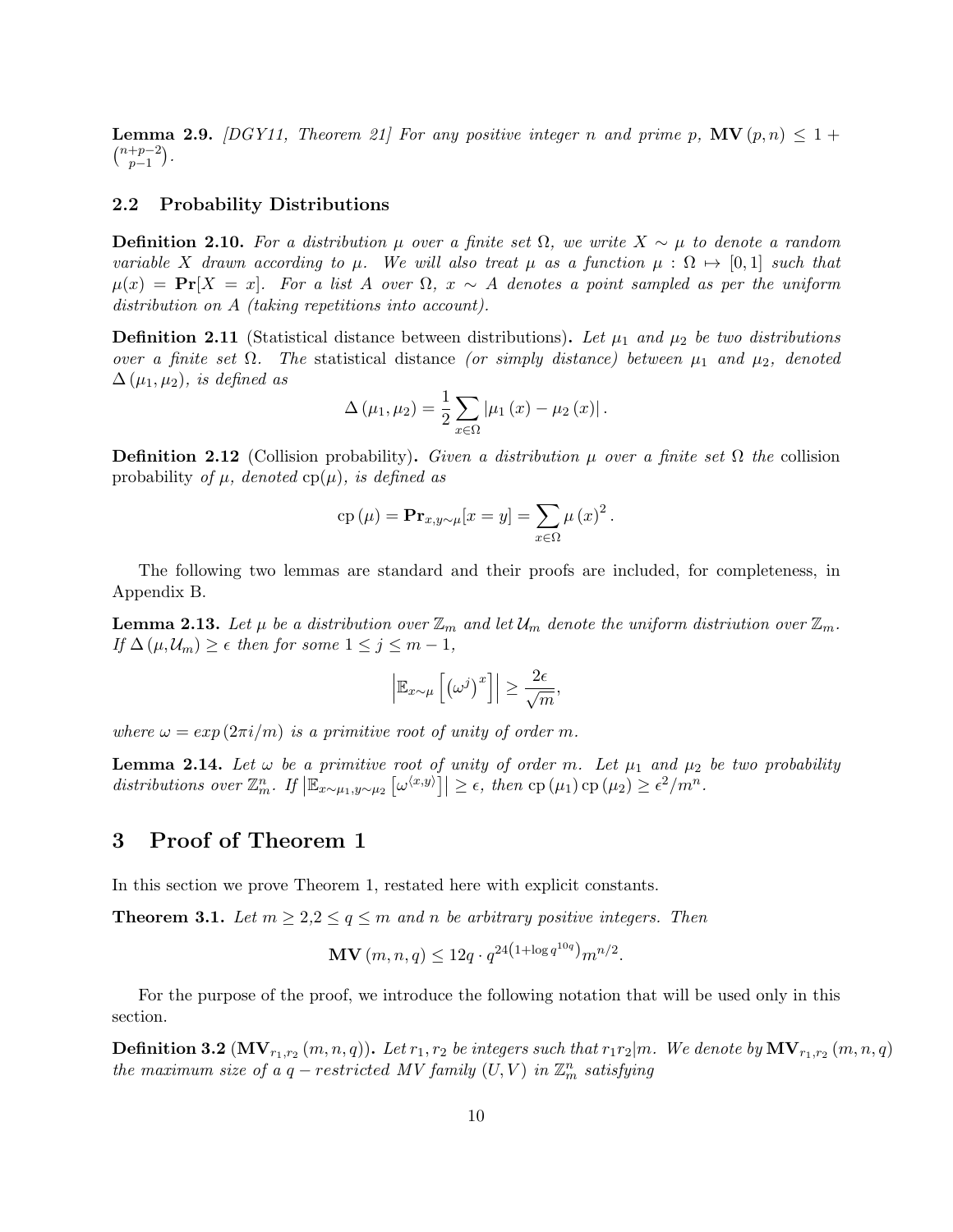- $U^{(r_1)}$  and  $V^{(r_2)}$  are constants.
- $\langle u, v \rangle = 0 \pmod{r_1r_2}$  for all  $u \in U, v \in V$ .

Note that  $\mathbf{MV}_{1,1}(m,n,q) = \mathbf{MV}(m,n,q)$  (with the convention that x (mod 1) = 0 for any integer x).

Before we go to the proof of Theorem 2, we have the following claims.

**Claim 3.3.** Let  $(U, V)$  be a q-restricted matching vector in  $\mathbb{Z}_m^n$ . Then, without loss of generality, m has at most q prime factors.

*Proof.* Assume  $m = \prod_{i=1}^r p_i^{e_i}$  with possible  $r > q$ . Let  $v_1, \dots, v_q \in Z_m$  be the q possible nonzero values that the inner products  $\langle u, v \rangle$  attain. For each  $v_j$  there is some prime  $p_{i_j}$  where  $v_j \neq 0$  (mod  $p_{i_j}^{e_{i_j}}$  $\begin{pmatrix} e_{i_j} \\ i_j \end{pmatrix}$ . So, we can replace m with just  $\prod_{j=1}^q p_{i_j}^{e_{i_j}}$  $\sum_{i,j}^{c_{ij}}$  and discard all primes other than  $p_{i_1},\cdots,p_{i_q}$ .  $\Box$ 

**Claim 3.4.** If N has r prime factors, then  $|\{x \in Z_N : order(x) < N/S\}| \le N/S \cdot (\log S)^r$ .

*Proof.* Assume  $N = \prod_{i=1}^r p_i^{e_i}$ . An element x with  $order(x) \le N/S$  is divisible by some  $\prod_{i=1}^r p_i^{f_i} \ge$ S. Let  $T = \{(f_1, \dots, f_r) : \prod p_i^{f_i} \geq S\}$ . Define a partial order on T by  $(f_1, \dots, f_r) \leq (f'_1, \dots, f'_r)$ if  $f_i \leq f'_i$ . Let T' be a subset of T such that for any  $t \in T$  there is  $t' \in T'$  such that  $t' \leq t$ . Note that if x has order  $\leq N/S$  then x must be divisible by  $\prod_i p_i^{f_i}$  for some  $(f_1, \dots, f_r)$  in T'. So, the number of elements of order  $\langle N/S \rangle$  is at most  $N/T'/S$ . We can bound the size of T' as follows: any element  $f_i$  is between 0 and  $\log_{p_i} S$ , since clearly if  $f_i$  is larger we can reduce  $f_i$  by one. So,  $|T'| \le \prod_{i=1}^r (\log S / \log p_i) \le (\log S)^{r}$ .  $\Box$ 

The proof of Theorem 3.1 will follow immediately from the following two lemmas, which will be proved below.

**Lemma 3.5.** Let  $m = r_1r_2r_3$  where  $r_1, r_2, r_3$  are arbitrary positive integers such that  $r_3 \geq 2$ . Let  $q \geq 2, t \geq 12q$  and n be arbitrary positive integers. Let  $(U, V)$  be a  $q$  – restricted matching vector family in  $\mathbb{Z}_m^n$  with  $|(U, V)| = t$  such that

- $U^{(r_1)}$  and  $V^{(r_2)}$  are constants.
- $\langle u, v \rangle = 0 \pmod{r_1r_2}$  for all  $u \in U, v \in V$ .

Then, there exists s|r<sub>3</sub> with s  $\geq$  max{2, r<sub>3</sub>/q<sup>10q</sup>} and a q – restricted matching vector family  $(U', V') \subseteq (U, V)$  such that  $|(U', V')| \geq s^{-n/2} q^{-24} t$  where

- $\langle u', v' \rangle = 0 \pmod{r_1r_2s}$  for all  $u' \in U', v' \in V'.$
- Either  $U^{\prime (r_1 s)}$  is constant or  $V^{\prime (r_2 s)}$  is constant.

Applying Lemma 3.5 iteratively we can prove the following bound.

Lemma 3.6.  $\mathbf{MV}_{r_1,r_2}\left(m,n,q\right)\leq 12q\cdot q^{24\log \frac{m}{r_1r_2}}\left(\frac{m}{r_1r}\right)$  $r_1r_2$  $\big)^{n/2}$ .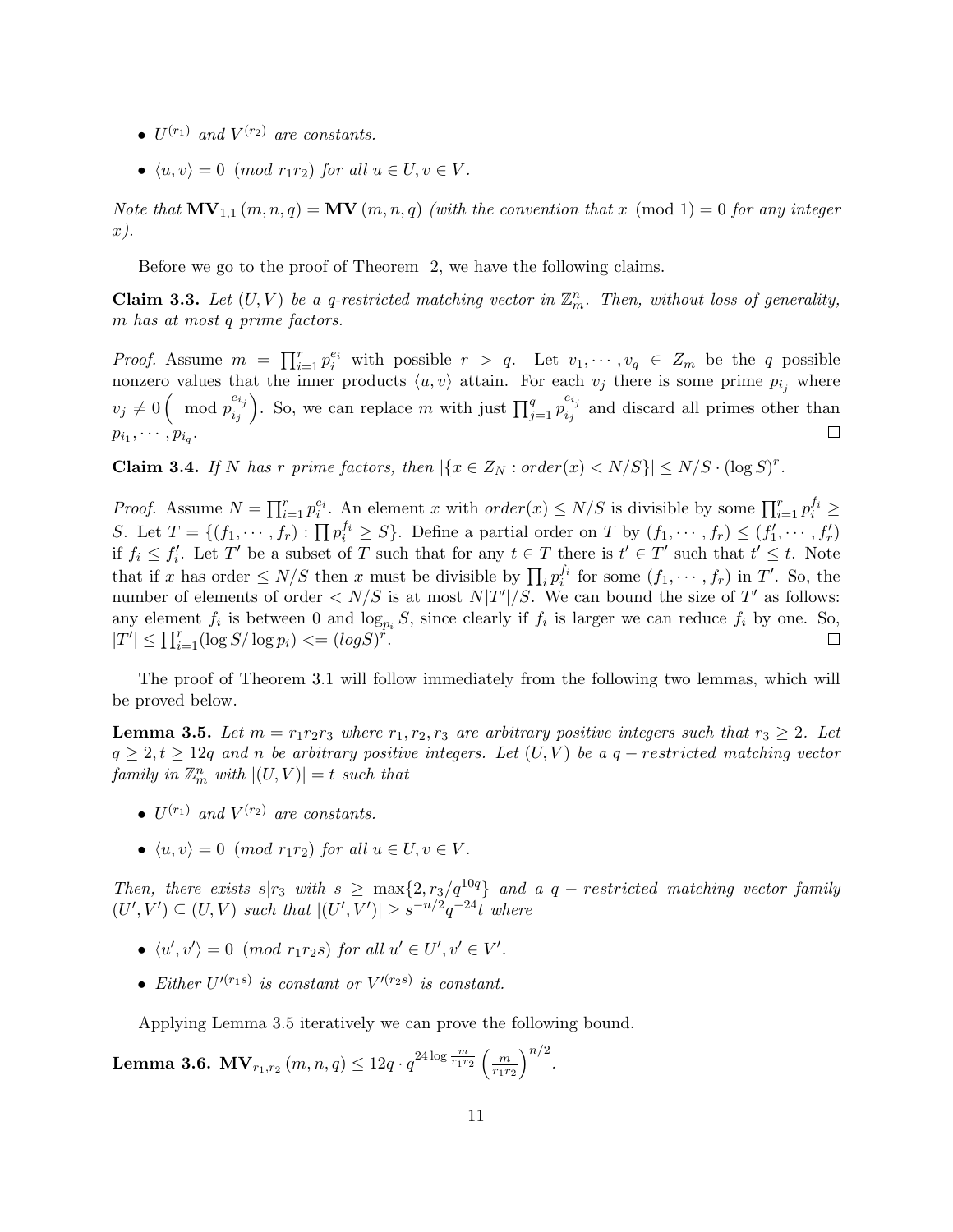Given Lemma 3.6 and Lemma 3.5, we now show how to deduce Theorem 3.1.

*Proof of Theorem 3.1.* Observe that for any matching vector family  $(U, V)$  in  $\mathbb{Z}_m^n$ ,  $U^{(1)}$  and  $V^{(1)}$ are constants and  $\langle u, v \rangle = 0 \pmod{1}$  for all  $u \in U, v \in V$ . Thus,  $MV(m, n, q) = MV_{1,1}(m, n, q)$ . *Case 1:*  $m \leq q^{10q}$ . Applying Lemma 3.6, we get  $\text{MV}(m, n, q) = \text{MV}_{1,1}(m, n, q) \leq 12q$ .  $q^{24\log q^{10q}} (m)^{n/2} \leq 12q \cdot q^{24(1+\log q^{10q})} (m)^{n/2}.$ 

*Case 2:*  $m > q^{10q}$ . By Lemma 3.6, we know that for  $s \geq m/q^{10q}$ ,  $MV_{1,s}(m, n, q) \leq 12q$ .  $q^{24\log\frac{m}{s}}\left(\frac{m}{s}\right)^{n/2} \leq 12q \cdot q^{24\log q^{10q}}\left(\frac{m}{s}\right)^{n/2}$ . Similarly, we have for  $s \geq m/4q$ ,  $\mathbf{MV}_{s,1}(m,n,q) \leq$  $12q \cdot q^{24 \log q^{10q}} \left(\frac{m}{s}\right)^{n/2}.$ 

Now, suppose there is a  $q-restricted$  MV family  $(U, V)$  in  $\mathbb{Z}_m^n$  of size  $t > 12q \cdot q^{24(1 + \log q^{10q})} m^{n/2}$ . Applying Lemma 3.5 with  $r_1 = r_2 = 1$ , we get a  $q-restricted$  MV family  $(U', V') \subseteq (U, V)$  of size  $t' \geq s^{-n/2} q^{-24} t > q^{24 \log q^{10q}} \left(\frac{m}{s}\right)^{n/2}$  where  $s \geq m/q^{10q}$  such that

- $\langle u', v' \rangle = 0 \pmod{s}$  for all  $u' \in U', v' \in V'.$
- Either  $U'^{(s)}$  is constant or  $V'^{(s)}$  is constant.

But, by the previous paragraph, we have for  $s \geq m/q^{10q}$ ,  $MV_{s,1}(m,n,q)$  and  $MV_{1,s}(m,n,q)$  are at most  $12q \cdot q^{24 \log q^{10q}} \left(\frac{m}{s}\right)^{n/2}$ . This leads to a contadiction.  $\Box$ 

#### 3.1 Proof of Lemma 3.5

By assumption we have that  $\langle u, v \rangle = 0 \pmod{r_1 r_2}$  for all  $u \in U, v \in V$ . So, we can consider  $\langle u,v\rangle$  $\frac{\langle u,v\rangle}{r_1r_2} \in \mathbb{Z}_{r_3}$ . Also, by hypothesis, the inner products  $\frac{\langle u,v\rangle}{r_1r_2}$  occupy  $q' \leq q$  residues in  $\mathbb{Z}_{r_3}$ . We have that

- For  $1 \leq i \leq t$ ,  $\frac{\langle u_i, v_i \rangle}{r_i r_0}$  $\frac{u_i, v_i}{r_1 r_2} = 0 \pmod{r_3}$  since  $\langle u_i, v_i \rangle = 0 \pmod{m}$ .
- For  $1 \leq i, j \leq t, i \neq j, \frac{\langle u_i, v_j \rangle}{r_i r_0}$  $\frac{u_i, v_j}{r_1 r_2} \neq 0 \pmod{r_3}$  since  $\langle u_i, v_j \rangle \neq 0 \pmod{m}$ .

Let  $\mu$  denote the distribution over  $\mathbb{Z}_{r_3}$  defined by  $\frac{\langle u_i, v_j \rangle}{r_1 r_2}$  mod  $r_3$  where  $u_i, v_j$  are drawn independently and uniformly from U, V respectively.

Case 1:  $4q' \geq r_3$ . Observe that  $\mu$  outputs 0 only when  $i = j$ . Therefore,  $Pr[\mu = 0] = 1/t \leq$  $1/12q' \leq 1/3r_3$ . On the other hand,  $\Pr[\mathcal{U}_{r_3} = 0] = 1/r_3$ . This implies that  $\Delta(\mu, \mathcal{U}_{r_3}) \geq 1/3r_3$ . Thus, applying Lemma 2.13 with  $\omega = exp(2\pi i/r_3)$ , we get that for some  $1 \le j \le r_3 - 1$ ,

$$
\left| \mathbb{E}_{x \sim \mu} \left[ \left( \omega^j \right)^x \right] \right| \ge \frac{2}{3r_3\sqrt{r_3}} \ge \frac{1}{12q'^{3/2}}.
$$

Let  $\omega' = \omega^j$  and  $ord(\omega')$  (the order of  $\omega'$ ) be  $s = r_3/gcd(r_3, j)$ . Also, note that as  $j \ge 1$ , we have  $s \geq 2$ . Also, trivially,  $s \geq r_3/q'^{10q'} \geq r_3/q^{10q}$ .

Case 2:  $4q' < r_3$ . Let X be the random variable that picks a random  $0 \le j \le r_3-1$  and outputs  $\left|\mathbb{E}_{x\sim\mu}\left[\left(\omega^j\right)^x\right]\right|$ . We will now show that with significant probability  $X^2 \geq 1/2q'$ . First observe that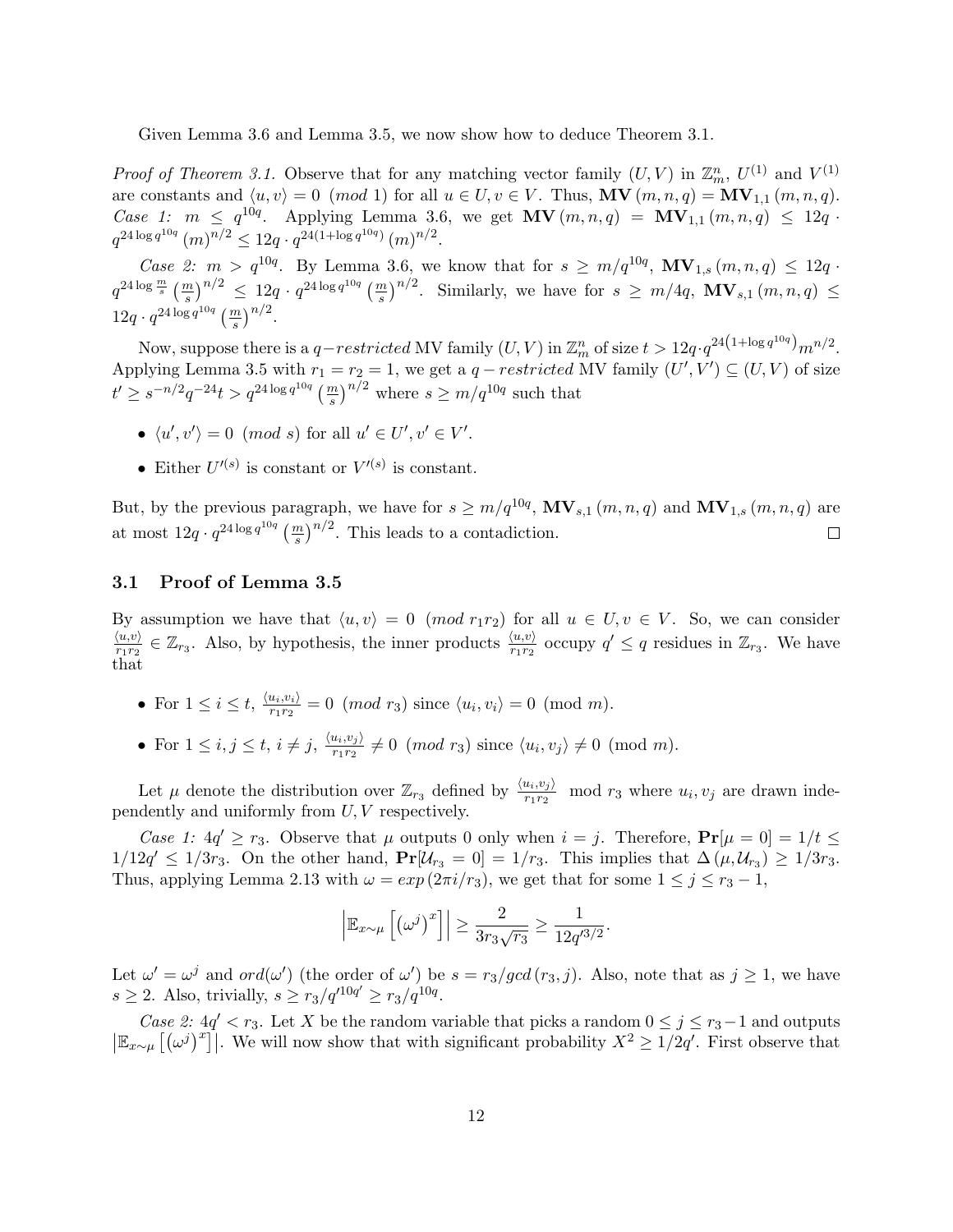$X \leq 1$ . On the other hand, we will show that  $E[X^2]$  is large. To see this, let  $Z = \{z_1, \dots, z_{q'}\}$  be the q' residues forming the support of  $\mu$ . Also, for  $1 \leq i \leq q'$ , let  $\alpha_i \stackrel{def}{=} \mu(z_i)$ . Then,

$$
\mathbb{E}_{j}\left[X^{2}\right] = \mathbb{E}_{j}\left[\sum_{1 \leq i, i' \leq q'} \alpha_{i} \alpha_{i'} \omega^{j(z_{i} - z_{i'})}\right]
$$

$$
= \sum_{1 \leq i \leq q'} \alpha_{i}^{2}
$$

$$
\geq 1/q'
$$

Therefore, we claim that  $Pr[X^2 \ge 1/2q'] \ge 1/2q' \ge 1/2q$ . If not, then

$$
E_j[X^2] = \mathbf{Pr}[X^2 \ge 1/2q']E_j[X^2|X^2 \ge 1/2q'] + \mathbf{Pr}[X^2 < 1/2q']E_j[X^2|X^2 < 1/2q']
$$
\n
$$
\le 1/2q' + 1/2q'
$$
\n
$$
= 1/q'
$$

which is a contradiction.

By the above, we already have that there exists some  $\omega'$  such that  $|\mathbb{E}_{x\sim\mu}[(\omega')^x]| \geq 1/$ √  $\overline{2q'}$  and  $ord(\omega') \geq 2$  since  $r_3/2q' > 1$  and thus  $\omega'$  is not trivial.

Now, we shall show the existence of  $\omega'$  of much higher order provided  $r_3 > q'^{10q'}$ . By Claim 3.4, for  $S = q^{10q'}$  and  $N = r_3$ , and noting that  $r_3$  has atmost q prime factors by Claim 3.3, we have

$$
Pr_j[ord\left(\omega^j\right) \le r_3/S] \le 1/4q'
$$

Thus, with probabilty at least  $1/2q' - 1/4q' = 1/4q'$ , a random j satisfies

- $\bullet \ |\mathbb{E}_{x \sim \mu} [(\omega^j)^x]| \geq 1/$ √  $\overline{2q'} \geq \frac{1}{12q^2}$  $12q^{3/2}$
- $s = ord(\omega^j) \ge r_3/S$

Also, as  $r_3/4q' > 1$  the above two conditions are true for some  $j \neq 0$ .

Now, we combine the above two cases as follows. Let  $\omega' = \omega^j$  and  $\varepsilon = \frac{1}{12\pi i}$  $\frac{1}{12q^{3/2}}$ . We have shown by the above case-by-case analysis that

- $\bullet \ |\mathbb{E}_{x \sim \mu} \left[ (\omega')^x \right]| \geq \epsilon$
- $s = ord(\omega')$  is such that  $s \ge \max\{2, r_3/q^{10q}\}\$

Using the Cauchy-Schwartz inequality twice we get

$$
\begin{aligned}\n&\left|\mathbb{E}_{u\sim U,v\sim V}\left[\left(\omega'\right)^{\langle u,v\rangle/r_1r_2}\right]\right| \geq \epsilon \\
&\Longrightarrow \left|\mathbb{E}_{u,\tilde{u}\sim U,v\sim V}\left[\left(\omega'\right)^{\langle u-\tilde{u},v\rangle/r_1r_2}\right]\right| \geq \epsilon^2 \\
&\Longrightarrow \left|\mathbb{E}_{u,\tilde{u}\sim U,v,\tilde{v}\sim V}\left[\left(\omega'\right)^{\langle u-\tilde{u},v-\tilde{v}\rangle/r_1r_2}\right]\right| \geq \epsilon^4 \\
&\Longrightarrow \left|\mathbb{E}_{u,\tilde{u}\sim U,v,\tilde{v}\sim V}\left[\left(\omega'\right)^{\langle (u-\tilde{u})/r_1,(v-\tilde{v})/r_2\rangle}\right]\right| \geq \epsilon^4.\n\end{aligned}
$$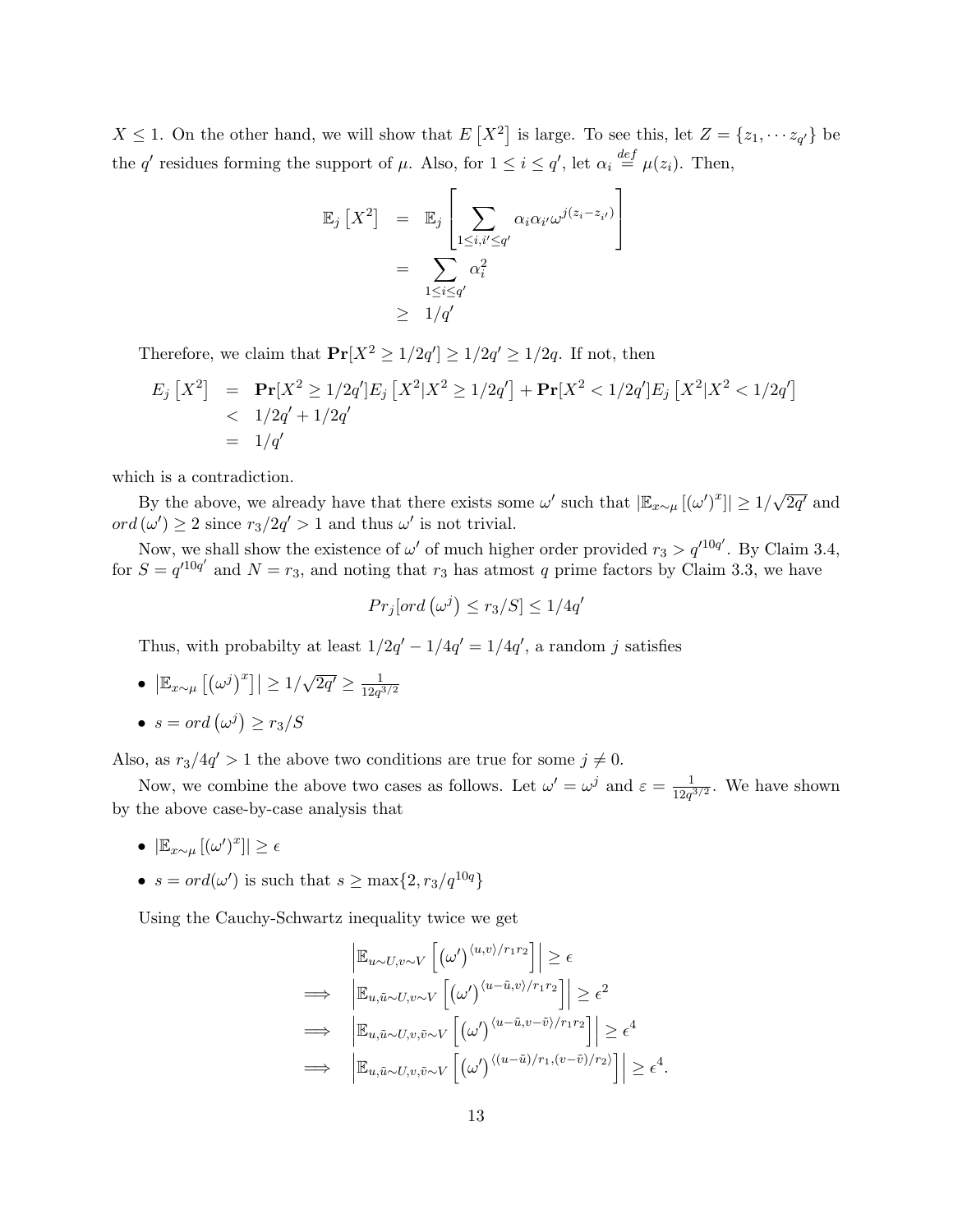We need to explain the last expression. Since by assumption  $U^{(r_1)}$  and  $V^{(r_2)}$  are constants,  $(u - \tilde{u})/r_1 \in \mathbb{Z}_m^n$  and  $(v - \tilde{v})/r_2 \in \mathbb{Z}_m^n$  are well defined. Thus, we can fix  $\tilde{u}$  and  $\tilde{v}$  by an averaging argument such that

$$
\left| \mathbb{E}_{u \sim U, v \sim V} \left[ \left( \omega' \right)^{\langle (u - \tilde{u})/r_1, (v - \tilde{v})/r_2 \rangle} \right] \right| \geq \epsilon^4.
$$

Let  $U' = (u'_1, u'_2, \cdots u'_t), V' = (v'_1, v'_2, \cdots v'_t)$  where  $u'_i = (u_i - \tilde{u})/r_1$  and  $v'_i = (v_i - \tilde{v})/r_2$ . Notice that  $U'$  and  $V'$  are not assumed to be a MV family (later we will derive from them a MV family). We now define two probability distributions  $\mu^{U'}$  and  $\mu^{V'}$  over  $\mathbb{Z}_s^n$ . For each  $w \in \mathbb{Z}_s^n$ , let  $\mu^{U'}(w) = |B_s(w, U')| / |U'|$  and  $\mu^{V'}(w) = |B_s(w, V')| / |V'|$ . That is,  $\mu^{U'}(w)$  is the probability that  $u^{(s)} = w$  where u' is chosen uniformly in U', and similarly for  $\mu^{V'}(w)$ . Therefore, since the order of  $w'$  is s, we have that

$$
\left| \mathbb{E}_{w_1 \sim \mu^{U'}, w_2 \sim \mu^{V'}} \left[ \left( \omega' \right)^{\langle w_1, w_2 \rangle} \right] \right| \geq \epsilon^4.
$$

Recalling that s is the order of  $\omega'$  and applying Lemma 2.14, we get cp  $(\mu^{U'})$  cp  $(\mu^{V'}) \ge \epsilon^8/s^n$ . Therefore, one of cp  $(\mu^{U'})$ , cp  $(\mu^{V'})$ , say cp  $(\mu^{U'})$ , is at least  $\epsilon^4/s^{n/2}$ . Let  $w^*$  be the point of maximum probability mass given by  $\mu^{U'}$ . Then,

$$
\mu^{U'}(w^*) = \mu^{U'}(w^*) \sum_{w \in \mathbb{Z}_s^n} \mu^{U'}(w) \ge \sum_{w \in \mathbb{Z}_s^n} \mu^{U'}(w)^2 = \text{cp}\left(\mu^{U'}\right) \ge \epsilon^4/s^{n/2}.
$$

Now,  $\mu^{U'}(w^*) \ge \epsilon^4/s^{n/2}$  means that  $\left| \{ u \in U : \frac{u - \tilde{u}}{r_1} \right| \}$  $\left|\frac{e^{-\tilde{u}}}{r_1} = w^* \pmod{s} \right| \geq t \epsilon^4 / s^{n/2}$ . Equivalently,

$$
\left| \left\{ u \in U : u - \tilde{u} = r_1 w^* \pmod{r_1 s} \right\} \right| \ge t \epsilon^4 / s^{n/2}
$$

.

Let  $T' = (i : u_i = \tilde{u} + r_1 w^* \pmod{r_1 s})$ . Now, define  $U'' = (u_i : i \in T')$  and  $V'' = (v_i : i \in T')$ . Observe that  $(U'', V'')$  is a matching vector family in  $\mathbb{Z}_m^n$  such that

- $U''^{(r_1 s)}$  and  $V'''^{(r_2)}$  are constants.
- $|(U'',V'')| \ge t \left(\epsilon^4/s^{n/2}\right).$

The only thing left is to show that  $\langle u, v \rangle = 0 \pmod{r_1r_2s}$  for all  $u \in U''$ ,  $v \in V''$ . This may not be true in general. However, we can take a large subset of the matching vector family so that the resulting matching vector family satisfies this condition. To see this, let  $u \in U''$ ,  $v \in V''$  be arbitrary. Now,  $u = r_1 s \cdot u' + u_0$  and  $v = r_2 \cdot v' + v_0$  where  $u', v'$  depend on  $u, v$  respectively and  $u_0, v_0$  are independent of u, v. Then,

$$
\langle u, v \rangle = r_1 r_2 s \langle u', v' \rangle + r_1 s \langle u', v_0 \rangle + r_2 \langle u_0, v' \rangle + \langle u_0, v_0 \rangle.
$$

As u varies over  $U''$ ,  $\langle u', v_0 \rangle$  takes at most q values modulo  $r_2$ . Hence,  $r_1 s \langle u', v_0 \rangle$  takes at most q values modulo  $r_1r_2s$ . Therefore, there exist at least  $(1/q)|U''|$  elements of  $U''$  such that  $r_1s\langle u', v_0\rangle$ is a constant modulo  $r_1r_2s$ . We take the corresponding elements from  $V''$  to form a matching vector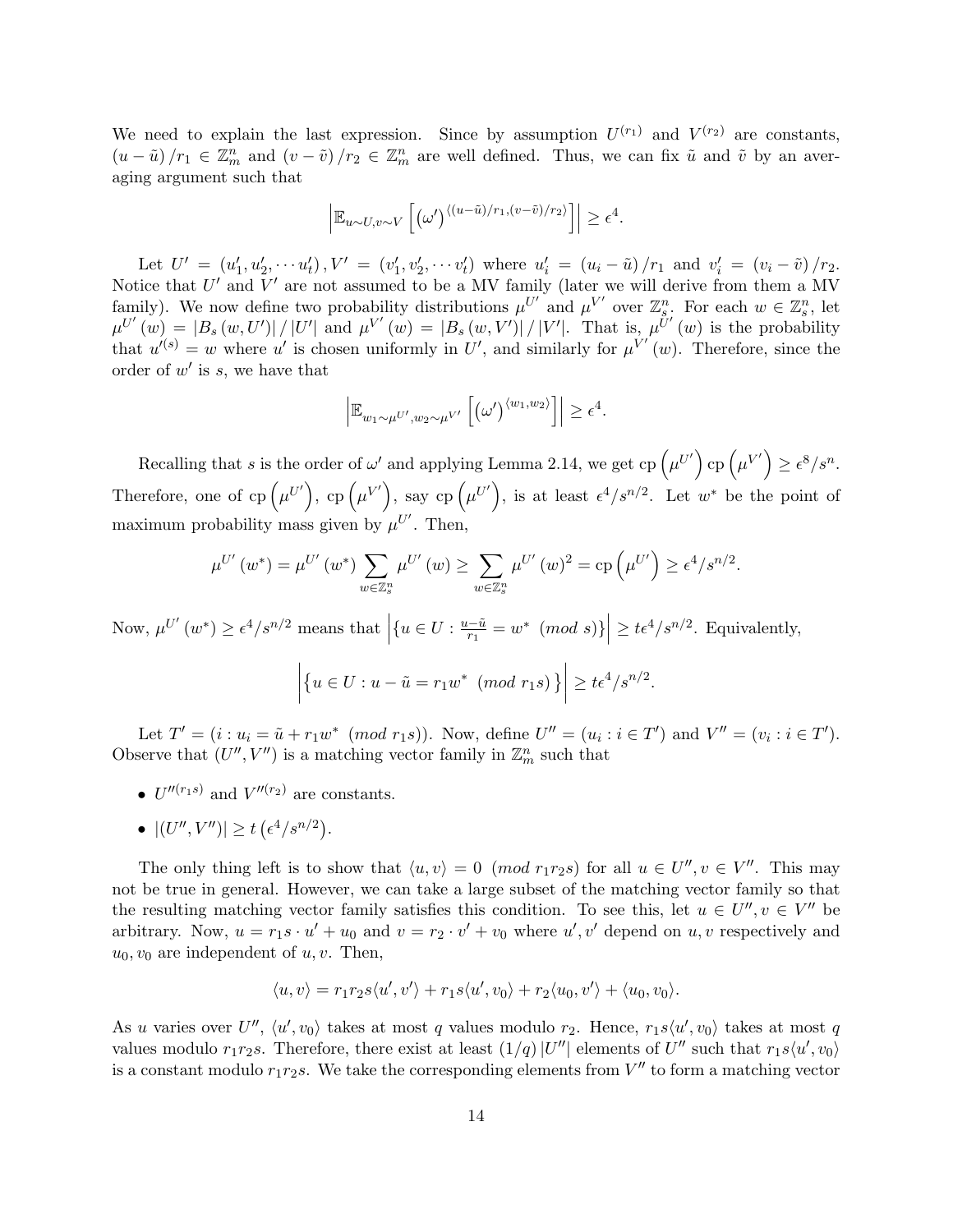family  $(U''', V''') \subseteq (U'', V'')$ . We apply another round using the same idea on  $U'''$ ,  $V'''$ , this time ensuring that  $r_2\langle u_0, v'\rangle$  is constant modulo  $r_1r_2s$  as v varies over a large fraction of  $V'''$ . Thus, we end up with  $\tilde{V}$  of size at least  $(1/q)|V'''|$  such that  $r_2\langle u_0, v_i\rangle$  is a constant modulo  $r_1r_2s$ . We take the corresponding subset  $\tilde{U}$  from  $U'''$  so that  $(\tilde{U}, \tilde{V}) \subseteq (U''', V''')$  is a matching vector family. Denote the size of  $(\tilde{U}, \tilde{V})$  by  $\tilde{t}$ . Note that  $\tilde{U} = (\tilde{u}_1, \dots, \tilde{u}_{\tilde{t}}), \tilde{V} = (\tilde{v}_1, \dots, \tilde{v}_{\tilde{t}})$  is a matching vector family in  $\mathbb{Z}_m^n$  of size at least  $(1/q^2) t \left(\frac{\epsilon^4}{s^{n/2}}\right) = s^{-n/2} q^{-\left(8+4\log_q(12)\right)} t \geq s^{-n/2} q^{-(8+4\log_2(12))} t \geq s^{-n/2} q^{-24} t$ . Also, as  $\langle u, v \rangle$  is a constant modulo  $r_1r_2s$ , for  $u \in \tilde{U}$ ,  $v \in \tilde{V}$ , and  $\langle \tilde{u}_i, \tilde{v}_i \rangle = 0$  (*mod*  $r_1r_2s$ ), we get that  $\langle u, v \rangle = 0$  (mod  $r_1r_2s$ ), for  $u \in \tilde{U}, v \in \tilde{V}$ . This concludes the proof.  $\Box$ 

#### 3.2 Proof of Lemma 3.6

We prove the lemma by backward induction on  $r_1r_2|m$ . That is, to prove the claim about  $\mathbf{MV}_{r_1,r_2}(m,n,q)$ , we assume the inductive hypothesis for  $\mathbf{MV}_{r'_1,r'_2}(m,n,q)$  where  $r'_1r'_2 > r_1r_2$ and  $r'_1r'_2|m$ .

**Base Case.** The base case of  $r_1r_2 = m$  is trivial. To see this, observe that if  $\langle u, v \rangle = 0 \pmod{m}$ for all  $u \in U, v \in V$ , then by the definition of a matching vector family in  $\mathbb{Z}_m^n$ , the size of such a family cannot exceed 1. Hence, for  $r_1r_2 = m$ ,  $\mathbf{MV}_{r_1,r_2}(m,n,q) = 1 \leq 12q \cdot q^{24 \log \frac{m}{r_1r_2}} \left(\frac{m}{r_1r_2}\right)$  $r_1r_2$  $\big)^{n/2}.$ Inductive Step. Let  $m = r_1r_2r_3$  with  $r_1r_2 < m$  (that is,  $r_3 \ge 2$ ). By the inductive hypothesis we have  $\mathbf{MV}_{r'_1, r'_2}(m, n, q) \leq 12q \cdot q^{\frac{24 \log \frac{m}{r'_1 r'_2}}{\frac{r'_1}{r'_1 r'_2}} \left(\frac{m}{r'_1 r'_1}\right)}$  $r'_1r'_2$  $\int^{n/2}$  for all  $r'_1, r'_2$  such that  $r'_1r'_2 > r_1r_2$  and  $r'_1r'_2 \vert m$ . We need to show that  $\mathbf{MV}_{r_1,r_2}(m,n,q) \leq 12q \cdot q^{24 \log \frac{m}{r_1r_2}} \left(\frac{m}{r_1r}\right)$  $r_1r_2$  $\int^{n/2}$ . Suppose this is false, so that there exists a  $q-restricted$  matching vector family  $(U, V)$  in  $\mathbb{Z}_m^n$  with  $U = (u_1, \dots, u_t)$ ,  $V = (v_1, \dots, v_t)$ where  $t > 12q \cdot q^{24 \log \frac{m}{r_1 r_2}} \left(\frac{m}{\pi r} \right)$  $\overline{r_1r_2}$  $\int_0^{n/2}$  such that

- $U^{(r_1)}$  and  $V^{(r_2)}$  are constants.
- $\langle u, v \rangle = 0 \pmod{r_1r_2}$  for all  $u \in U, v \in V$ .

Note that  $t \geq 12q$ . Therefore, applying Lemma 3.5, there exists  $s|r_3$  with  $s \geq 2$  and matching vector family  $(U', V') \subseteq (U, V)$  such that  $|(U', V')| \geq s^{-n/2} q^{-24} t$  where

- $\langle u', v' \rangle = 0 \pmod{r_1r_2s}$  for all  $u' \in U', v' \in V'.$
- either  $U'^{(r_1s)}$  is constant or  $V'^{(r_2s)}$  is constant.

Without loss of generality, we assume that  $U^{(r_1 s)}$  is a constant. Therefore,

$$
\begin{array}{ll} \left| \left( U',V' \right) \right| > s^{-n/2} q^{-24} \cdot 12 q \cdot q^{24 \log \frac{m}{r_1 r_2}} \left( \frac{m}{r_1 r_2} \right)^{n/2} \\ & = 12 q \cdot q^{24 \left( \log \frac{m}{r_1 r_2} - 1 \right)} \left( \frac{m}{r_1 r_2 s} \right)^{n/2} \\ & \geq 12 q \cdot q^{24 \log \frac{m}{r_1 r_2 s}} \left( \frac{m}{r_1 r_2 s} \right)^{n/2}, \end{array}
$$

where the last inequality used the fact that  $s \geq 2$ . This however contradicts the inductive hypothesis.  $\Box$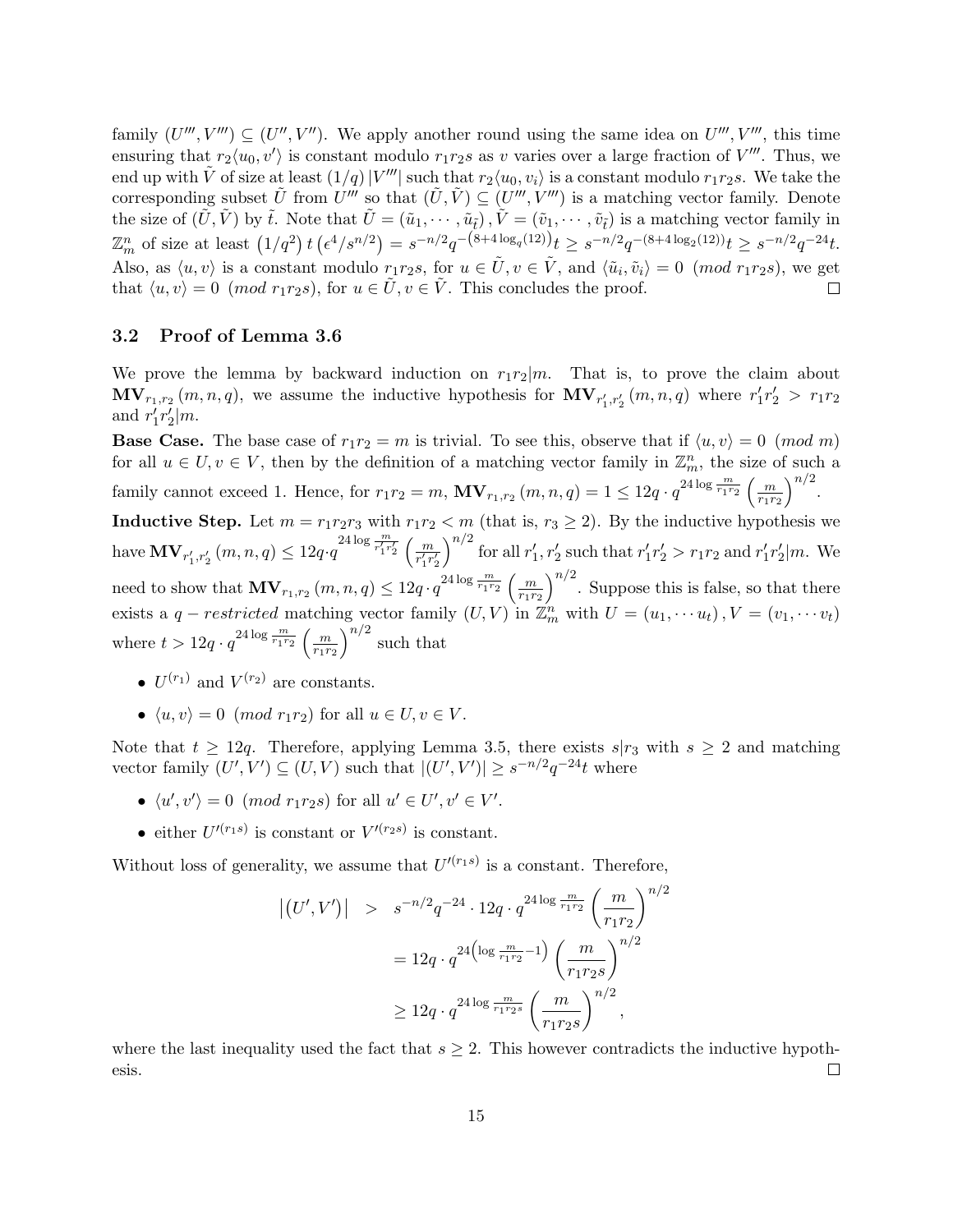## 4 Matrices over  $\mathbb{Z}_m$

**Notations:** For a  $t \times s$  matrix M over  $\mathbb{Z}_m$  and for lists  $T \subseteq [t], S \subseteq [s]$  the  $T \times S$  submatrix of M is the matrix with rows in T and columns in S. For  $i \in [s]$  and  $j \in [t]$  we denote the *i*'th row of M by  $M(i:)$  and the j'th column by  $M(:, j)$ .

**Definition 4.1** (Span of a set). For  $A \subseteq \mathbb{Z}_m^n$  let span  $(A)$  denote the additive subgroup generated by A. We say that a set A spans  $u \in \mathbb{Z}_m^n$  if  $u \in \text{span}(A)$ .

**Definition 4.2** (Rank of a matrix over  $\mathbb{Z}_m$ ). Let M be a t  $\times$  t matrix over  $\mathbb{Z}_m$ . Then rank  $(M)$  is the smallest r such that  $M = AB$  where A is an  $t \times r$  martrix over  $\mathbb{Z}_m$  and B is an  $r \times t$  matrix over  $\mathbb{Z}_m$ .

**Definition 4.3** (Column rank of a matrix over  $\mathbb{Z}_m$ ). Let M be a  $t \times t$  matrix over  $\mathbb{Z}_m$ . Let  $\operatorname{colspan}\left(M\right)$  denote the subgroup of  $\mathbb{Z}_m^t$  generated by the columns of M. The column rank of M over  $\mathbb{Z}_m$  is defined as

colrank  $(M) = \log_m |\text{colspan}(M)|$ .

The column rank is, in general, a real number in the range  $[0, t]$ .

Since the rank can behave in unexpected ways over  $\mathbb{Z}_m$ , we make sure to prove some of the basic facts that we will be using later on.

**Fact 4.4.** Let M be a  $t \times t$  matrix over  $\mathbb{Z}_m$  and let M' be any submatrix of M. Then colrank  $(M') \leq$ colrank  $(M)$ .

*Proof.* Suppose M' is given by the first t' rows and the first t'' columns of M. We will define an injective map  $f : \text{colspan}(M') \to \text{colspan}(M)$ . Given any  $x \in \text{colspan}(M')$  we can write  $x = \sum_{j=1}^{t''} \alpha_j \cdot M'(:,j)$  in some fixed way (there might be several choices of  $\alpha_j$ ). Define  $f(x) =$  $\sum_{j=1}^{t''} \alpha_j \cdot M(:,j)$ . Then, x is clearly the restriction of  $f(x)$  to the first t' indices and so the map is injective.  $\Box$ 

**Fact 4.5.** Let M be a  $t \times t$  matrix over  $\mathbb{Z}_m$  and let  $s|m$ . Then rank  $(M^{(s)}) \leq \text{rank}(M)$ .

*Proof.* Suppose there exist an  $t \times r$  matrix A and an  $r \times t$  matrix B over  $\mathbb{Z}_m$  such that  $M = AB$ . Then  $M^{(s)} = A^{(s)}B^{(s)}$  and so the rank of  $M^{(s)}$  is at most r.  $\Box$ 

We will need the following claims relating the rank and the column rank of matrices over  $\mathbb{Z}_m$ . **Claim 4.6.** Let M be an  $t \times t$  matrix over  $\mathbb{Z}_m$ . Then,

$$
\frac{\operatorname{rank}(M)}{\log m} \le \operatorname{colrank}(M) \le \operatorname{rank}(M).
$$

*Proof.* Let  $r = \text{rank}(M)$  and  $r' = \text{colrank}(M)$ . We first prove that  $r' \leq r$ . This is equivalent to proving that  $|\text{colspan}(M)| \leq m^r$ . Let  $M = AB$  where A is an  $t \times r$  martrix over  $\mathbb{Z}_m$  and B is an  $r \times t$  matrix over  $\mathbb{Z}_m$ . Since the columns of M are all in the span of the columns of A we have that the column span of  $M$  can contain at most  $m<sup>r</sup>$  elements.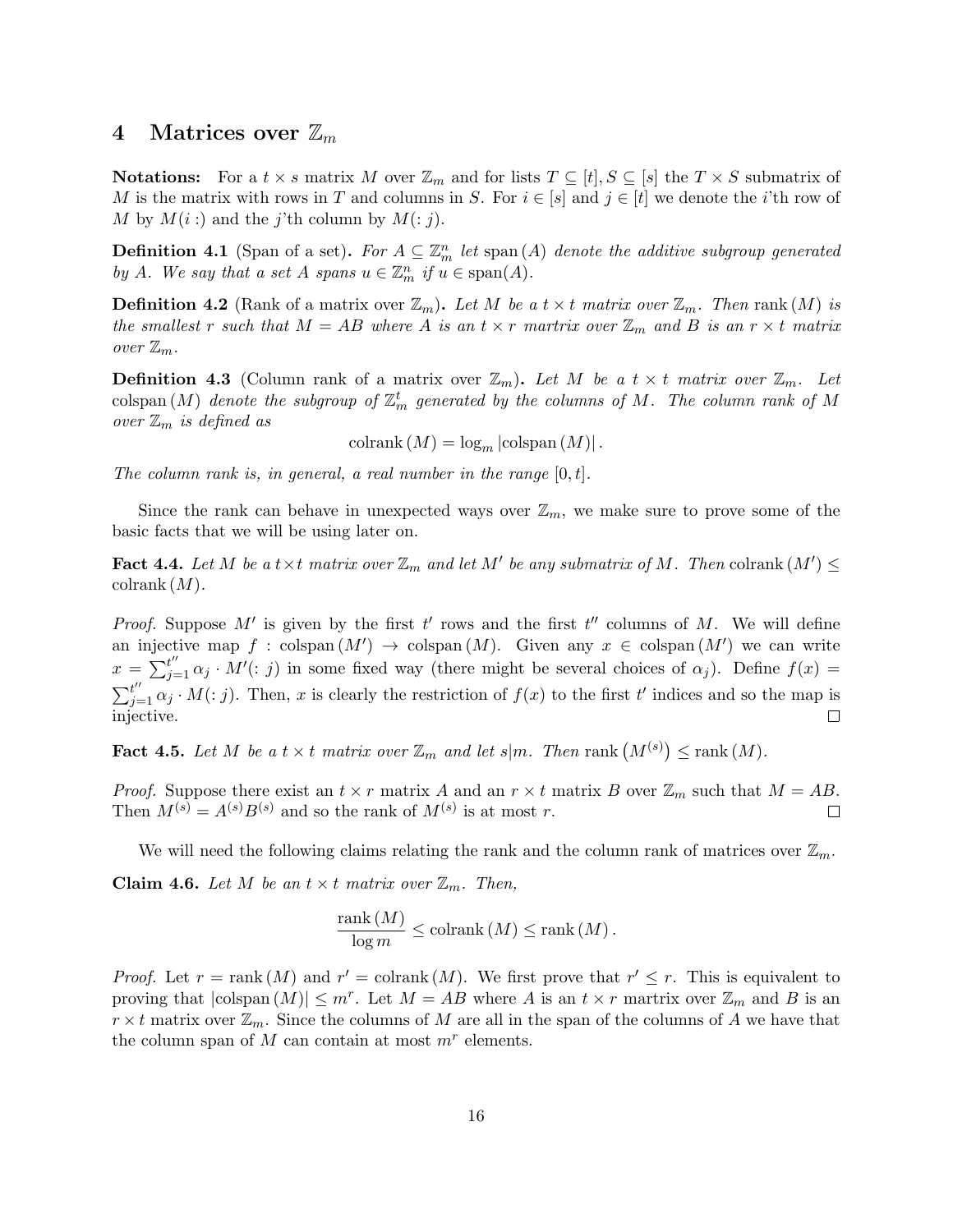We now prove that  $r' \geq r / (\log m)$  or, equivalently,  $|\text{colspan}(M)| \geq 2^r$ . Suppose in contradiction that  $|\text{colspan}(M)| < 2^r$ . Take a minimal spanning set S of colspan  $(M)$  (that is, a set that spans colspan  $(M)$  and such that no proper subset of it does). Suppose  $|S| \geq r$  and consider all linear combinations (over  $\mathbb{Z}_m$ ) of elements of S with coefficients in  $\{0,1\} \subseteq \mathbb{Z}_m$ . Since  $|\text{colspan}(M)| < 2^r$ there are two distinct  $0 - 1$  linear combinations that map to the same element. This means that there is a linear combination with coefficients in  $\{1, -1\}$  of the elements of S that is equal to zero. Since both 1 and  $-1$  are invertible modulo m we can write one of the elements of S as a linear combination of the other elements. This contradicts the minimality of S and so, we must have  $|S| < r$ . This implies that rank $(M) < r$ , a contradiction, since we can write M as the product of the matrix with columns in  $S$  with the matrix of coefficients giving the columns of  $M$ .  $\Box$ 

**Claim 4.7.** Let M be an  $t \times t$  matrix over  $\mathbb{Z}_m$ , let  $r = \text{rank}(M)$ . There exists r' columns of M that span the rest of M's columns such that  $r' \leq r \log m$ .

*Proof.* Take a minimal spanning set S of the columns of M (that is, a set that spans all other columns and such that no proper subset of it spans all columns). If  $2^{|S|} > m^r$ , then  $2^{|S|} >$  $|\text{colspan}(M)|$  (by Claim 4.6) and we proceed as in the proof from Claim 4.6 above. If we look at all the  $0-1$  combinations of the columns of S, then there are two distinct  $0-1$  linear combinations of the columns that map to the same element of colspan  $(M)$ . Thus, let  $\sum_i \alpha_i S(i) = \sum_i \beta_i S(i)$ where  $\alpha_i \neq \beta_i$  for at least one i, say i<sub>0</sub>. Therefore, we have  $\sum_i (\alpha_i - \beta_i) S(i) = 0$ . Note that  $(\alpha_{i_0} - \beta_{i_0}) = \pm 1$  and hence is invertible. This lets us write  $S(i_0)$  as a linear combinations of the remaining columns contradicting the minimality of S. Thus,  $r' = |S| \le r \log m$ .  $\Box$ 

The following claim shows that the column rank behaves similar to rank in terms of subadditivity.

**Claim 4.8.** Let A, B be  $t \times t$  matrices over  $\mathbb{Z}_m$ . Then, colrank  $(A + B) \leq \text{colrank}(A) + \text{colrank}(B)$ .

*Proof.* We show that  $|\text{colspan}(A + B)| \leq |\text{colspan}(A)| |\text{colspan}(B)|$ . Note that colspan  $(A + B) \subseteq$ colspan  $(A)$ +colspan  $(B) \stackrel{def}{=} \{a+b|a \in \text{colspan}(A), b \in \text{colspan}(B)\}\$ . Therefore,  $|\text{colspan}(A+B)| \le$  $|\text{colspan}(A) + \text{colspan}(B)| \leq |\text{colspan}(A)| |\text{colspan}(B)|.$  $\Box$ 

**Claim 4.9.** Let M be a  $2t \times 2t$  matrix over  $\mathbb{Z}_m$ , such that

$$
M = \left(\begin{array}{cc} A & 0 \\ \star & B \end{array}\right)
$$

where  $A, B$  and  $\star$  are  $t \times t$  matrices. Then, colrank  $(A)$  + colrank  $(B) \leq$  colrank  $(M)$ .

*Proof.* We show that  $|\text{colspan}(A)| |\text{colspan}(B)| \leq |\text{colspan}(M)|$ . Let  $\text{colspan}(A) = R_1$ ,  $\text{colspan}(B) =$  $R_2$ , colspan  $(M) = R$ . We define  $f: R_1 \times R_2 \to R$  and show that f is injective. Given  $r_1 \in R_1$  and  $r_2 \in R_2$ , let  $\alpha_1, \cdots, \alpha_t$  and  $\beta_1, \cdots, \beta_t$  denote coefficients for linear combinations of the columns of A and B respectively that give  $r_1$  and  $r_2$ . There might be many such linear combinations but we fix one for each  $r_i$ . Then,  $f(r_1, r_2) = \sum_{i=1}^t \alpha_i M(i,i) + \sum_{i=t+1}^{2t} \beta_{i-t} M(i,i)$ . Now, given a column vector  $f(r_1, r_2) \in R$ , we uniquely identify  $r_1$  and  $r_2$  as follows. We look at the first t rows and call it  $s_1$ . Now  $s_1 = r_1$  and let  $\alpha_1, \cdots, \alpha_t$  be the linear combination fixed for  $r_1$  while defining f. Now, consider  $f(r_1, r_2) - \sum_{i=1}^t \alpha_i M(i : i)$  and call the last t rows  $s_2$ . Note that  $s_2 = r_2$ .  $\Box$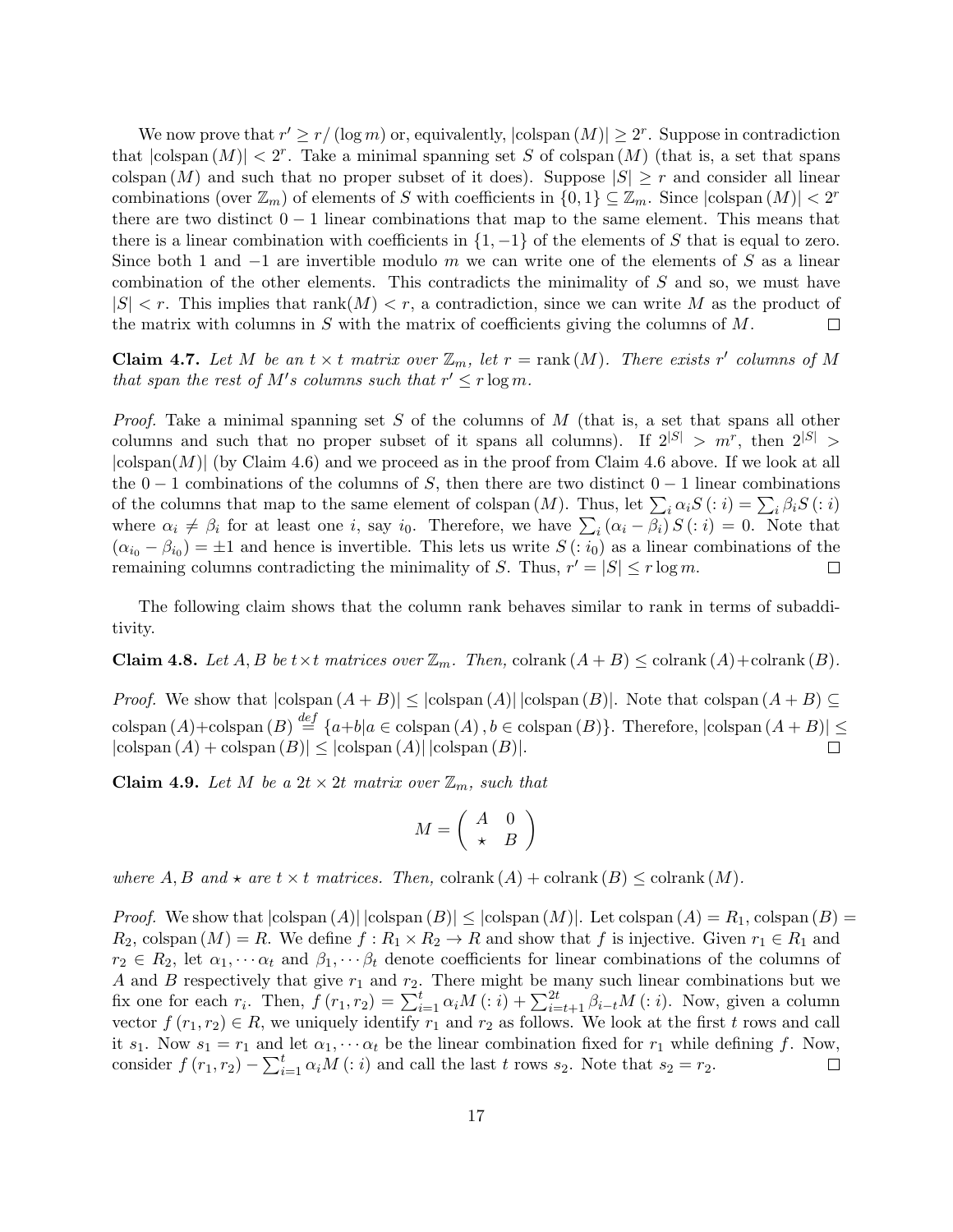**Claim 4.10.** Let M be a  $t \times t$  square matrix over  $\mathbb{Z}_m$  with zero diagonal entries. If for some s $|m$ , colrank  $(M^{(s)}) \leq 2$ , then there exists at least  $t' = t/m^2$  indices such that M restricted to those indices as rows and columns is the all zero matrix modulo s.

*Proof.* As colrank  $(M^{(s)}) \leq 2$ , it follows that  $\left|\text{colspan}(M^{(s)})\right| \leq s^2 \leq m^2$ . Hence,  $M^{(s)}$  has at most  $m^2$  distinct columns. Therefore, there exists a set of indices S of size  $t' \ge t/m^2$  with  $S = \{r_1, r_2, \dots r_{t'}\}$  such that all the columns  $M^{(s)}$  (:  $r_i$ ) are identical. Also, as the diagonal elements are zero modulo m, they are zero modulo s. Thus, the  $S \times S$  submatrix is the all zero matrix modulo  $\Box$ s.

## 5 Collision-Free MV families

In the proof of Theorem 2 it will be useful to assume that the elements of the MV family do not 'collide' when reduced modulo an integer s dividing m. In this section we develop the necessary machinery to allow for this assumption. We start by defining a collision free matching vector family.

**Definition 5.1** (Collision free MV family). A collision free matching vector family  $(U, V)$  in  $\mathbb{Z}_m^n$ is a matching vector family such that for all  $s|m, s \geq 2$ , all elements of U are distinct modulo s, and all elements of V are distinct modulo s. Note that if  $(U, V)$  is a collision free matching vector family, then so is any  $(U', V') \subseteq (U, V)$ .

**Lemma 5.2.** Let  $m \geq 2$  be an arbitrary integer. Let s be a divisor of m, such that  $1 < s < m$ . Let  $(U, V)$  be a matching vector family in  $\mathbb{Z}_m^n$  such that  $\langle u, v \rangle = 0 \pmod{s}$  for all  $u \in U, v \in V$ . Then,  $|(U, V)| \leq \textbf{MV} (m/s, n \log m).$ 

*Proof.* Let  $U = (u_1, u_2, \dots, u_t)$  and  $V = (v_1, v_2, \dots, v_t)$ . Recall that  $P_{U,V}$  is the inner product matrix. We shall write  $P_{U,V}$  as P in the rest of the proof for brevity. Let  $r = \text{rank}(P) \leq n$ . Hence, by Claim 4.7, there exists  $r' \leq r \cdot \log m$  columns of P which span all the columns of P. As each entry of P is a multiple of s we can define a matrix P' over  $\mathbb{Z}_{m/s}$  by  $P' = (1/s)P$ . We have

- $P'_{i,i} = 0 \quad \forall i.$
- $P'_{i,j} \neq 0 \quad \forall i \neq j.$

We next show that the  $r'$  columns that span the columns of  $P$  also span the columns in  $P'$ . Without loss of generality, let the first  $r'$  columns of  $P$  span the remaining columns of  $P$ . For any column j, let  $P(i; j) = \sum_{i=1}^{r} c_i P(i; i) \pmod{m}$ . Since all entries of P are divisible by s, we can divide the expression by s and obtain that  $P' : j) = \sum_{i=1}^{r'} c_i P' : j \pmod{m/s}$ . Hence, we deduce that  $r_{P'} = \text{rank} (P') \le r' \le r \log m \le n \log m$ . This implies that  $P' = AB$  for some  $t \times r_{P'}$  matrix A and some  $r_{P'} \times t$  matrix B over  $\mathbb{Z}_{m/s}$ . Thus, the rows of A and the columns of B form a matching vector family in  $\mathbb{Z}_{m/s}^{r_{P'}}$ . Therefore,  $t \leq MV(m/s, n \log m)$  as claimed.  $\Box$ 

**Lemma 5.3** (Bucket Lemma). For any m, let  $(U, V)$  be a matching vector family in  $\mathbb{Z}_m^n$ . Let  $1 < s < m$  be any divisor of m. Then, for any  $w \in \mathbb{Z}_s^n$ ,  $|B_s(w, U)| \le MV(m/s, n \log m)$ . By symmetry,  $|B_s(w, V)| \le MV(m/s, n \log m)$ .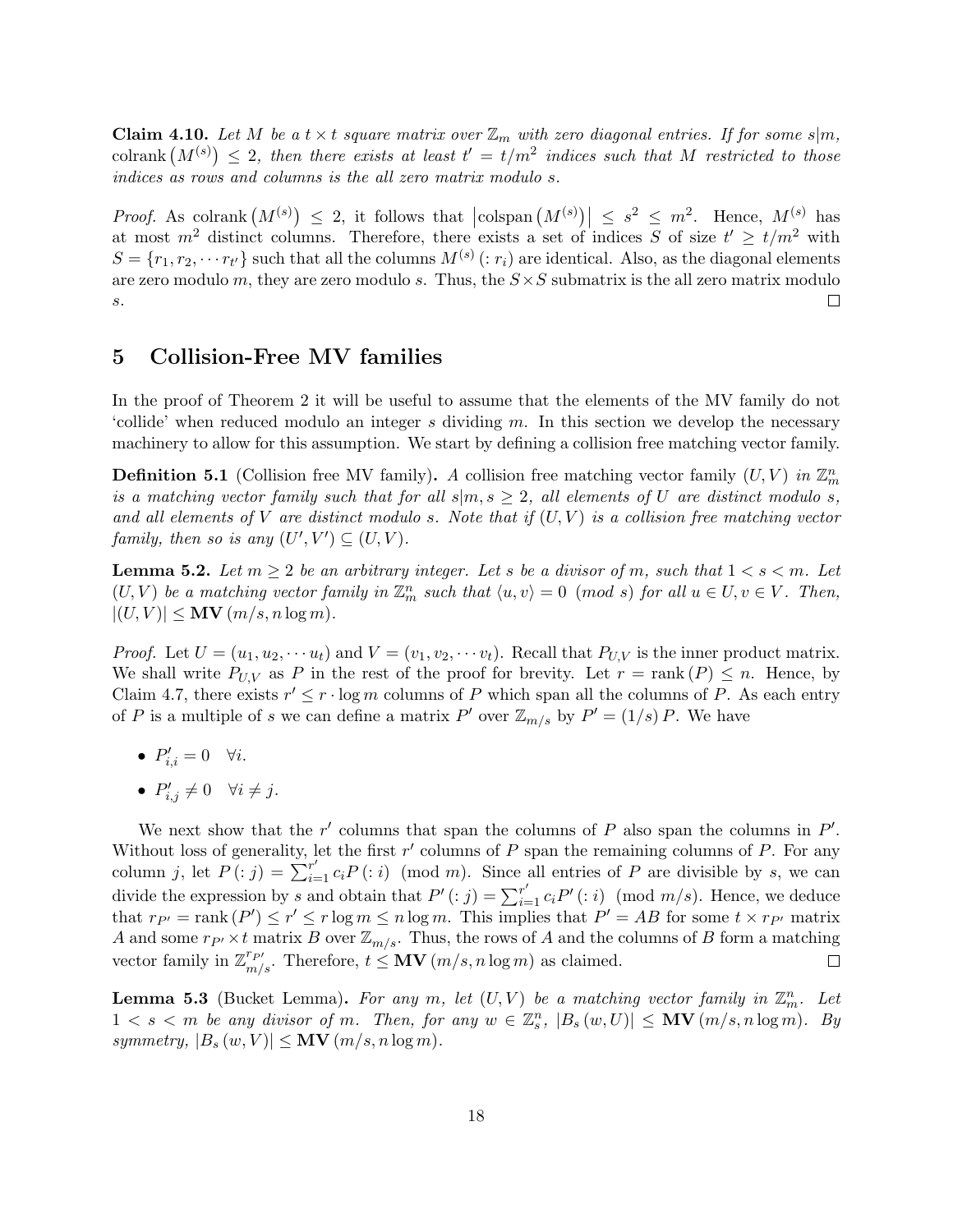*Proof.* We prove that  $|B_s(w, U)| \leq \mathbf{MV}(m/s, n)$ . For  $U = (u_1, u_2, \dots u_t)$ , consider any bucket  $B_s(w, U) = U'$  (say). Let  $U' = (u_{j_1}, u_{j_2}, \cdots u_{j_{t'}})$  where  $1 \leq j_1 < j_2 < \cdots j_{t'} \leq t$ . Let  $V' =$  $(v_{j_1}, v_{j_2}, \dots v_{j_{t'}})$ . Now, for any  $l, m \in [t'], \langle u_{j_l}, v_{j_l} \rangle = 0 \ (mod \ m)$ . Therefore,  $\langle u_{j_m}, v_{j_l} \rangle = 0 \ (mod \ s)$ . By Lemma 5.2 on  $(U', V'), t' \leq MV(m/s, n \log m)$ .  $\Box$ 

We use the above lemma repeatedly to obtain a collision free matching vector family.

**Lemma 5.4.** Let  $m \geq 2$  be any positive integer. Suppose there is a matching vector family  $(U, V)$ in  $\mathbb{Z}_m^n$ . Then, there exists a collision free matching vector family  $(U', V') \subseteq (U, V)$  such that

$$
\left| \left( U', V' \right) \right| \ge \frac{\left| \left( U, V \right) \right|}{\left( \prod_{s|m, 1 < s < m} \mathbf{MV} \left( s, n \log m \right) \right)^2}.
$$

Proof. We will get rid of collisions iteratively by repeatedly applying Lemma 5.3. Let us write the divisors of m in ascending order as  $2 \leq s_1 < s_2 < \cdots < s_l \leq m/2$ . Perform the following operation for each  $s|m$  starting from the smallest divisor greater than 1. For  $0 \leq i \leq l$ , let  $U_i, V_i$ be the matching vector after stage i with  $U_0 = U$  and  $V_0 = V$ . Now suppose that we have  $U_i, V_i$ after the *i*'th stage such that there is no collision modulo  $s_j$  in  $U_i$  for  $1 \leq j \leq i$ . The  $(i+1)$ 'th stage is performed as follows. Let us construct  $U_{i+1}, V_{i+1}$  from  $U_i, V_i$  to ensure no collision among the elements of  $U_{i+1}$  modulo  $s_{i+1}$  as well. For each  $w \in \mathbb{Z}_{s_{i+1}}^n$ , by Lemma 5.3,  $|B_{s_{i+1}}(w, U_i)| \le$  $\mathbf{MV}(m/s_{i+1}, n \log m)$ . Pick one element from each bucket in  $U_i$  and the corresponding matching vector from  $V_i$  to form  $(U_{i+1}, V_{i+1})$ . Thus,  $|(U_{i+1}, V_{i+1})| \geq |U_i|/\mathbf{MV}(m/s_{i+1}, n \log m)$ . We end up with matching vector family  $U_l, V_l$  such that  $|(U_l, V_l)| \ge \frac{|(U, V)|}{\prod_{c \mid m} \log_{\mathbb{Z}} \mathbf{MV}(l)}$  $\frac{|(U,V)|}{s|m,1 and  $U_l$  is$ collision free. We repeat the same process this time pruning  $V_l$  in order to make it collision free as well. Thus, eventually we end up with a collision free matching vector family  $(U'_{l}, V'_{l}) \subseteq (U, V)$ such that

$$
\left| \left( U'_{l}, V'_{l} \right) \right| \geq \frac{\left| \left( U, V \right) \right|}{\left( \prod_{s|m, 1 < s < m} \mathbf{MV} \left( m/s, n \log m \right) \right)^2} = \frac{\left| \left( U, V \right) \right|}{\left( \prod_{s|m, 1 < s < m} \mathbf{MV} \left( s, n \log m \right) \right)^2}.
$$

 $\Box$ 

## 6 Proof of Theorem 2

Before proceeding with the proof we give yet another definition.

**Definition 6.1.** Let  $A, B \subseteq \mathbb{Z}_m^n$  be twin-free lists (or sets). Let  $\omega$  be a primitive root of unity of order m. The duality measure of A, B with respect to  $\omega$  is defined as

$$
D_{\omega}\left(A,B\right) = \left| \mathbb{E}_{a \sim A,b \sim B}\left[\omega^{\langle a,b \rangle}\right] \right|.
$$

Notice that, if  $\omega \neq 1$ ,  $D_{\omega}(A, B) = 1$  implies that there is some  $c \in \mathbb{Z}_m$  such that all the entries of the inner product matrix  $P_{A,B}$  equal c. We often refer to such submatrices as monochromatic rectangles.

The following is an easy consequence of Lemma 2.13.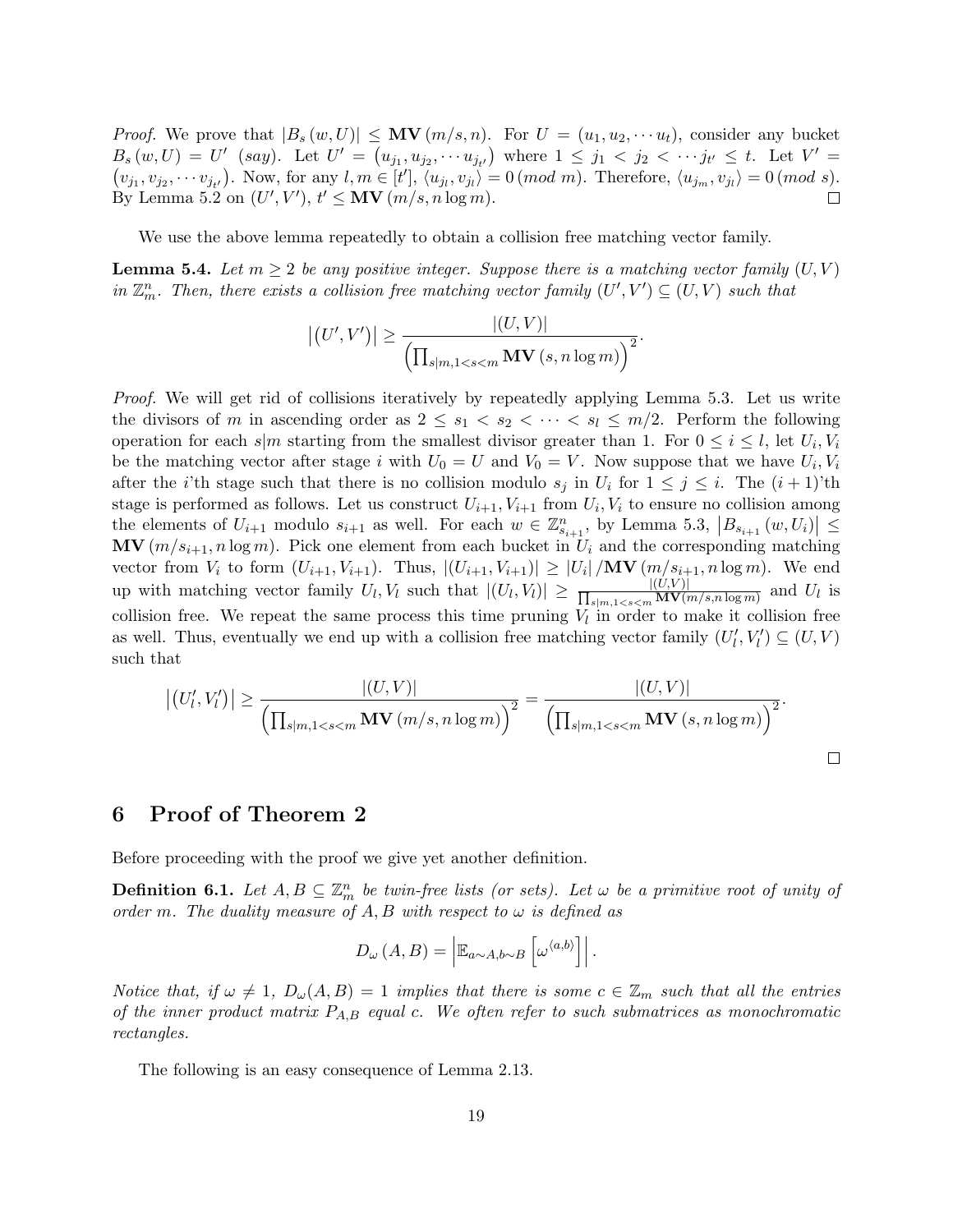**Lemma 6.2.** Let  $(U, V)$  be a MV family in  $\mathbb{Z}_m^n$  of size  $t \geq 3m$  and let  $\omega = exp(2\pi i/m)$  be a primitive root of unity of order m. Then there exists some  $1 \leq j \leq m-1$  such that

$$
D_{\omega^j}\left(U,V\right) \ge \frac{2}{3m^{3/2}}.
$$

*Proof.* Let  $\mu$  be the random variable which chooses  $u \in U$  and  $v \in V$  randomly and outputs  $\langle u, v \rangle$ and let  $\mathcal{U}_m$  be the uniform distribution over  $\mathbb{Z}_m$ . Now,  $\Delta(\mu, \mathcal{U}_m) \ge (1/2) (\Pr[\mathcal{U}_m = 0] - \Pr[\mu = 0]) =$  $(1/2) (1/m - 1/t) \ge 1/3m$  as  $t \ge 3m$ . By Lemma 2.13, for some  $1 \le j \le m - 1$ ,

$$
\left| \mathbb{E}_{x \sim \mu} \left[ \left( \omega^j \right)^x \right] \right| \geq \frac{2}{3m^{3/2}}.
$$

Thus, we have  $\left| \mathbb{E}_{u \sim U, v \sim V} \left[ \left( \omega^j \right)^{\langle u, v \rangle} \right] \right| \ge \frac{2}{3m^{3/2}}$  as claimed.

An important ingredient in the proof of Theorem 2 is the following lemma, referred to in the introduction as the 'sub-matrix lemma' which is a generalization of a result of [BSLZ11].

**Lemma 6.3** (Sub-Matrix Lemma). Let  $s, m, n \geq 2$  where s divides m, and let  $\omega$  be a primitive root of unity of order s. Let  $A, B \subset \mathbb{Z}_s^n$  be two twin-free lists satisfying  $D_\omega(A, B) \geq \frac{2}{3m^3}$  $\frac{2}{3m^{3/2}}$ . Let rank  $(P_{A,B}) = r \geq 2$ . Then assuming Conjecture 1 (PFR conjecture), there exist lists  $A' \subseteq A, B' \subseteq$ B such that  $D_{\omega}(A',B')=1$ , where  $|A'| \geq 2^{-c(m)r/\log r} |A|, |B'| \geq 2^{-c(m)r/\log r} |B|$  for some constant  $c(m)$  which depends only on m.

Without loss of generality, we can assume  $c(m) \geq 1$  above (it will be convenient to assume it in the proof of Theorem 2). In other words, we can replace the  $c(m)$  above by  $\max\{c(m), 1\}$ . We postpone the proof of Lemma 6.3 to Section 7 and proceed now with the proof of Theorem 2.

We restate Theorem 2 here for convenience and with the explicit function  $d(m)$ .

**Theorem 6.4.** Let  $n, m \geq 2$  be arbitrary positive integers. Then, assuming Conjecture 1 (PFR) conjecture), we have

 $\textbf{MV}\left(m,n\right) < 2^{d(m)n/\log n},$ 

where  $d(m) = 1200c(m) m^{6 \log m}$  and  $c(m)$  is as in Lemma 6.3.

Proof. We prove the theorem by induction on the number of (not necessarily distinct) prime factors of m.

**Choice of**  $d(m)$ . Let  $d, d_1, d_2, d_3 : \mathbb{Z}^+ \to \mathbb{R}$  be functions and  $d_4$  be a constant. We want the following conditions to be satisfied for all  $m, n \geq 2$ .

- 1.  $d(m)$ ,  $d_1(m)$ ,  $d_2(m)$ ,  $d_3(m)$  are monotonically increasing in m
- 2.  $(2n)^m \leq 2^{d(m)n/\log n}$
- 3.  $(2m)^m \leq 2^{d(m)n/\log n}$
- 4.  $d(m) \geq d(m/2) \cdot 4m \log m$
- 5.  $-d_2(m) + (1/2) d(m) > d(m/2) \log m$

 $\Box$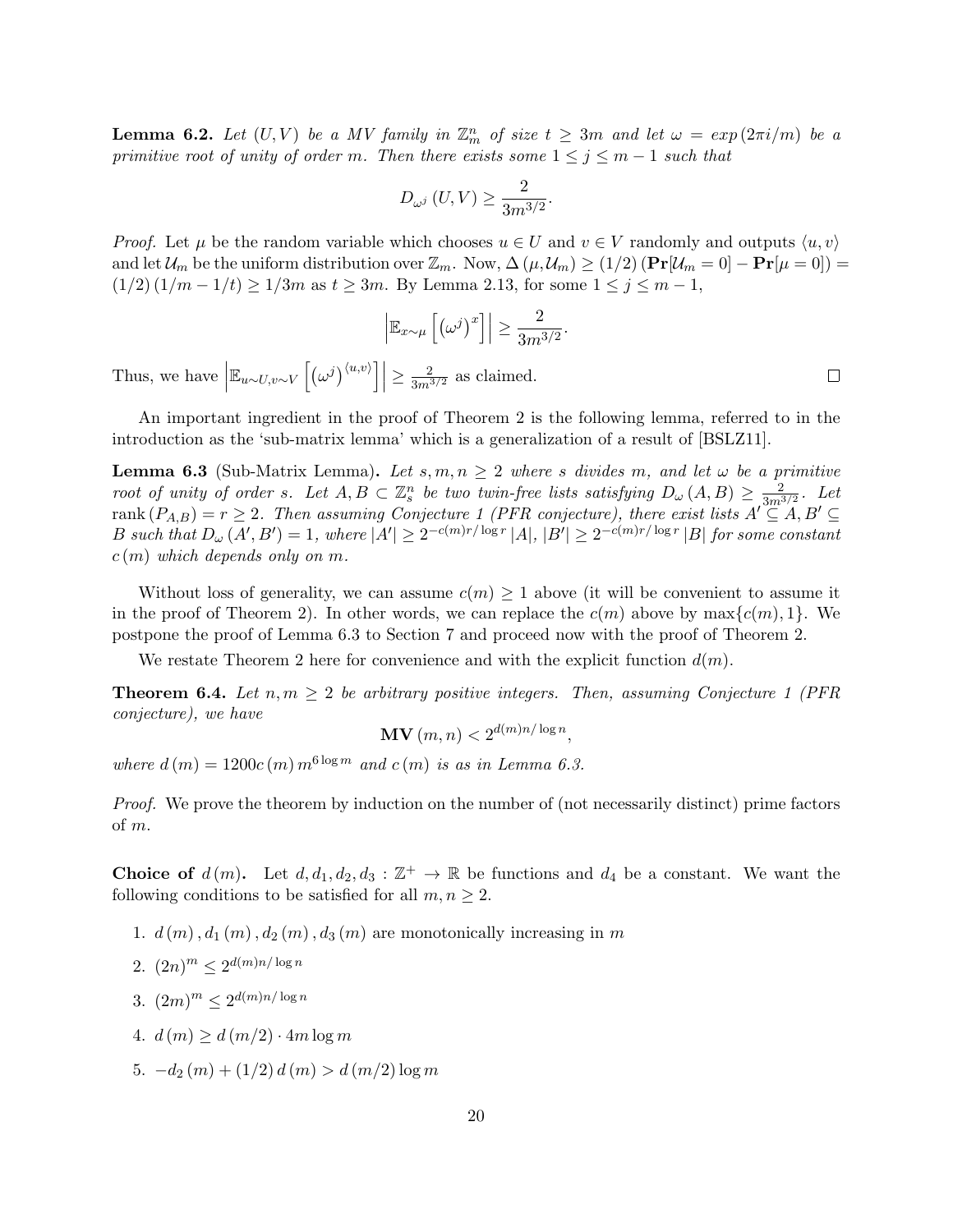- $6. \ \ 2^{(1/2)d(m)n/\log n} \geq 3m 2^{d_2(m)n/\log n}$
- 7.  $d_2(m) n / \log n \geq 2 \log m + d_3(m) n / \log n$
- 8.  $d_3(m) \geq d_1(m) \cdot d_4 \cdot m \log m$
- 9.  $d_4 \geq 300$
- 10.  $d_1(m) \geq 2c(m)$

11. 
$$
d_2 \geq d_3 + 1
$$

It can be verified that the following choice for the functions meets the above conditions.

- $d(m) = 1200 \cdot c(m) \cdot m^{6 \log m}$
- $d_1(m) = 2 \cdot c(m)$
- $d_2(m) = 602 \cdot c(m) \cdot m \log m$
- $d_3(m) = 600 \cdot c(m) \cdot m \log m$
- $d_4 = 300$

We shall explicitly mention which conditions of the above functions are being used in different parts of the proof.

**Base Case.** The base case is where  $m = p$  is prime. Lemma 2.9 implies that  $\mathbf{MV}(p, n) \leq$  $1 + \binom{n+p-2}{n-1}$  $\binom{p+2}{p-1}$  <  $(2 \max\{n,p\})^p$ . If we show  $(2n)^p \le 2^{d(p)n/\log n}$  and  $(2p)^p \le 2^{d(p)n/\log n}$  we will be done. Indeed, by the choice of  $d(m)$  (Condition 2 and 3) both of the above will hold.

**Inductive Case.** Let  $n \geq 2, m \geq 2$  be arbitrary positive integers. Suppose, by induction, that  $\mathbf{MV}(s,n) < 2^{d(s)n/\log n}$  for all  $s|m, s < m$ . We need to show that, assuming Conjecture 1,

$$
\mathbf{MV}\left(m,n\right) < 2^{d(m)n/\log n}
$$

Suppose not. That is, there exists a matching vector family  $(U, V)$  of size  $t \geq 2^{d(m)n/\log n}$ . First, we shall apply Lemma 5.4 to  $(U, V)$  to obtain a large enough collision free matching vector family  $(U', V').$ 

**A** large collision free matching vector family. We show that  $|(U', V')| \geq 2^{(1/2)d(m)n/\log n}$ . Let  $|(U', V')| = t'$ . Observe that by Lemma 5.4, the inductive hypothesis and the monotonicity of  $d(m)$  (Condition 1),  $t' \geq 2^{d(m)n/\log n - 2m \cdot d(m/2) \cdot n \log m / \log n}$  where we have used a loose upper bound of m for the number of factors of m. Now,

$$
t' \ge 2^{(1/2)d(m)n/\log n}
$$
  
if  $d(m) n/\log n - 2m \cdot d(m/2) \cdot n \log m/\log n \ge (1/2) d(m) n/\log n$   
 $\Leftrightarrow d(m) \ge d(m/2) \cdot 4m \log m$ 

which is satisfied by the choice of  $d(m)$  (Condition 4).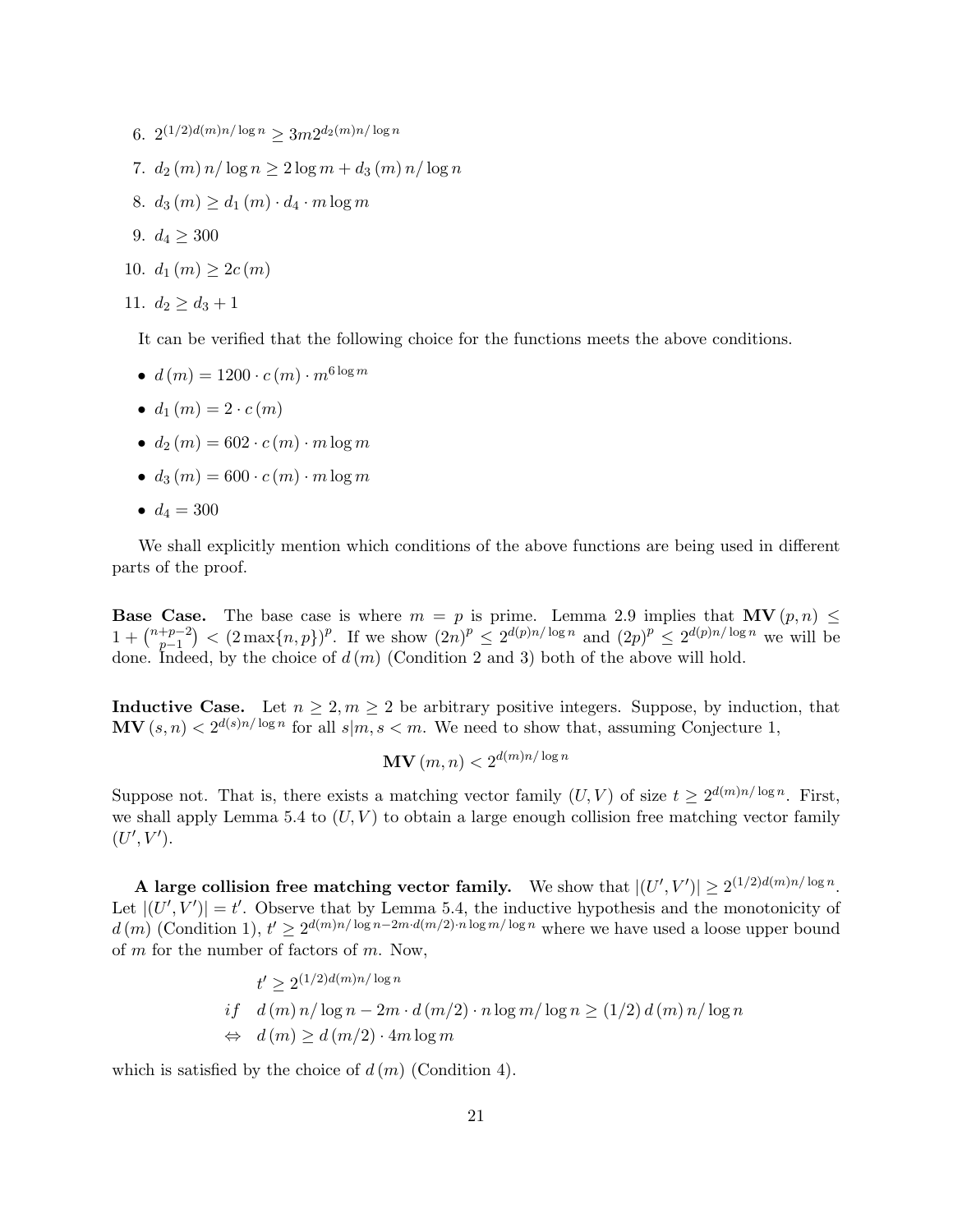Two key claims. We will need two claims from which the inductive claim follows easily. We shall provide proofs to these claims after the proof of the inductive claim.

**Claim 6.5.** Let  $(U, V)$  be a collision free matching vector family in  $\mathbb{Z}_m^n$  with  $|(U, V)| \geq 3m$  and  $\text{colrank}\left(P_{U,V}^{(s')}\right) > 2$  for all  $s'|m,s' \geq 2$ . Then, for some  $s|m,s \geq 2$ , there exists a collision free  $matching \ vector \ family \ (U',V') \subseteq (U,V) \ in \ {\mathbb Z}_m^n \ satisfying$ 

- $|(U', V')| \geq 2^{-d_1(m)r_s/\log r_s} |(U, V)|$  where  $r_s = \text{rank} \left( P_{U, V}^{(s)} \right)$ .
- Either colrank  $\left(P_{U'}^{(s)}\right)$  $\left( \begin{smallmatrix} P(s)\ U',V' \end{smallmatrix} \right) \leq (3/4) \operatorname{colrank} \left( \begin{smallmatrix} P(s)\ U,V \end{smallmatrix} \right) \; or \, \operatorname{colrank} \left( \begin{smallmatrix} P(s)\ U',V' \end{smallmatrix} \right)$  $\mathcal{L}^{(s)}_{U',V'}\Big)\leq 2.$

**Claim 6.6.** Let  $(U, V)$  be a collision free matching vector family in  $\mathbb{Z}_m^n$  such that  $|(U, V)| \geq 3m$ .  $2^{d_2(m)n/\log n}$  . Then, there exists a collision free matching vector family  $(U',V')\subseteq (U,V)$  in  $\mathbb{Z}_m^n$ satisfying

- $|(U',V')| \geq 2^{-d_2(m)n/\log n} |(U,V)|.$
- $P_{U,V}^{(s)}$  is the all zero matrix for some  $s|m,s\geq 2$ .

Let us proceed with the proof of the inductive claim assuming these two claims. We have a collision free matching vector family  $(U', V')$  with  $|(U', V')| \geq 2^{(1/2)d(m)n/\log n} \geq 3m \cdot 2^{d_2(m)n/\log n}$ . (Condition 6 satisfied by the choice of  $d(m)$ ,  $d_2(m)$ ) Applying Claim 6.6, there exists a collision free matching vector family  $(U'', V'') \subseteq (U', V') \subseteq (U, V)$  in  $\mathbb{Z}_m^n$  satisfying

- $\bullet$   $|(U'',V'')| \geq 2^{-d_2(m)n/\log n} 2^{(1/2)d(m)n/\log n}.$
- $P_{U'',V''}^{(s)}$  is the all zero matrix for some  $s|m,s \geq 2$ .

By the choice of  $d(m)$ , it can be verified that  $-d_2(m)+(1/2) d(m) > d(m/2) \log m$  (Condition 5). Thus,  $|(U'',V'')| > 2^{d(m/2)n \log m/\log n}$ .

We now show that this is enough to get a contradiction. If  $s = m$ , we have  $|(U'', V'')| \leq 1$ as  $(U'', V'')$  is a matching vector family in  $\mathbb{Z}_m^n$ . If  $s < m$ , by Lemma 5.2 and the inductive hypothesis, we have  $|(U'',V'')| \leq 2^{d(m/s)n \log m/\log(n \log m)} \leq 2^{d(m/2)n \log m/\log n}$  by monotonicity of  $d(m)$  (Condition 1). Thus, irrespective of s,  $|(U'',V'')| \leq 2^{d(m/2)n \log m/\log n}$  which is a contradiction. This completes the proof.  $\Box$ 

**Proof of Claim 6.5:** Let  $|(U, V)| = t \geq 3m$ . Let  $\omega$  be a root of unity of order m. By Lemma 6.2, for some  $1 \leq j \leq m-1$ ,  $D_{\omega^j}(U, V) \geq \frac{2}{3m^3}$  $\frac{2}{3m^{3/2}}$ . Note that  $s = m/gcd(m, j)$  is the order of  $\omega' = \omega^j$ . Observe that  $s|m, s \geq 2$  as  $1 \leq j \leq m-1$ . Recall from the statement of the claim that  $r_s = rank\left(P_{U,V}^{(s)}\right)$ . Thus, by the collision free property of  $(U, V)$ ,

$$
D_{\omega'}\left(U^{(s)},V^{(s)}\right)=\left|\mathbb{E}_{u\sim U^{(s)},v\sim V^{(s)}}\left[\left(\omega'\right)^{\langle u,v\rangle}\right]\right|=\left|\mathbb{E}_{u\sim U,v\sim V}\left[\left(\omega'\right)^{\langle u,v\rangle}\right]\right|=D_{\omega'}\left(U,V\right)\geq\frac{2}{3m^{3/2}}.
$$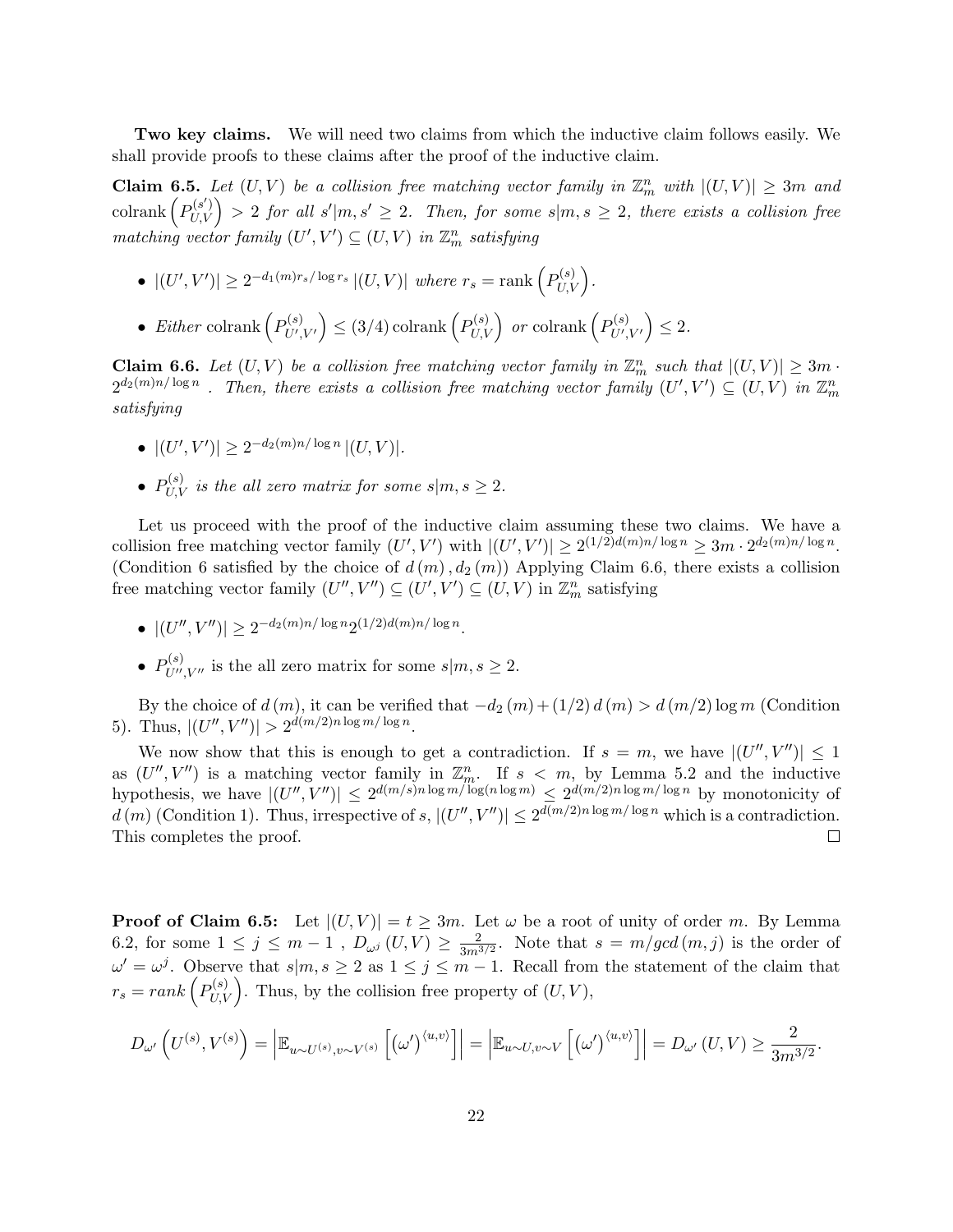Applying Lemma 6.3 on  $U^{(s)}$ ,  $V^{(s)}$  with  $\omega'$  a primitive root of unity of order s, we can get an  $(R \times S)$ submatrix of  $P_{U,V}$  with  $|R| = |S| \ge 2^{-c(m)r_s/\log r_s}t$ . (we can make  $|R| = |S|$  as throwing away rows and columns from a monochromatic rectangle still keeps it monochromatic) Let  $T = R \cap S$ . We divide our analysis to two cases: either  $|T| > |R|/2$  or  $|T| \leq |R|/2$ . In both cases, we shall exhibit a matching vector family as required in the statement of the claim.

Case 1:  $|T| > |R|/2$ . For  $U = (u_1, u_2, \dots u_t)$ ,  $V = (v_1, v_2, \dots v_t)$ , let  $U' = (u_j | j \in T)$  and  $V' = (v_j | j \in T)$ , and  $P' = P_{U',V'}$ . Now, as  $P'^{(s)}$  is monochromatic, and  $\langle u_j, v_j \rangle = 0$  (mod s) for  $j \in T$ , we have  $\langle u', v' \rangle = 0 \pmod{s}$  for all  $u' \in U', v' \in V'$ . Observe that

- $|(U', V')| \geq 2^{-1-c(m)r_s/\log r_s}t \geq 2^{-2c(m)r_s/\log r_s}t \geq 2^{-d_1(m)r_s/\log r_s}t$  (by the choice of  $d_1(m)$ , Condition 10)
- colrank  $\left(P_{U'}^{(s)}\right)$  $\mathcal{L}^{(s)}_{U',V'}\Big) = 0 \leq 2$

This finishes Case 1.

Case 2:  $|T| \leq |R|/2$ . Let  $R' = R \setminus T$  and  $S' = S \setminus T$ . Note that  $R' \cap S' = \emptyset$  and  $|R'| = |S'|$ . Consider the  $R' \cup S' \times R' \cup S'$  submatrix of  $P_{U,V}$ . Call it P'. Note that

$$
P'^{(s)} = \left(\begin{array}{cc} P'_1 & C \\ \star & P'_2 \end{array}\right)
$$

where  $P'_1$  and  $P'_2$  are the  $R' \times R'$  and the  $S' \times S'$  submatrices of  $P_{U,V}^{(s)}$  respectively and C is monochromatic. We add a matrix of column rank at most 1 to  $P^{(s)}$  to yield  $P^{(s)}$  which is the same as  $P'(s)$  except that C is replaced by the all zero block matrix. Thus,

$$
P''^{(s)} = \left(\begin{array}{cc} P'_1 & 0 \\ \star & P'_2 \end{array}\right)
$$

Note that by Claim 4.8, colrank  $(P''^{(s)}) \leq \text{colrank}(P''^{(s)}) + 1$ . Now, using Claim 4.9, colrank  $(P'_1)$  +  $\operatorname{colrank}{({P'_2})} \leq \operatorname{colrank}{\left({P'^{(s)}}\right)} + 1 \leq \operatorname{colrank}{\left({P^{(s)}_{U,V}}\right)} + 1 \leq (3/2)\operatorname{colrank}{\left({P^{(s)}_{U,V}}\right)} \text{ as colrank}{\left({P^{(s)}_{U,V}}\right)} >$ 2. Therefore, one of  $P'_1, P'_2$ , say  $P'_1$  satisfies colrank  $(P'_1) \leq (3/4)$  colrank  $(P'_{U,V})$ . Construct the matching vector family  $(U', V')$  as follows. Let  $U' = (u_j | j \in R')$  and  $V' = (v_j | j \in R')$ . Again, observe that

- $|(U', V')| \geq 2^{-1-c(m)r_s/\log r_s}t \geq 2^{-2c(m)r_s/\log r_s}t \geq 2^{-d_1(m)r_s/\log r_s}t$  (by the choice of  $d_1(m)$ , Condition 10).
- colrank  $\left(P_{U'}^{(s)}\right)$  $\left( \begin{matrix} P^{(s)}_{U',V'} \end{matrix} \right) \leq (3/4)$ colrank $\left( P^{(s)}_{U,V} \right)$ .

This completes the proof of Case 2.

 $\Box$ 

**Proof of Claim 6.6:** We will use Claim 6.5 iteratively. For this, we first set up some notations.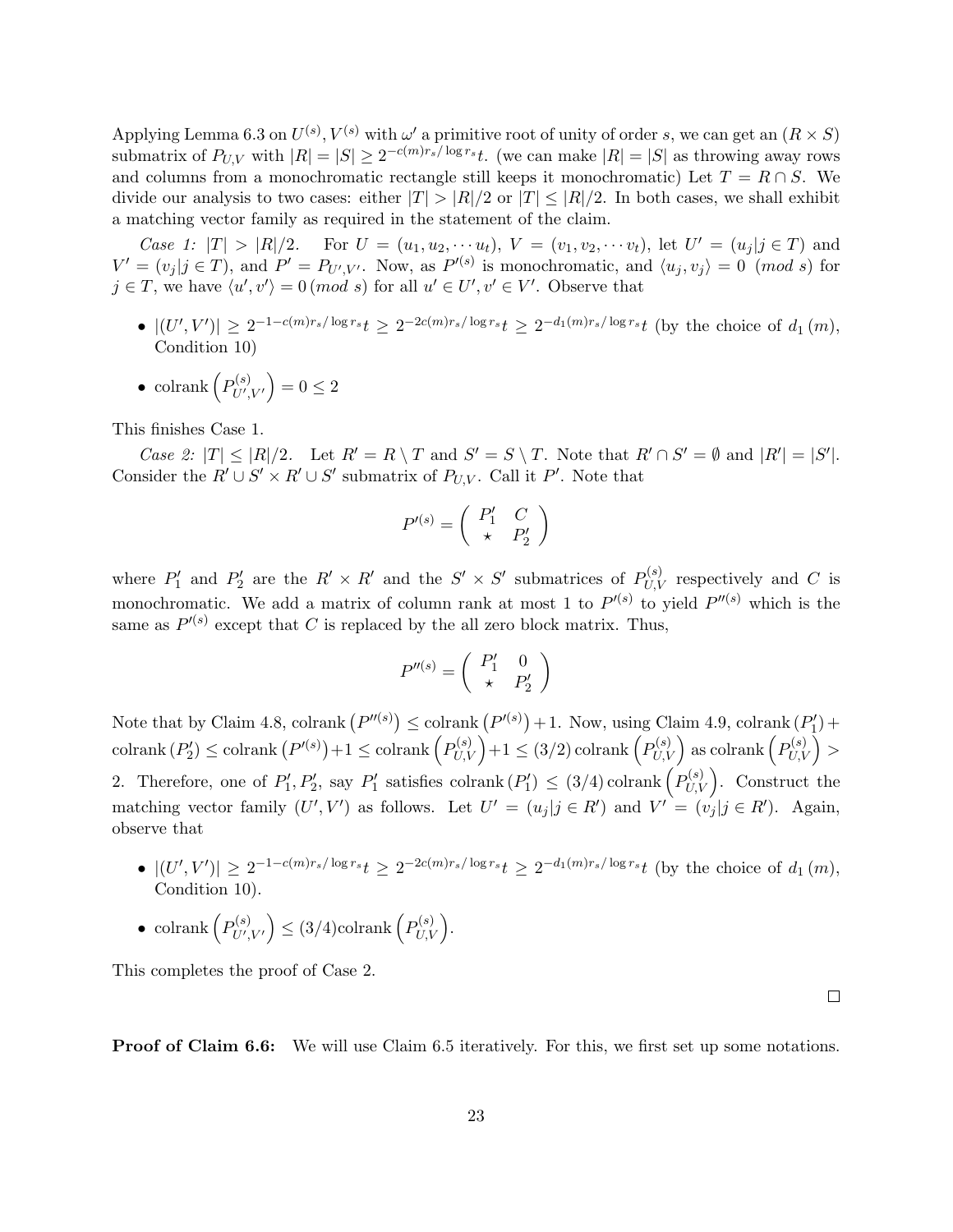**The setup.** Define a sequence of collision free matching vector families for  $i = 0, \ldots, z$ .

- $(U, V) = (U_0, V_0), (U_1, V_1) \cdots$
- Let  $t_i = |(U_i, V_i)|$ .
- Each step *i* has label  $s_i|m$  (this label will be given by Claim 6.5).
- Let  $cr_i:\mathbb{Z}^+\to\mathbb{R}$  be defined by

$$
cr_i(s) = \operatorname{colrank}\left(P_{U_i,V_i}^{(s)}\right).
$$

• Let  $r_i : \mathbb{Z}^+ \to \mathbb{Z}$  be defined by

$$
r_i(s) = \operatorname{rank}\left(P_{U_i,V_i}^{(s)}\right).
$$

**Invariants.** We will show how to go from step i to step  $i + 1$ . We stop after stage z when  $cr_z(s) \leq 2$  for some  $s|m, s \geq 2$ . We shall maintain the following invariants for  $0 \leq i \leq z - 1$ .

- $(U_{i+1}, V_{i+1}) \subseteq (U_i, V_i)$  and hence is a collision free matching vector family in  $\mathbb{Z}_m^n$ .
- $\bullet$   $t_{i+1} \geq 2^{-d_1(m)r_i(s_i)/\log r_i(s_i)} t_i.$
- $cr_{i+1}(s_i) \leq (3/4) cr_i(s_i)$  or  $cr_{i+1}(s_i) \leq 2$ .
- $cr_{i+1}(s') \leq cr_i(s')$  for all  $s'|m$ .

Step  $i \rightarrow$  Step  $i + 1$ . We state a claim that we will prove below.

**Claim 6.7.**  $\sum_{i=0}^{z-1} d_1(m) r_i(s_i) / \log r_i(s_i) \leq d_3(m) n / log n$ .

In order to apply Claim 6.5, we need to satisfy  $t_i \geq 3m$ . Observe that by Claim 6.7,

$$
t_i \ge t_z \ge t_0 \prod_{j=0}^{z-1} 2^{-d_1(m)r_j(s_j)/\log r_j(s_j)}
$$
  
 
$$
\ge 2^{-d_3(m)n/\log n} t_0
$$
  
 
$$
\ge 3m \cdot 2^{-d_3(m)n/\log n + d_2(m)n/\log n} \ge 3m,
$$

(by the choice of  $d_2(m)$ ,  $d_3(m)$  in Condition 11). Apply Claim 6.5 to  $(U_i, V_i)$  to get label  $s_i$  for step i and  $(U_{i+1}, V_{i+1}) \subseteq (U_i, V_i)$ . The first three invariants are maintained by the statement of Claim 6.5. The last invariant follows from Fact 4.4. Note that by the inequality we just established,  $t_z \geq 2^{-d_3(m)n/\log n} t_0$ . Also, by the stopping condition,  $cr_z(s') \leq 2$  for some  $s'|m, s' \geq 2$ . Thus, applying Claim 4.10, we get another matching vector family  $(U', V') \subseteq (U_z, V_z) \subseteq (U, V)$  such that

- $|(U',V')| \ge t_z/m^2 \ge 2^{-2\log m d_3(m)n/\log n} |(U,V)| \ge 2^{-d_2(m)n/\log n} |(U,V)|$  (Condition 7 satisfied by the choice of  $d_2(m)$  and  $d_3(m)$ .
- $\bullet$   $P_{II}^{(s')}$  $U'/V'$  is the all zero matrix.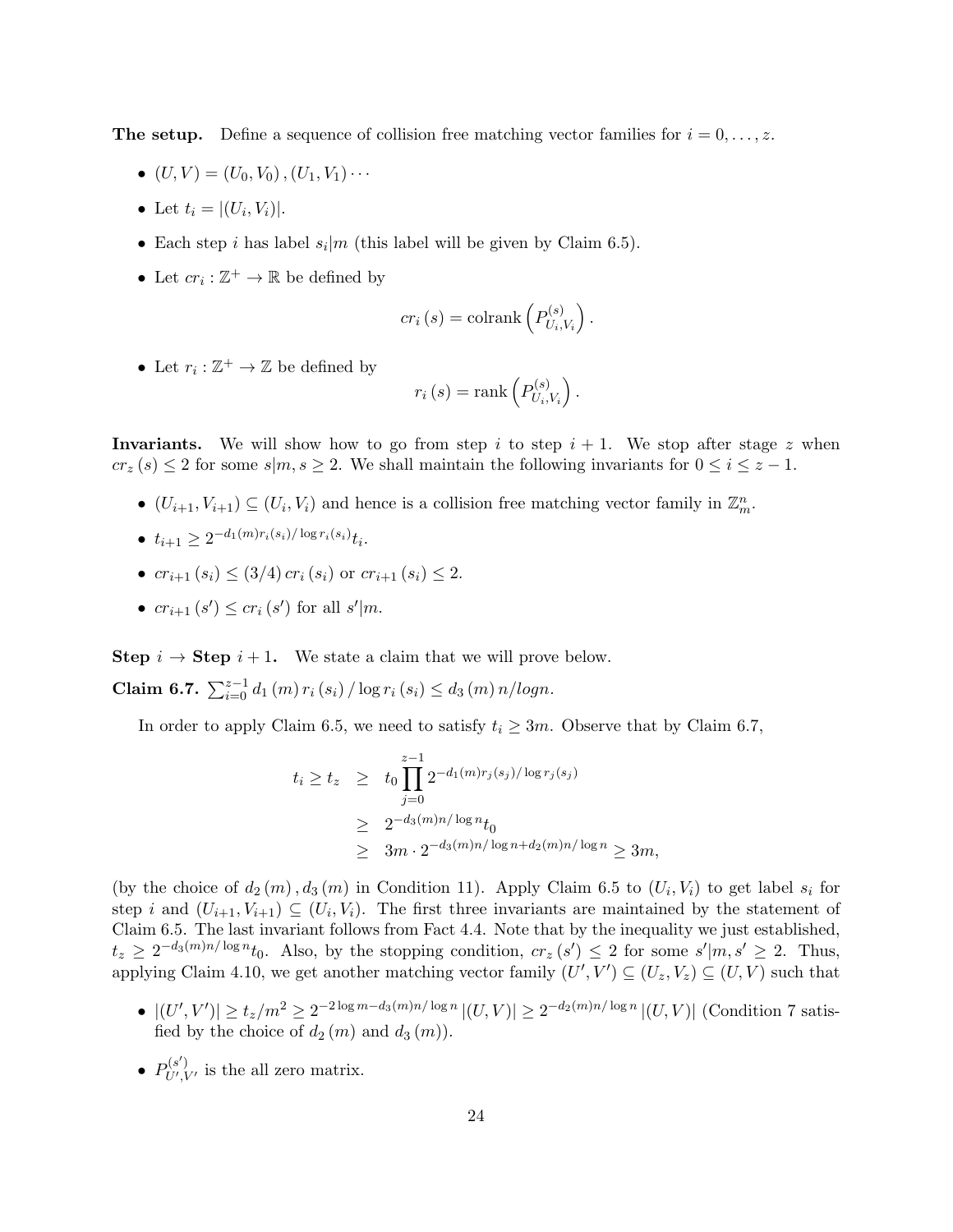This finishes the Proof of Claim 6.6.

*Proof of Claim 6.7:* Let  $t_s$  be the number of steps with label s. Note that as the column rank modulo s goes down by a factor of at least  $3/4$  each time we are in a step labeled s, it is easy to see that  $t_s \leq \log_{4/3} cr_0(s) \leq \log_{4/3} n$ . We shall rely on the monotonic increasing nature of  $x/\log x$ when  $x \ge e$ . As  $cr_i(s) > 2$ , by Claim 4.6,  $r_i(s) \ge cr_i(s) > 2$  which means  $r_i(s) \ge 3 > e$  as the rank is always an integer. We thus have

$$
\sum_{i=0}^{z-1} d_1(m) \frac{r_i(s_i)}{\log r_i(s_i)}
$$
\n
$$
\leq d_1(m) \log m \sum_{i=0}^{z-1} \frac{cr_i(s_i)}{\log cr_i(s_i)} \quad \text{(by Claim 4.6) and monotonicity of } x/\log x \text{ as discussed above}
$$
\n
$$
\leq d_1(m) \log m \sum_{s|m,s \geq 2} \sum_{j=1}^{\lfloor \log_{4/3} n(s) \rfloor} \left( \frac{cr_0(s)}{(4/3)^{j-1} \log \left( cr_0(s) / (4/3)^{j-1} \right)} \right)
$$
\n
$$
\leq d_1(m) \log m \sum_{s|m,s \geq 2} d_4 cr_0(s) / \log cr_0(s) \quad \text{(by Claim A.1 and Condition 9 satisfied by } d_4)
$$
\n
$$
\leq d_1(m) \log m \sum_{s|m,s \geq 2} d_4 n / \log n \quad \text{(as } cr_0(s) \leq r_0(s) \leq r_0(m) \leq n, \text{ by Claim 4.6 and Fact 4.5})
$$
\n
$$
\leq d_4 d_1(m) m (\log m) n / \log n
$$
\n
$$
\leq d_3(m) n / \log n \quad \text{(by the choice of } d_3(m), \text{Condition 8)}
$$

This completes the proof.

### 7 Monochromatic rectangles from low rank matrices

In this section we prove Lemma 6.3 (the Sub-Matrix Lemma). We begin with some preliminary definitions. The following is a standard result in algebra and can be find in any introductory text.

 $\Box$ 

**Theorem 7.1** (Fundamental Theorem of finitely generated abelian groups). Every finitely generated abelian group G is isomorphic to a direct product of cyclic groups of prime power order and an infinite cyclic group. More precisely,

$$
G \cong \mathbb{Z}^n \times \mathbb{Z}_{q_1} \times \mathbb{Z}_{q_2} \cdots \times \mathbb{Z}_{q_r}
$$

where  $q_i$ 's are prime powers with  $q_1 \leq q_2 \cdots \leq q_r$ . The decomposition is unique after applying this ordering on  $q_i$ 's. If the group G is finite, then  $n = 0$ .

We will use the following two definitions regarding sumsets.

**Definition 7.2** (Difference Set). For  $A \subseteq \mathbb{Z}_m^n$  define its difference set as  $A - A = \{a - a' | a, a' \in A\}$ .

**Definition 7.3** (rep<sub>S</sub>(x)). For any  $S \subseteq \mathbb{Z}_m^n$  and  $x \in \mathbb{Z}_m^n$ , rep<sub>S</sub>(x) is the number of different representations of x as an expression of the form  $s - s'$  where  $s, s' \in S$ .

Next, we define the  $\epsilon$ -spectrum of B with respect to a primitive root of unity of order m.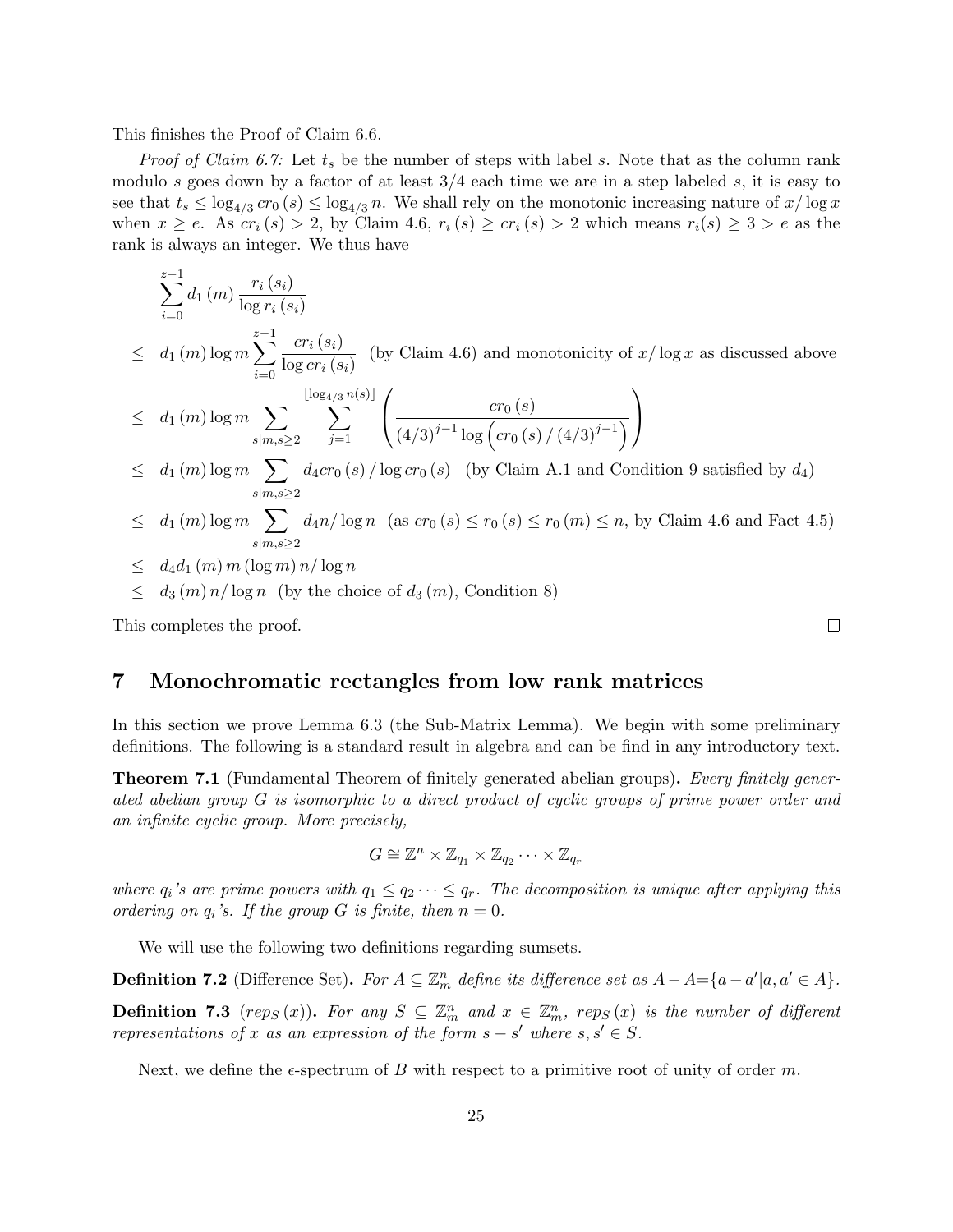**Definition 7.4** (Spectrum). For  $B \subseteq \mathbb{Z}_m^n$ , and  $\epsilon \in [0,1]$ , the  $\epsilon$ -spectrum of B with respect to  $\omega$ , a primitive root of unity of order m, is the set

$$
Spec_{\epsilon}(B) = \left\{ x \in \mathbb{Z}_{m}^{n} : \left| \mathbb{E}_{b \sim B} \left[ \omega^{\langle x, b \rangle} \right] \right| \geq \epsilon \right\}.
$$

When  $\omega$  is implicit in the context, we will drop the phrase "with respect to  $\omega$ ".

We start by proving the following lemma which is a generalization of a lemma from  $|BSLZ11|$ .

**Lemma 7.5.** Let  $A, B \subseteq \mathbb{Z}_m^n$  be sets. Let  $\omega$  be a primitive root of unity of order m. If  $A \subseteq$  $\text{Spec}_{\epsilon}(B)$ , then there exist sets  $A' \subseteq A, B' \subseteq B$ , such that  $|A'| \geq |A|/m$  and  $|B'| \geq \epsilon^2 \frac{|A|}{|span(A)|} |B|$ such that  $D_{\omega}(A', B') = 1$ .

*Proof.* We start by setting up some notations. Let  $W = \text{span}(A)$  be the subgroup of  $\mathbb{Z}_m^n$  spanned by A. By Theorem 7.1, there exists an isomorphism  $\tau : \prod_{i=1}^r \mathbb{Z}_{q_i} \to W$ . Let  $\mathcal{C} = \prod_{i=1}^r \mathbb{Z}_{q_i}$  and note that we can think of elements of  $\mathcal C$  as vectors with integer coordinates where the *i*'th coordinate is in  $\mathbb{Z}_{q_i}$ . Let  $e_1, e_2, \dots e_r \in \mathcal{C}$  where  $e_i$  is the vector that has 1 in the *i*'th coordinate and 0 everywhere else. Given  $x \in \mathcal{C}$ ,  $\exists \alpha_1, \cdots \alpha_r$ , with  $\alpha_i \in \mathbb{Z}_{q_i}$  such that

$$
x = \sum_{i=1}^{r} \alpha_i e_i.
$$

Then  $\tau(x) = \sum_{i=1}^r \alpha_i \tau(e_i)$ . Let  $v_i = \tau(e_i)$  for  $1 \leq i \leq r$ . We can think of the  $v_i$ 's as a basis of W. Therefore, for  $\alpha = (\alpha_1, \alpha_2, \cdots \alpha_r) \in \mathcal{C}$  we have  $\tau(\alpha) = \sum_{i=1}^r \alpha_i v_i$ . Let

$$
\Theta = \{(\beta_1, \cdots \beta_r) \in \mathbb{Z}_m^r | \exists u \in \mathbb{Z}_m^n \text{ such that } \forall i, \beta_i = \langle v_i, u \rangle \}.
$$

**Claim 7.6.** For  $1 \le i \le r$ ,  $q_i v_i = 0^n \pmod{m}$ .

Proof. Let  $x = 0^r \in \mathcal{C}$ . Now  $\tau(x) = 0^n \pmod{m}$ . Note that x can also be written as  $x = q_i e_i$ . Applying  $\tau$  on both sides, we get  $\tau(x) = q_i v_i$ . Thus,  $q_i v_i = 0^n \pmod{m}$ .  $\Box$ 

Claim 7.7. For  $\beta \in \Theta$ ,  $1 \leq i \leq r$ ,  $q_i \beta_i = 0 \pmod{m}$ .

Proof. As  $\beta \in \Theta$ , there is a  $u \in \mathbb{Z}_m^n$  such that  $\forall i, \beta_i = \langle v_i, u \rangle$ . Then,  $q_i \beta_i = q_i \langle v_i, u \rangle = 0 \pmod{m}$ by Claim 7.6.  $\Box$ 

For  $\alpha \in \mathcal{C}, \beta \in \Theta$  we define their inner product  $\langle \alpha, \beta \rangle \in \mathbb{Z}_m$  by considering  $\alpha_i \in \{0, \ldots, q_i 1\}, \beta_i \in \{0, \ldots, m-1\},\$  taking the inner product over the integers and then reducing the result modulo m. This is indeed an inner product by Claim 7.7.

Claim 7.8. Given  $\beta \in \Theta \setminus \{0\},\$ 

$$
\sum_{a \in W} \omega^{\langle \tau^{-1}(a), \beta \rangle} = \sum_{\alpha \in \mathcal{C}} \omega^{\langle \alpha, \beta \rangle} = 0.
$$

*Proof.* Let  $\beta_i \neq 0$ . Then  $\sum_{\alpha \in C} \omega^{\langle \alpha, \beta \rangle} = 0$  whenever  $\sum_{j=0}^{q_i-1} \omega^{j\beta_i} = 0$ . Now,  $\sum_{j=0}^{q_i-1} \omega^{j\beta_i} = \frac{\omega^{q_i\beta_i}-1}{\omega^{\beta_i}-1}$  $\frac{\omega^{\alpha_i \mu_{i-1}}}{\omega^{\beta_i}-1}.$ This is well defined because  $\omega$  is of order m and  $\beta_i \neq 0$ . The claim now follows from Claim 7.7 which makes the expression zero.  $\Box$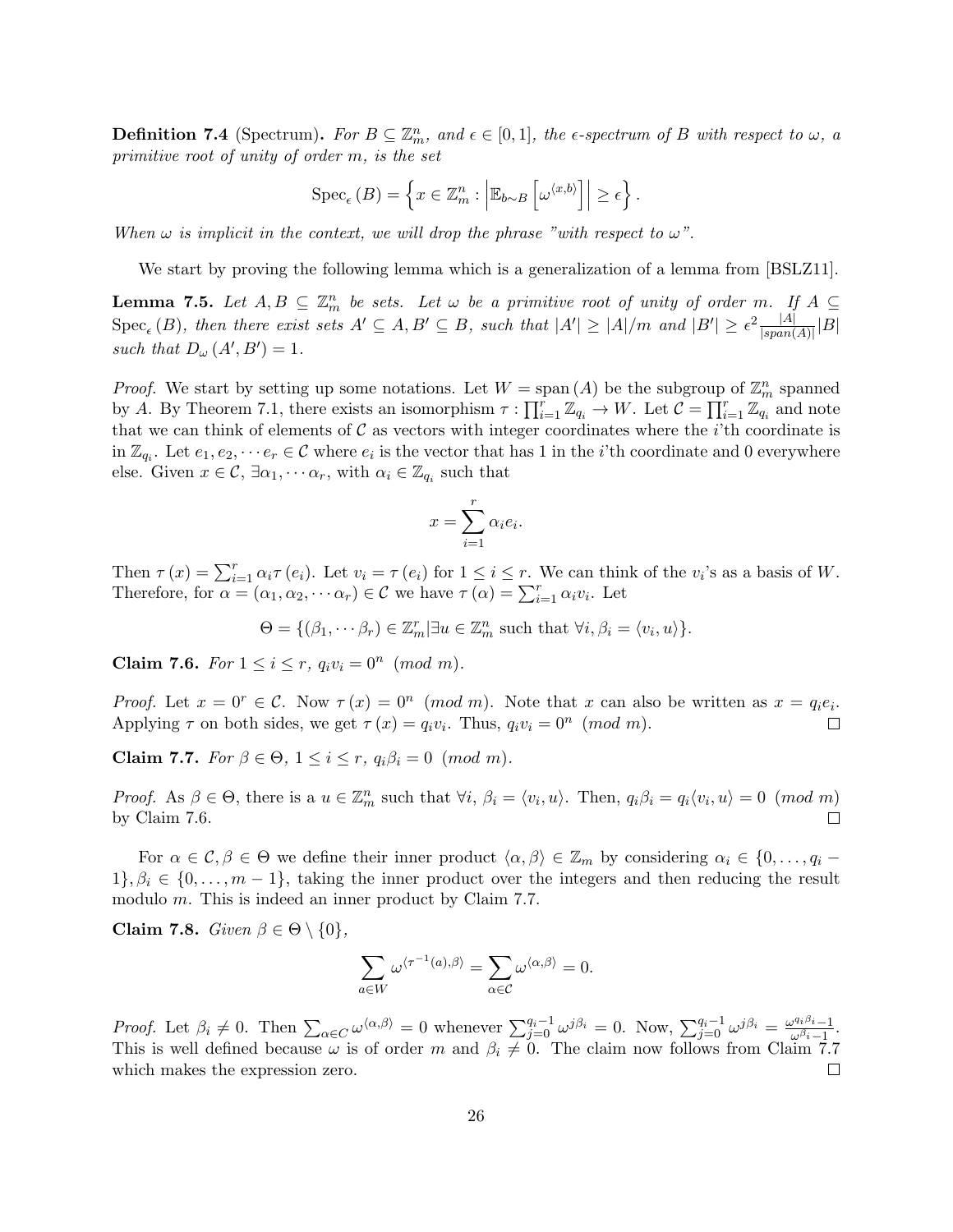With the above setup in place, we can now proceed with the proof of Lemma 7.5. For  $\beta \in \Theta$ , define

$$
S_{\beta} = \{ x \in \mathbb{Z}_m^n | \langle v_i, x \rangle = \beta_i, 1 \le i \le r \}.
$$

Denoting  $\mu(\beta) = \mathbf{Pr}_{b \in B}[b \in S_{\beta}]$ , we observe that  $\cup_{\beta \in \Theta} (B \cap S_{\beta}) = B$ . Hence,  $\sum_{\beta \in \Theta} \mu(\beta) = 1$ . For  $a \in W$ , define  $h(a) = \mathbb{E}_{b \in B} \left[ \omega^{\langle a,b \rangle} \right]$ . If  $a = \sum_{i=1}^{r} \alpha_i v_i$  then

$$
h(a) = \mathbb{E}_{b \in B} \left[ \omega^{\langle a,b \rangle} \right]
$$
  
=  $\mathbb{E}_{b \in B} \left[ \omega^{\langle \sum_{i=1}^{r} \alpha_i v_i, b \rangle} \right]$   
=  $\sum_{\beta \in \Theta} \mu(\beta) \omega^{\langle \alpha, \beta \rangle}$   
=  $\sum_{\beta \in \Theta} \mu(\beta) \omega^{\langle \tau^{-1}(a), \beta \rangle}.$ 

We will prove upper and lower bounds for the sum  $\sum_{a \in A} |h(a)|^2$ . On the one hand,

$$
\sum_{a \in A} |h(a)|^2 \ge \frac{1}{|A|} \left( \sum_{a \in A} |h(a)| \right)^2 \text{ (Cauchy Sowartz inequality)}
$$
  

$$
\ge \frac{1}{|A|} \left( \sum_{a \in A} \epsilon \right)^2 \text{ (}A \subseteq \text{Spec}_{\epsilon} (B) \text{ implies } |h(a)| \ge \epsilon \text{ )}
$$
  

$$
\ge |A|\epsilon^2.
$$

On the other hand,

$$
\sum_{a \in A} |h(a)|^2 \leq \sum_{a \in W} |h(a)|^2
$$
  
= 
$$
\sum_{a \in W} \sum_{\beta \in \Theta, \beta' \in \Theta'} \mu(\beta) \mu(\beta') \omega^{\langle \tau^{-1}(a), \beta - \beta' \rangle}
$$
  
= 
$$
\sum_{\beta, \beta' \in \Theta,} \mu(\beta) \mu(\beta') \sum_{a \in W} \omega^{\langle \tau^{-1}(a), \beta - \beta' \rangle}
$$
  
= 
$$
\sum_{\beta \in \Theta} \mu(\beta)^2 |W| \qquad \text{(Claim 7.8)}
$$
  
\$\leq\$ 
$$
|W| \max_{\beta \in \Theta} {\{\mu(\beta)\}}.
$$

Now, combining the upper and lower bounds,  $\max_{\beta \in \Theta} {\{\mu(\beta)\}} \geq \epsilon^2 \frac{|A|}{|W|}$ . Thus, there exists a  $\beta \in \Theta$  such that  $\mu(\beta) \geq \epsilon^2 \frac{|A|}{|W|}$ . This means that the subset  $B' = B \cap S_{\beta}$  is of size at least  $\epsilon^2 \frac{|A|}{|W|} |B|$ . Now, any  $a \in A$  can be written as  $a = \sum_{i=1}^r \alpha_i v_i$ , and for  $b \in B'$ , the inner product  $\langle a,b\rangle = \langle \alpha, \beta \rangle$  is independent of b. Now, for  $i \in [m]$ , let  $A_i \subseteq A$  be such that for  $a \in A_i$ , for all  $b \in B', \langle a, b \rangle = \langle \alpha, \beta \rangle = i.$  Now there exists some  $A_i$ , call it A', of size at least  $|A|/m$  such that  $\langle a', b' \rangle = i$  for all  $a' \in A', b' \in B'$ , that is,  $D_{\omega}(A', B') = 1$  and this proves the lemma.  $\Box$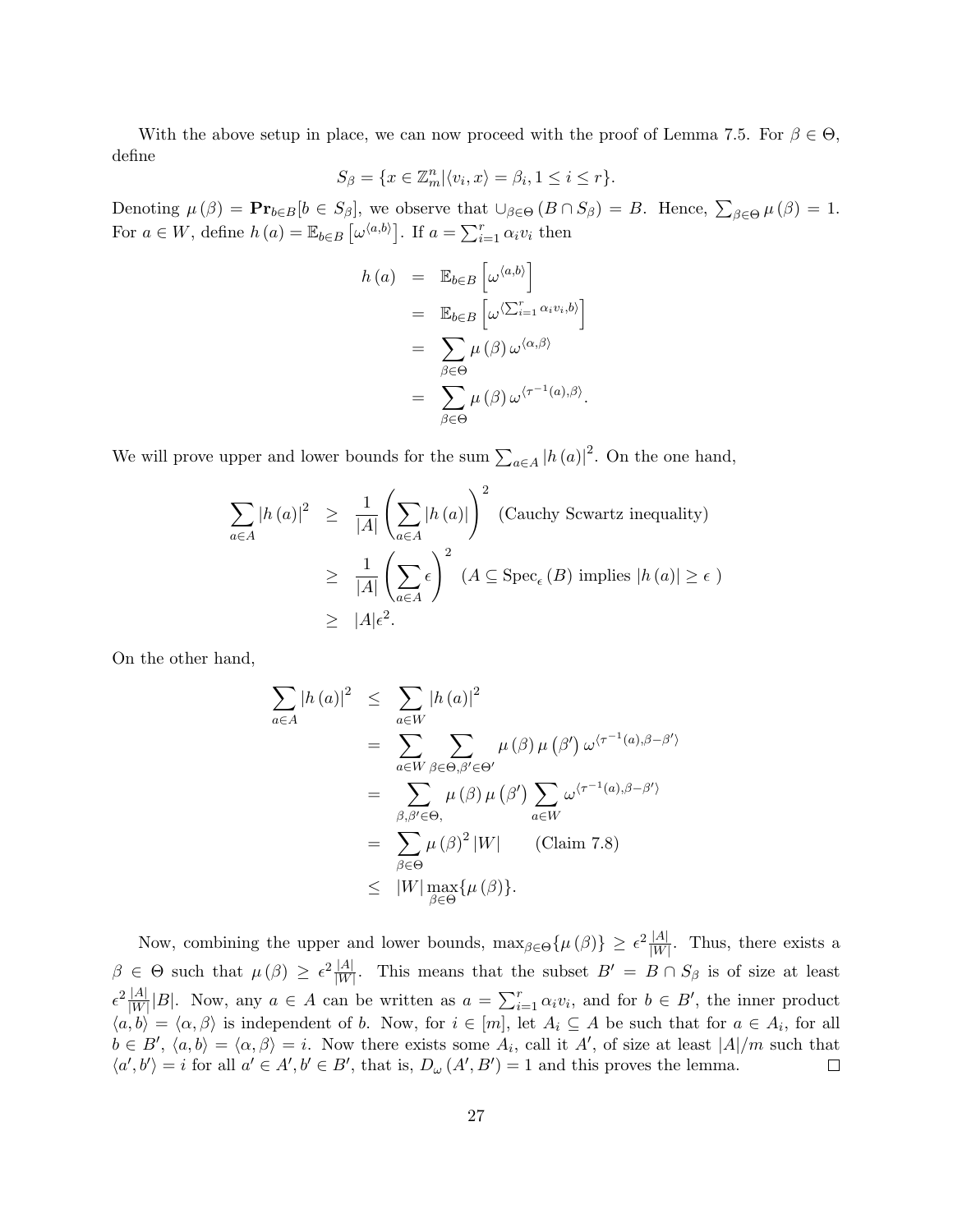We continue along the lines of [BSLZ11] and prove the following lemma.

**Lemma 7.9.** Suppose the twin free lists  $U, V \subseteq \mathbb{Z}_m^n$  satisfy  $D_\omega(U, V) \geq \epsilon$  where  $\omega$  is a primitive root of unity of order m. Also, let  $rank(P_{U,V}) = r$ . Then assuming Conjecture 1, for every  $K > 1$ , letting  $\ell = r/\log_m K$ , there exist lists  $U' \subseteq U, V' \subseteq V$  such that  $D_{\omega}(U', V') = 1$ , and  $|U'| \geq poly_m \left(\frac{(\epsilon/2)^{2^{\ell}}}{rK}\right) (2mr)^{-\ell} |U|, |V'| \geq poly_m \left(\frac{(\epsilon/2)^{2^{\ell}}}{rK}\right) m^{-\ell} |V|.$ 

*Proof.* Let  $U = (u_1, \dots, u_t)$  and  $V = (v_1, \dots, v_t)$ . Since  $P_{U,V}$  has rank r there exists a  $t \times r$  matrix  $U_M$  and  $r \times t$  matrix  $V_M$  so that  $U_M V_M = P_{U,V}$ . Thus if we let A denote the rows of  $U_M$  and B denote the columns of  $V_M$ , then  $A, B \subseteq \mathbb{Z}_m^r$ . The proof does not care about the order of elements and hence we now consider A, B which are sets. Note that  $|A| = |B| = t$  and if  $A = (a_1, \dots, a_t)$  and  $B = (b_1, \dots, b_t)$  then  $\langle a_i, b_j \rangle = \langle u_i, v_j \rangle$  for  $1 \leq i, j \leq t$ . Thus,  $D_{\omega}(U, V) \geq \epsilon$  implies  $D_{\omega}(A, B) \geq \epsilon$ . Following [BSLZ11] consider a sequence of constants  $\epsilon_1 = \epsilon/2$ ,  $\epsilon_2 = \epsilon_1^2/2$ ,  $\epsilon_3 = \epsilon_2^2/2$ ,  $\cdots$  and a sequence of sets  $A_1 = A \cap \text{Spec}_{\epsilon_1}(B)$  and  $A_i \subseteq (A_{i-1} - A_{i-1}) \cap \text{Spec}_{\epsilon_i}(B)$ . The way the subsets are chosen for  $A_i$ 's will be made precise shortly. Now by the pigeonhole principle, there exists a minimal index  $\ell \leq r/\log_m K$  such that  $|A_{\ell+1}| \leq K|A_{\ell}|$ . To give a precise definition of the  $A_i$ 's, we have the following. Let  $A_1 = A \cap \text{Spec}_{\epsilon/2}(B)$ . For  $i \geq 2$ , assuming  $\epsilon_{i-1}$  and  $A_{i-1}$ , let  $j_i$  be the the integer index which maximizes the size of

$$
\{(a,a') \in A_{i-1} \times A_{i-1}| a - a' \in \text{Spec}_{\epsilon_i}(B) \text{ and } m^{j_i} \le rep_{A_{i-1}}(a-a') \le m^{j_i+1}\},\
$$

and let

$$
A_i = \{a - a' | a, a' \in A_{i-1}, a - a' \in \text{Spec}_{\epsilon_i}(B) \text{ and } m^{j_i} \le rep_{A_{i-1}}(a - a') \le m^{j_i+1}\}.
$$

**Claim 7.10.** For  $i = 1$  we have  $|A_1| \geq (\epsilon/2)|A|$ . For  $i > 1$  we have  $\Pr_{a,a' \in A_{i-1}}[a-a' \in A_i] \geq \epsilon_i/r$ and additionally  $|A_i| \geq \frac{\epsilon_i}{m^{j_i+1}r} |A_{i-1}|^2$ .

*Proof.* The case of  $i = 1$  follows from Markov inequality. For larger i, we show that

$$
\mathbf{Pr}_{a,a'\in A_{i-1}}[a-a'\in \mathrm{Spec}_{\epsilon_i}(B)]\geq \epsilon_i.
$$

This follows from the fact that

$$
\epsilon_{i-1}^2 \leq \left| \mathbb{E}_{b \in B, a \in A_{i-1}} \left[ \omega^{\langle a,b \rangle} \right] \right|^2 \leq \mathbb{E}_{b \in B} \left| \mathbb{E}_{a \in A_{i-1}} \left[ \omega^{\langle a,b \rangle} \right] \right|^2 = \mathbb{E}_{a,a' \in A_{i-1}} \mathbb{E}_{b \in B} \left[ \omega^{\langle a-a',b \rangle} \right].
$$

Now applying Markov inequality we get that  $\mathbf{Pr}_{a,a'\in A_{i-1}}[a-a'\in \text{Spec}_{\epsilon_i}(B)] \geq \epsilon_i = \epsilon_{i-1}^2/2$ . Now selecting  $j_i$  as in the construction gives that  $\mathbf{Pr}_{a,a' \in A_{i-1}}[a - a' \in A_i] \ge \epsilon_i/r$ .

To prove the second part of the lemma, observe that by the above, we have shown that

$$
|\{(a,a') \in A_{i-1} \times A_{i-1}|a-a' \in A_i\}| \geq \frac{\epsilon_i}{r}|A_{i-1}|^2.
$$

Also, by construction of  $A_i$ , since every  $x \in A_i$  can be represented as  $x = a - a'$  with  $a, a' \in A_{i-1}$ in at most  $m^{j_i+1}$  ways, we have that  $|A_i| \geq \frac{\epsilon_i}{m^{j_i+1}r} |A_{i-1}|^2$ . This completes the proof.  $\Box$ 

Below we will use the following additive-combinatorics lemma.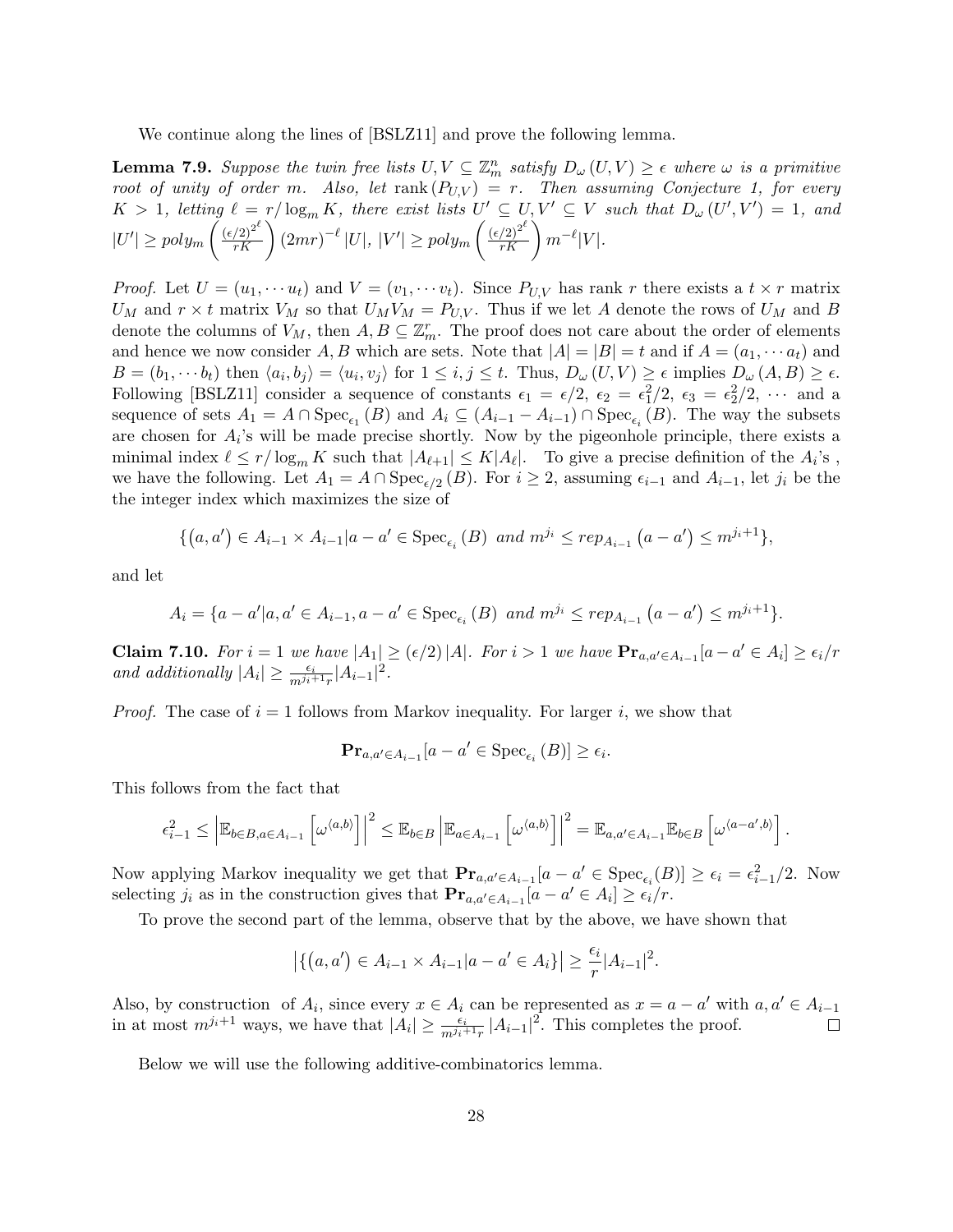**Theorem 7.11** ([BS94, Gow98]). There exists an absolute constant  $c > 0$  such that the following holds. Let A be any arbitrary subset of an abelian group G. Let  $S \subseteq G$  be such that  $|S| \le C|A|$ . If  $\mathbf{Pr}_{a,a'\in A}[a-a'\in S]\ge 1/C$ , then there exists a subset  $A'\subseteq A$  such that  $|A'|\ge \frac{|A|}{C^c}$  and  $|A'-A'|\le$  $C^c|A|.$ 

Now we come to the main claim.

**Claim 7.12.** For  $i = \ell, \ell - 1, \cdots 1$  there exist subsets  $A'_i \subseteq A_i$ ,  $B'_i \subseteq B$  such that  $D_\omega(A'_i, B'_i) = 1$ and

$$
|A'_i| \geq \alpha_i |A_i|
$$

and

 $|B'_i| \geq \beta_i|B|$ where  $\alpha_i = poly_m \left(\frac{\epsilon_{\ell+1}}{rK}\right) (2mr)^{-(\ell-i)} \left(\prod_{j=i}^{\ell} \epsilon_{j+1}\right), \beta_i = poly_m \left(\frac{\epsilon_{\ell+1}}{rK}\right) m^{-(\ell-i)}$ 

**Base Case.** The base case of  $i = \ell$  is proved by an application of the Balog-Szemeredi-Gowers theorem followed by Conjecture 1 followed by Lemma 7.5. To see this, we know that  $|A_{\ell+1}| \leq K|A_{\ell}|$ and  $\mathbf{Pr}_{a,a'\in A_{\ell}}[a-a'\in A_{\ell+1}]\geq \epsilon_{\ell+1}/r$ . Hence by Theorem 7.11 (with  $C=\frac{rK}{\epsilon_{\ell+1}}$  $\frac{rK}{\epsilon_{\ell+1}}$ , there exists a set  $A''_{\ell} \subseteq A_{\ell}$  such that  $|A''_{\ell}| \geq poly\left(\frac{\epsilon_{\ell+1}}{rK}\right)|A_{\ell}|$  and  $|A''_{\ell} - A''_{\ell}| \leq poly\left(\frac{rK}{\epsilon_{\ell+1}}\right)|A''_{\ell}|$ . Now by Conjecture 1 applied to  $A''_{\ell}$ , there exists a set  $A'''_{\ell} \subseteq A''_{\ell}$  such that  $|A'''_{\ell}| \geq poly_m \left(\frac{\epsilon_{\ell+1}}{rK}\right) |A''_{\ell}|$  and  $|\text{span}(A'''_{\ell})| \leq$  $m|A''_{\ell}| = poly_m\left(\frac{rK}{\epsilon_{\ell+1}}\right)|A''_{\ell}|.$  (Note the extra factor of m in front of  $|A''_{\ell}|$  as we get a coset of size  $|A''_\ell|$  and its span incurs an additional factor of m) Also, as  $A'''_\ell \in \text{Spec}_{\epsilon_\ell}(B)$ , applying Lemma 7.5 to  $A''_{\ell}$  and B, we get  $A'_{\ell} \subseteq A'''_{\ell}$  and  $B'_{\ell} \subseteq B$  such that  $D_{\omega} (A'_{\ell}, B'_{\ell}) = 1, |A'_{\ell}| \geq poly_m \left( \frac{\epsilon_{\ell+1}}{rK} \right) |A_{\ell}|$  and  $|B'_{\ell}| \geq poly_m\left(\frac{\epsilon_{\ell+1}}{rK}\right)|B|$ . This completes the base case. Let us come to the inductive case.  $\Box$ **Inductive Case.** Suppose the statement is true for i and let us argue for  $i-1$ . Let  $G = (A_{i-1}, E)$ be the graph whose vertices are the elements in  $A_{i-1}$  and  $(a, a')$  is an edge if  $a - a' \in A'_{i}$ . Now,

$$
|E| \ge m^{j_i} |A'_i|
$$
  
\n
$$
\ge m^{j_i} \alpha_i |A_i| \text{ (inductive hypothesis)}
$$
  
\n
$$
\ge m^{j_i} \alpha_i \frac{\epsilon_i}{m^{j_i+1} r} |A_{i-1}|^2 \text{ (Claim 7.10)}
$$
  
\n
$$
= 2\alpha_{i-1} |A_{i-1}|^2
$$

Now the graph has at least  $2\alpha_{i-1}|A_{i-1}|^2$  edges and  $|A_{i-1}|$  vertices and therefore has a connected component of size at least  $2\alpha_{i-1}|A_{i-1}|$  vertices. Let us call these vertices  $A''_{i-1}$ . Let  $\tilde{a}$  be any element of  $A_{i-1}''$ . Partition  $B_i'$  into  $B_{i,j}'$  for  $0 \leq j \leq m-1$  such that all elements of  $B_{i,j}'$  have inner product j with  $\tilde{a}$ . Let  $B'_{i-1} = B_{i,j_1}$  be the largest of them. Note that  $|B'_{i-1}| \geq |B'_{i}|/m$ . By assumption  $D_{\omega}(A'_i, B'_i) = 1$ . Hence,  $D_{\omega}(A'_i, B'_{i-1}) = 1$ . Therefore, for some  $j_2$ ,  $\langle a, b \rangle = j_2$  for all  $a \in A'_i$  and  $b \in B'_{i-1}$ . Now, in the connected component obtained above, whenever  $a, a' \in A''_{i-1}$  are neighbours,  $\langle a-a',b\rangle = j_2$  for  $b \in B'_{i-1}$ . Thus, starting with  $\tilde{a}$  as the anchor and propagating throughout the connected component, we can classify the vertices in  $A_{i-1}''$  based on the inner product it has with all elements in  $B'_{i-1}$ , which is either  $j_1$  or  $j_2 - j_1$ . Pick the larger set and call it  $A'_{i-1}$ . Hence,  $D_{\omega}\left(A'_{i-1}, B'_{i-1}\right) = 1$ . Thus,  $|A'_{i-1}| \geq |A''_{i-1}|/2 \geq \alpha_{i-1}|A_{i-1}|$  and  $B'_{i-1} \geq |B'_{i}|/m \geq \frac{\beta_{i}}{m}|B| = \beta_{i-1}|B|$ . This completes the inductive case.  $\Box$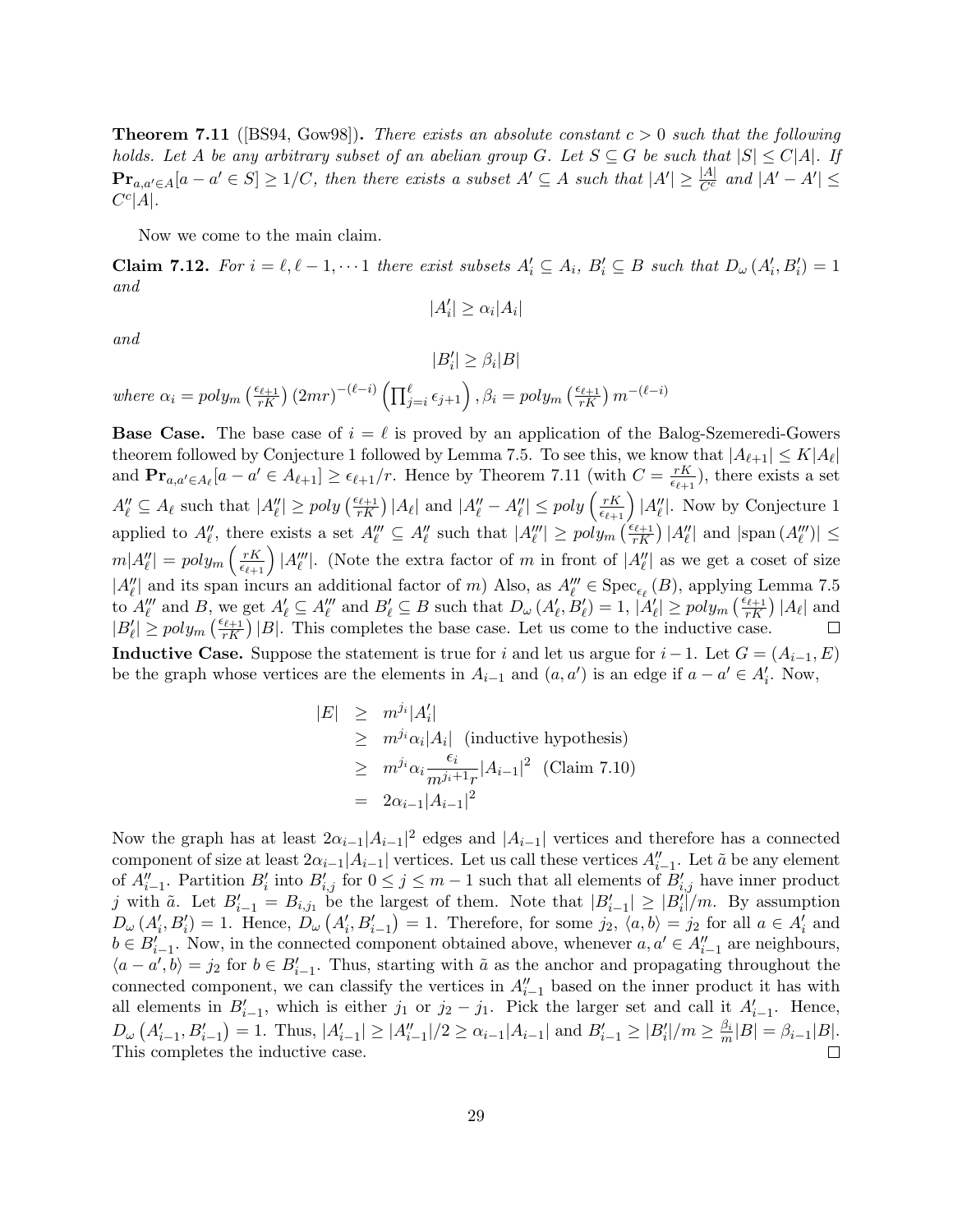Put  $i = 1$  in the above claim. Also observe that as  $\epsilon_{j+1} = \epsilon^{2^j}/2^{2^{j-1}} \geq (\epsilon/2)^{2^j}$ . Thus,  $\epsilon_{\ell+1} \geq (\epsilon/2)^{2^{\ell}}$  and  $\prod_{j=1}^{\ell} \epsilon_{j+1} \geq (\epsilon/2)^{2^{\ell+1}}$  there exist  $A' \subseteq A_1 \subseteq A, B' \subseteq B$ , such that  $|A'| \geq$  $poly\left(\frac{(\epsilon/2)^{2^{\ell}}}{rK}\right)(2mr)^{-\ell} |A|$  and  $|B'| \geq poly\left(\frac{(\epsilon/2)^{2^{\ell}}}{rK}\right)m^{-\ell}|B|$ . Observing that the lower bounds  $\overline{1}$ 

grow weaker with increasing  $\ell$ ,and that  $\ell \leq \ell' = r/\log_m K$  we get  $|A'| \geq poly \left( \frac{{(\epsilon/2)}^{2^{\ell'}}}{rK} \right) (2mr)^{-\ell'} |A|$ 

and  $|B'| \geq poly \left( \frac{(\epsilon/2)^{2^{\ell'}}}{rK} \right) m^{-\ell'} |B|$  where  $\ell' = r/\log_m K$ . Therefore, if we take the list  $U' \subseteq U$ (corresponding to  $A' \subseteq A$ ) and  $V' \subseteq V$  (corresponding to  $B' \subseteq B$ ) then as  $\langle a_i, b_j \rangle = \langle u_i, v_j \rangle$  the statement of the lemma follows. This completes the proof of Lemma 7.9  $\Box$ 

We can now prove the Sub-Matrix Lemma, Lemma 6.3.

**Proof of Lemma 6.3:** Set  $K = s^{4r/\log r}, \ell = \frac{\log r}{4}$  $\frac{g r}{4}$ ,  $\epsilon = 1/2m^{3/2}$  while applying Lemma 7.9 over  $\mathbb{Z}_s$ . We get  $|A'| \geq \delta_s |A|, |B'| \geq \delta_s |B|$  where

$$
\delta_s = poly_s \left(\frac{1}{m^{r^{1/4}}}\right) 2^{-c_1(s)r/\log r} \text{ (for some constant } c_1(s) \text{ depending only on } s)
$$
  
\n
$$
\geq poly_m \left(\frac{1}{m^{r^{1/4}}}\right) 2^{-c_1(s)r/\log r}
$$

Now let  $c_2(m) = \max_{s|m,s\geq 2}\{c_1(s)\}\$ . Thus,  $\delta_s \geq poly_m\left(\frac{1}{\epsilon_0 r^2}\right)$  $\frac{1}{m^{r^{1/4}}}$ )  $2^{-c_2(m)r/\log r} \geq 2^{-c(m)r/\log r}$  for  $\Box$ some constant  $c$  that depends only on  $m$ .

## References

- [BET10] Avraham Ben-Aroya, Klim Efremenko, and Amnon Ta-Shma. Local list decoding with a constant number of queries. In 51st IEEE Symposium on Foundations of Computer Science (FOCS), pages 715–722, 2010.
- [BF98] Laszlo Babai and Peter Frankl. Linear algebra methods in combinatorics. 1998.
- [BIKR02] Amos Beimel, Yuval Ishai, Eyal Kushilevitz, and Jean-Francios Raymond. Breaking the  $O(n^{1/(2k-1)})$  barrier for information-theoretic private information retrieval. In 43rd IEEE Symposium on Foundations of Computer Science (FOCS), pages 261–270, 2002.
- [BS94] Antal Balog and Endre Szemerédi. A statistical theorem of set addition. Combinatorica, 14(3):263–268, 1994.
- [BSLZ11] Eli Ben-Sasson, Shachar Lovett, and Noga Zewi. An additive combinatorics approach to the log-rank conjecture in communication complexity. CoRR, abs/1111.5884, 2011.
- [BSZ11] Eli Ben-Sasson and Noga Zewi. From affine to two-source extractors via approximate duality. In STOC, pages 177–186, 2011.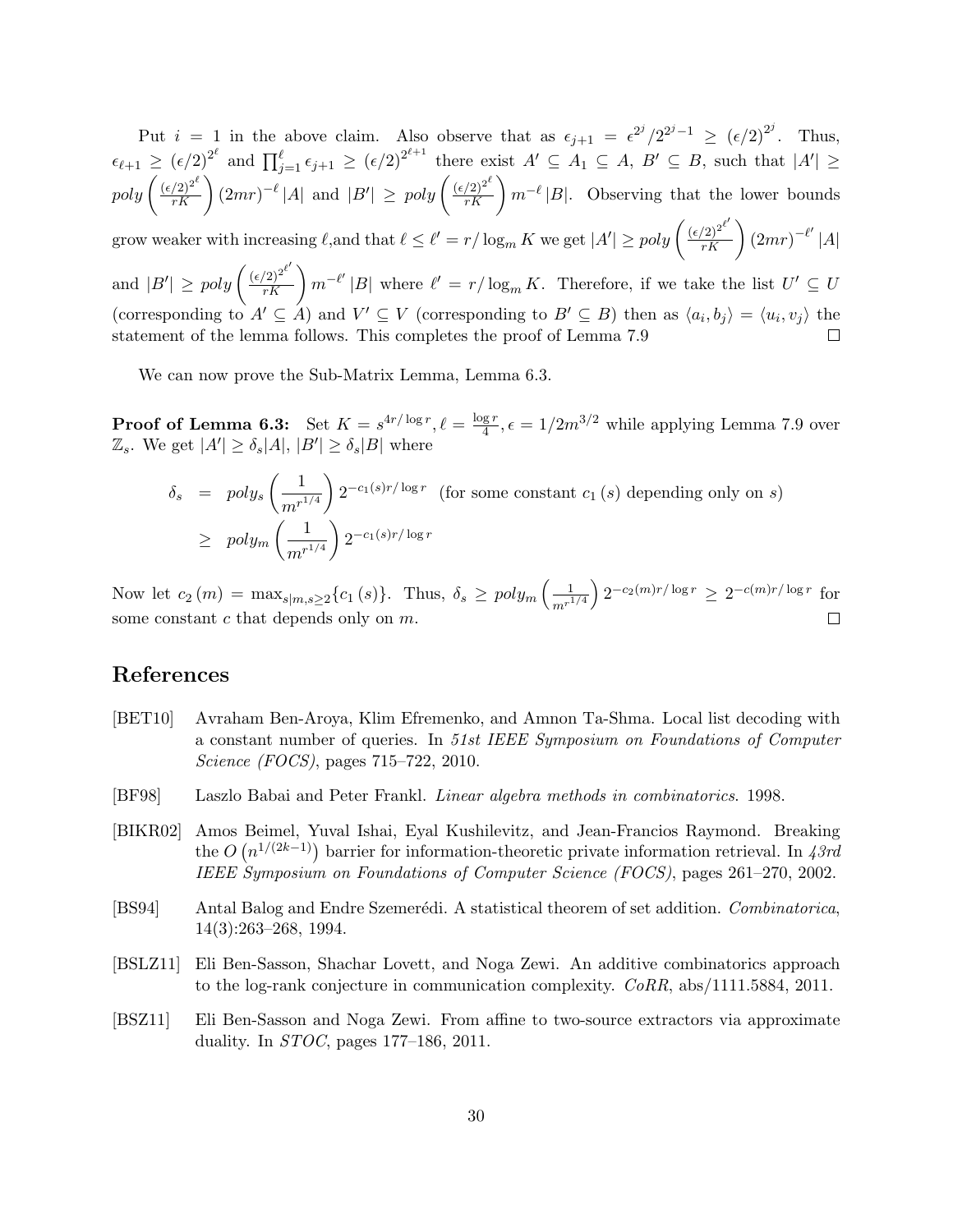- [CG88] Benny Chor and Oded Goldreich. Unbiased bits from sources of weak randomness and probabilistic communication complexity. SIAM J. Comput., 17(2):230–261, 1988.
- [DGY11] Zeev Dvir, Parikshit Gopalan, and Sergey Yekhanin. Matching vector codes. SIAM J. Comput., 40(4):1154–1178, 2011.
- [Efr09] Klim Efremenko. 3-query locally decodable codes of subexponential length. In 41st ACM Symposium on Theory of Computing (STOC), pages 39–44, 2009.
- [GKST02] Oded Goldreich, Howard Karloff, Leonard Schulman, and Luca Trevisan. Lower bounds for locally decodable codes and private information retrieval. In 17th IEEE Computational Complexity Conference (CCC), pages 175–183, 2002.
- [Gow98] William Timothy Gowers. A new proof of szemer'edis theorem for arithmetic progressions of length four. Geom. Funct. Anal., 17(2):230–261, 1998.
- [Gro00] Vince Grolmusz. Superpolynomial size set-systems with restricted intersections mod 6 and explicit Ramsey graphs. Combinatorica, 20:71–86, 2000.
- [Gro02] Vince Grolmusz. Constructing set-systems with prescribed intersection sizes. Journal of Algorithms, 44:321–337, 2002.
- [IS10] Toshiya Itoh and Yasuhiro Suzuki. New constructions for query-efficient locally decodable codes of subexponential length. IEICE Transactions on Information and Systems, pages 263–270, 2010.
- [KdW04] Iordanis Kerenidis and Ronald de Wolf. Exponential lower bound for 2-query locally decodable codes via a quantum argument. Journal of Computer and System Sciences, 69:395–420, 2004.
- [KT00] Jonathan Katz and Luca Trevisan. On the efficiency of local decoding procedures for error-correcting codes. In 32nd ACM Symposium on Theory of Computing (STOC), pages 80–86, 2000.
- [KY09] Kiran S. Kedlaya and Sergey Yekhanin. Locally decodable codes from nice subsets of finite fields and prime factors of Mersenne numbers. SIAM Journal on Computing, 38:1952–1969, 2009.
- [Lov12] Shachar Lovett. An exposition of sanders' quasi-polynomial freiamn-ruzsa theorem. To appear., 2012.
- [MFL+10] Yeow Meng Chee, Tao Feng, San Ling, Huaxiong Wang, and Liangfeng Zhang. Queryefficient locally decodable codes of subexponential length. In Electronic Colloquium on Computational Complexity (ECCC), TR10-173, 2010.
- [Rag07] Prasad Raghavendra. A note on Yekhanin's locally decodable codes. In Electronic Colloquium on Computational Complexity (ECCC), TR07-016, 2007.
- [San10] T. Sanders. On the Bogolyubov-Ruzsa lemma. ArXiv e-prints, October 2010.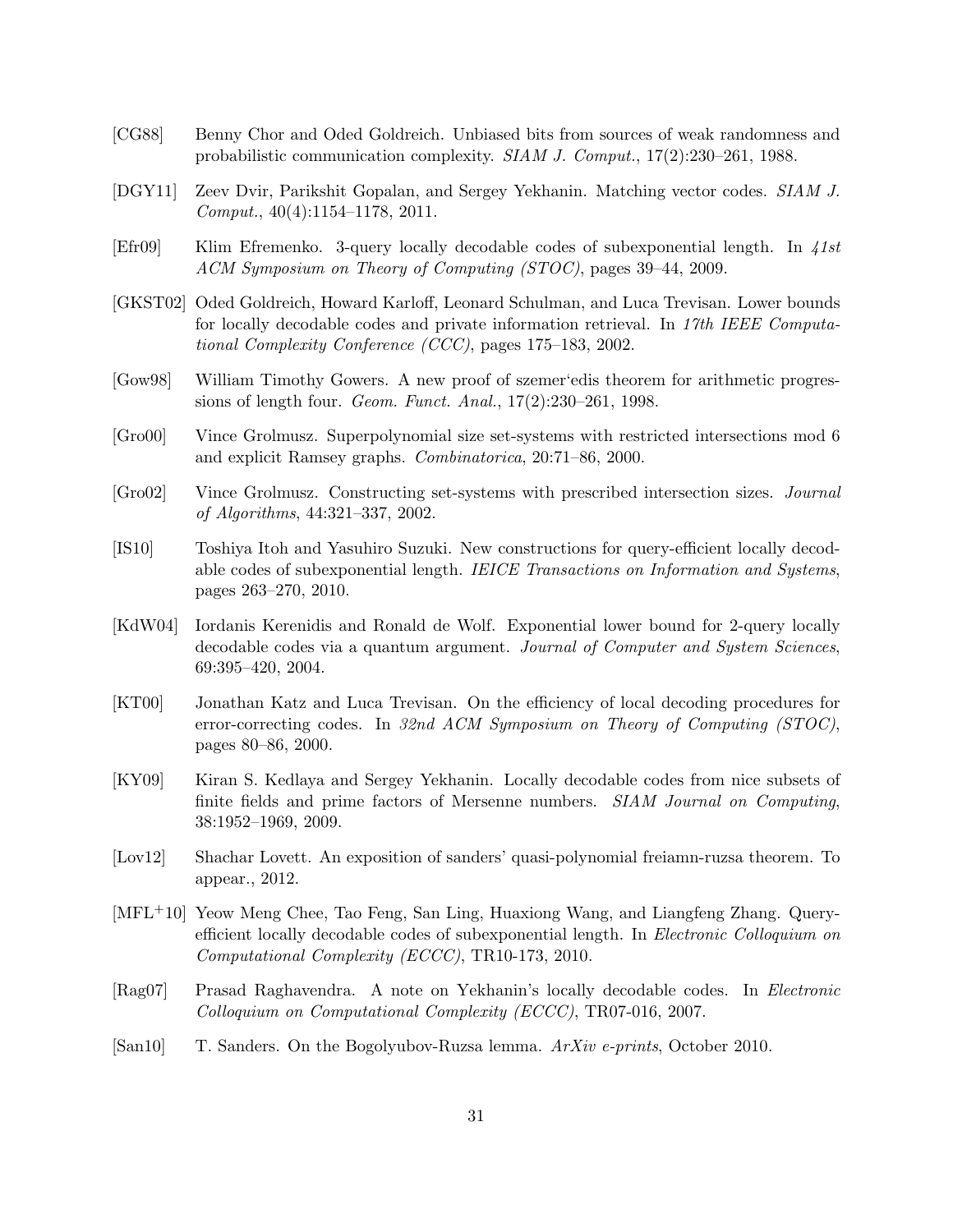- [Sga99] Jiri Sgall. Bounds on pairs of families with restricted intersections. Combinatorica, 19:555–566, 1999.
- [Tre04] Luca Trevisan. Some applications of coding theory in computational complexity. Quaderni di Matematica, 13:347–424, 2004.
- [Woo07] David Woodruff. New lower bounds for general locally decodable codes. In Electronic Colloquium on Computational Complexity (ECCC), TR07-006, 2007.
- [Woo10] David P. Woodruff. A quadratic lower bound for three-query linear locally decodable codes over any field. In Proceedings of the 13th international conference on Approximation, and 14 the International conference on Randomization, and combinatorial optimization: algorithms and techniques, APPROX/RANDOM'10, pages 766–779, Berlin, Heidelberg, 2010. Springer-Verlag.
- [Yek08] Sergey Yekhanin. Towards 3-query locally decodable codes of subexponential length. Journal of the ACM, 55:1–16, 2008.
- [Yek11] Sergey Yekhanin. Locally decodable codes. Foundations and trends in theoretical computer science, 2011. To appear. Preliminary version available for download at http://research.microsoft.com/en-us/um/people/yekhanin/Papers/LDC now.pdf.
- [YGK12] Chen Yuan, Qian Guo, and Haibin Kan. A novel elementary construction of matching vectors. Information Processing Letters, 112(12):494 – 496, 2012.

## A A Calculation

**Claim A.1.** Let  $b > 1, n \geq 2$  be arbitrary integers. Then

$$
\sum_{i=1}^{\lfloor \log_b n \rfloor} \frac{1}{b^{i-1} \log (n/b^{i-1})} \le f(b) / \log n
$$

where  $f(b) = \frac{10b}{b-1} + \frac{10}{\log b} + \frac{16e}{\log^2 b}$ . When  $b = 4/3$ ,  $f(b) < 300$ .

*Proof.* We divide the summation into two parts. The first part consists of the first  $\lfloor \log_b \log n \rfloor$ terms and the second part consists of the remaining terms.

In the first part,  $\frac{1}{b^{i-1} \log n/b^{i-1}} \leq \frac{1}{b^{i-1} 0.1}$  $\frac{1}{b^{i-1}0.1 \log n}$  whenever  $n \geq 2$  and hence the first part summation is bounded from above by  $\frac{10b}{(b-1)\log n}$ .

In the second part of the summation, we use the monotonicity of  $x \log(n/x)$ . The function increases with x as long as  $x \leq n/e$ . Therefore, for terms with  $b^{i-1} \leq n/e$ , the maximum value of each summand is given by substituting  $i = \log_b \log n$  which gives an upper bound of  $\frac{1}{0.1 \log^2 n}$ . The remaining terms corresponding to  $n/b \ge b^{i-1} > n/e$  (note that these extra terms arise only if  $b < e$ ) can be analysed as follows. Observe that each summand in that range can be upperbounded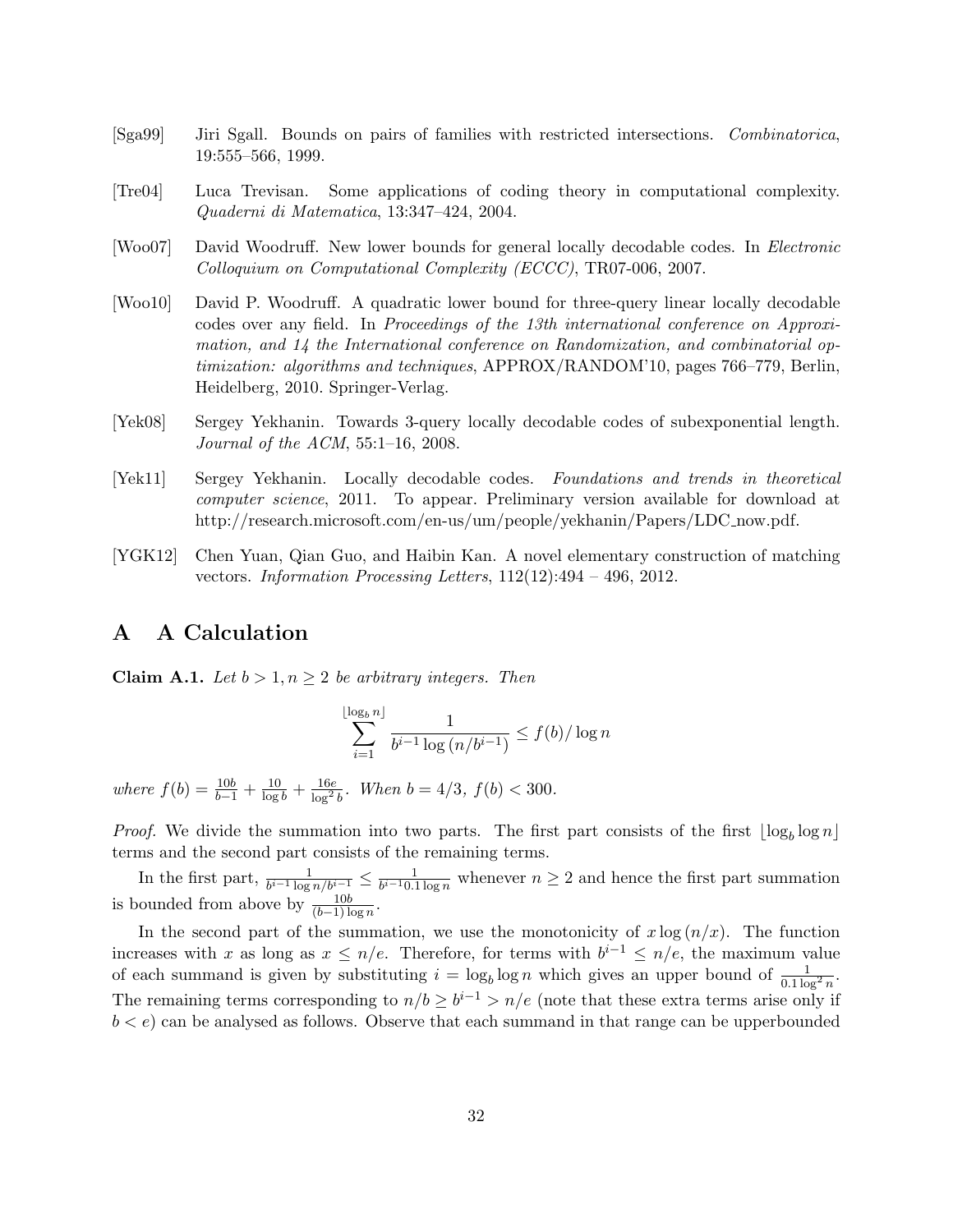by  $\frac{e}{n \log b}$ . Therefore, we have at most  $\log_b n$  terms each at most  $\frac{10}{\log^2 n} + \frac{e}{n \log^2 n}$  $\frac{e}{n \log b}$ . Thus, the second part of the summation is bounded from above by  $\log_b n \left( \frac{10}{\log^2 n} + \frac{e}{n \log^2 n} \right)$  $\frac{e}{n \log b}$ .

$$
\begin{array}{rcl}\n\log_b n \left( \frac{10}{\log^2 n} + \frac{e}{n \log b} \right) & = & \frac{10}{\log b} \frac{1}{\log n} + \frac{e}{\log^2 b} \frac{\log n}{n} \\
& \leq & \frac{10}{\log b} \frac{1}{\log n} + \frac{e}{\log^2 b} \frac{16}{\log n} \quad \text{(as } 16n \ge \log^2 n) \\
& = & \left( \frac{10}{\log b} + \frac{16e}{\log^2 b} \right) \frac{1}{\log n}\n\end{array}
$$

This completes the proof.

## B Proofs of Two Probability Lemmas

#### B.1 Proof of Lemma 2.13

Let  $f : \mathbb{Z}_m \to \mathbb{C}$  be any function. Recall that, for  $0 \leq j \leq m-1$ , the Fourier coefficients of f are given by

$$
\hat{f}(j) = \frac{1}{m} \sum_{x \in \mathbb{Z}_m} f(x) \exp(-2\pi i jx/m).
$$

It is well known that the set of functions  $\{\exp(2\pi i jx/m)\}_{0\leq j\leq m-1}$  is an orthonormal basis for all functions of the above form, and that  $f$  can be expressed as

$$
f(x) = \sum_{j=0}^{m-1} \hat{f}(j) \exp(2\pi i jx/m).
$$

Let us consider  $f : \mathbb{Z}_m \to [0,1]$ . Thus, Parseval's identity states that

$$
\sum_{j=0}^{m-1} |\hat{f}(j)|^2 = \frac{1}{m} \sum_{x \in \mathbb{Z}_m} f(x)^2 \le 1.
$$

 $\Box$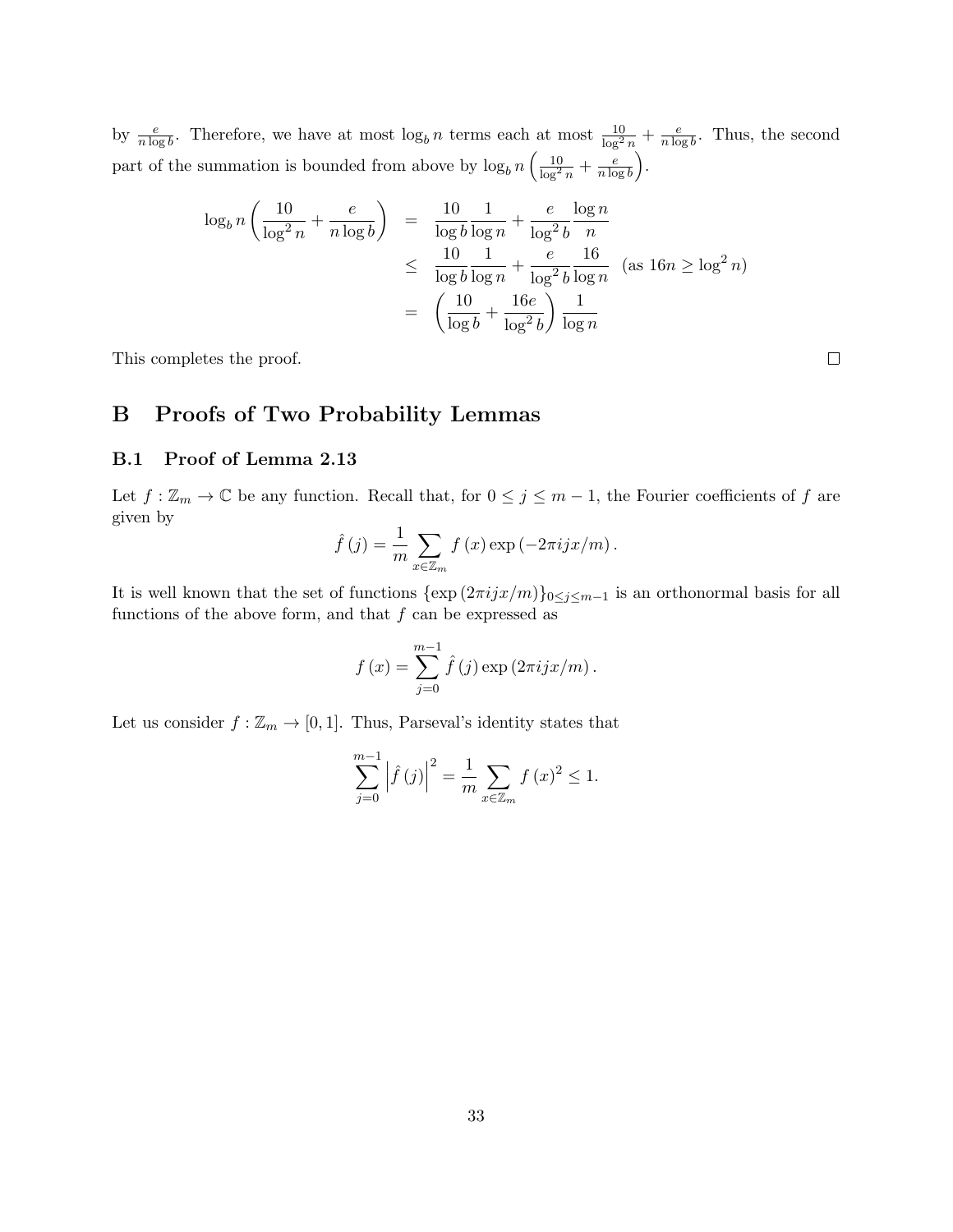Observe that as  $\mathcal{U}_m(x) = 1/m$  is the constant function,  $\mathcal{U}_m(j) = 0$  for  $j \neq 0$ . Also, for any distribution  $\mu$ ,  $\hat{\mu}(0) = 1/m$ . Now

$$
2\epsilon \leq \sum_{x \in \mathbb{Z}_m} |\mu(x) - \mathcal{U}_m(x)|
$$
  
\n
$$
\leq \sqrt{m} \sqrt{\sum_{x \in \mathbb{Z}_m} |\mu(x) - \mathcal{U}_m(x)|^2}
$$
 (Cauchy Schwartz Inequality)  
\n
$$
= m \sqrt{\sum_{i=0}^{m-1} |(\hat{\mu}(i) - \hat{\mathcal{U}_m}(i))|^2}
$$
  
\n
$$
= m \sqrt{\sum_{i=1}^{m-1} |\hat{\mu}(i)|^2}
$$
 ( $\hat{\mathcal{U}_m}(j) = 0$  for  $j \neq 0$ , and  $\hat{\mu}(0) = \hat{\mathcal{U}_m}(0) = 1/m$ )  
\n
$$
\leq m^{3/2} \max_{i \neq 0} \{|\hat{\mu}(i)|\}.
$$

Thus, for some  $j \neq 0$ , we have

$$
|\hat{\mu}(j)| \ge \frac{2\epsilon}{m^{3/2}}.
$$

Observe that

$$
\hat{\mu}(j) = \frac{1}{m} \sum_{x \in \mathbb{Z}_m} \mu(x) \exp(-2\pi i jx/m)
$$

$$
= \frac{1}{m} \mathbb{E}_{x \sim \mu} [\exp(-2\pi i jx/m)]
$$

$$
= \frac{1}{m} \mathbb{E}_{x \sim \mu} [(\omega^{m-j})^x].
$$

Let  $j' = m - j$ . Thus,  $|\hat{\mu}(j)| \ge \frac{2\epsilon}{m^{3/2}}$  implies that

$$
\left|\mathbb{E}_{x\sim\mu}\left[\left(\omega^{j'}\right)^x\right]\right|\geq \frac{2\epsilon}{\sqrt{m}}.
$$

This concludes the proof.

 $\Box$